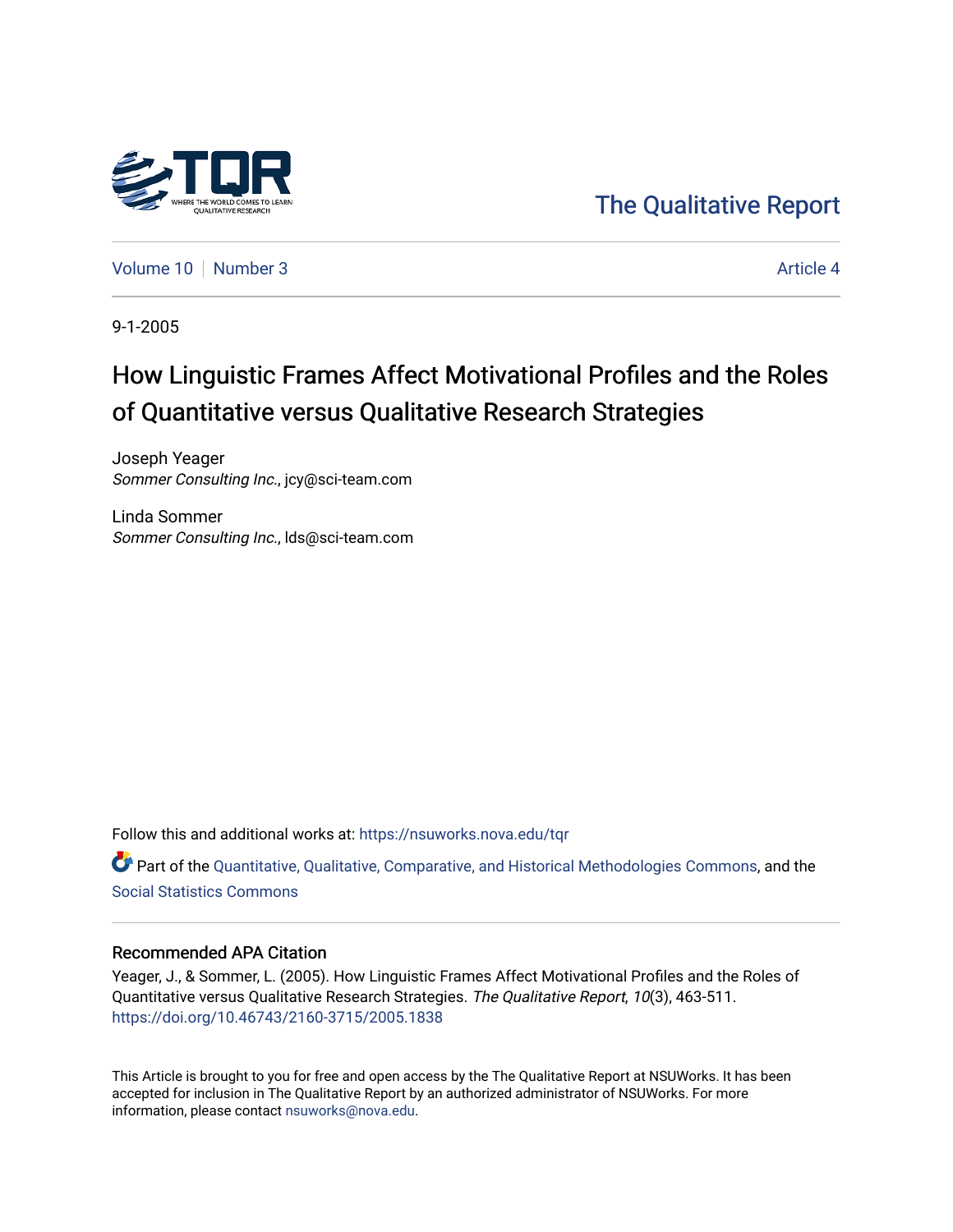# **Qualitative Research Graduate Certificate** Indulge in Culture Exclusively Online . 18 Credits **LEARN MORE**

# How Linguistic Frames Affect Motivational Profiles and the Roles of Quantitative versus Qualitative Research Strategies

## Abstract

The combined tools of psycholinguistics and systems analysis have produced advances in motivational profiling resulting in numerous applications to behavioral engineering. Knowing the way people frame their motive offers leverage in causing behavior change ranging from persuasive marketing campaigns, forensic profiling, individual psychotherapy, and executive performance. Professionals study motivation in applied or theoretical settings, often with strong implicit biases toward either quantitative or qualitative strategies. Many experts habitually frame behavioral research issues with ill-fitting quantitative and qualitative strategies. The third strategic choice offered here is state-of -the -art, psycholinguistic communications modeling. The role of these research strategies is explored.

## Keywords

Motivation al Profiling, Motivation, Motivational Frames, Psycholinguistics, Language Architecture, Behavioral Prediction, Qualitative Research, Content Analysis, Behavioral Engineering, Systems Analysis, Qualitative Strategies, Quantitative Strategies, Inferential Statistics, Mechanism of Action, and Behavior Change

## Creative Commons License



This work is licensed under a [Creative Commons Attribution-Noncommercial-Share Alike 4.0 License](https://creativecommons.org/licenses/by-nc-sa/4.0/).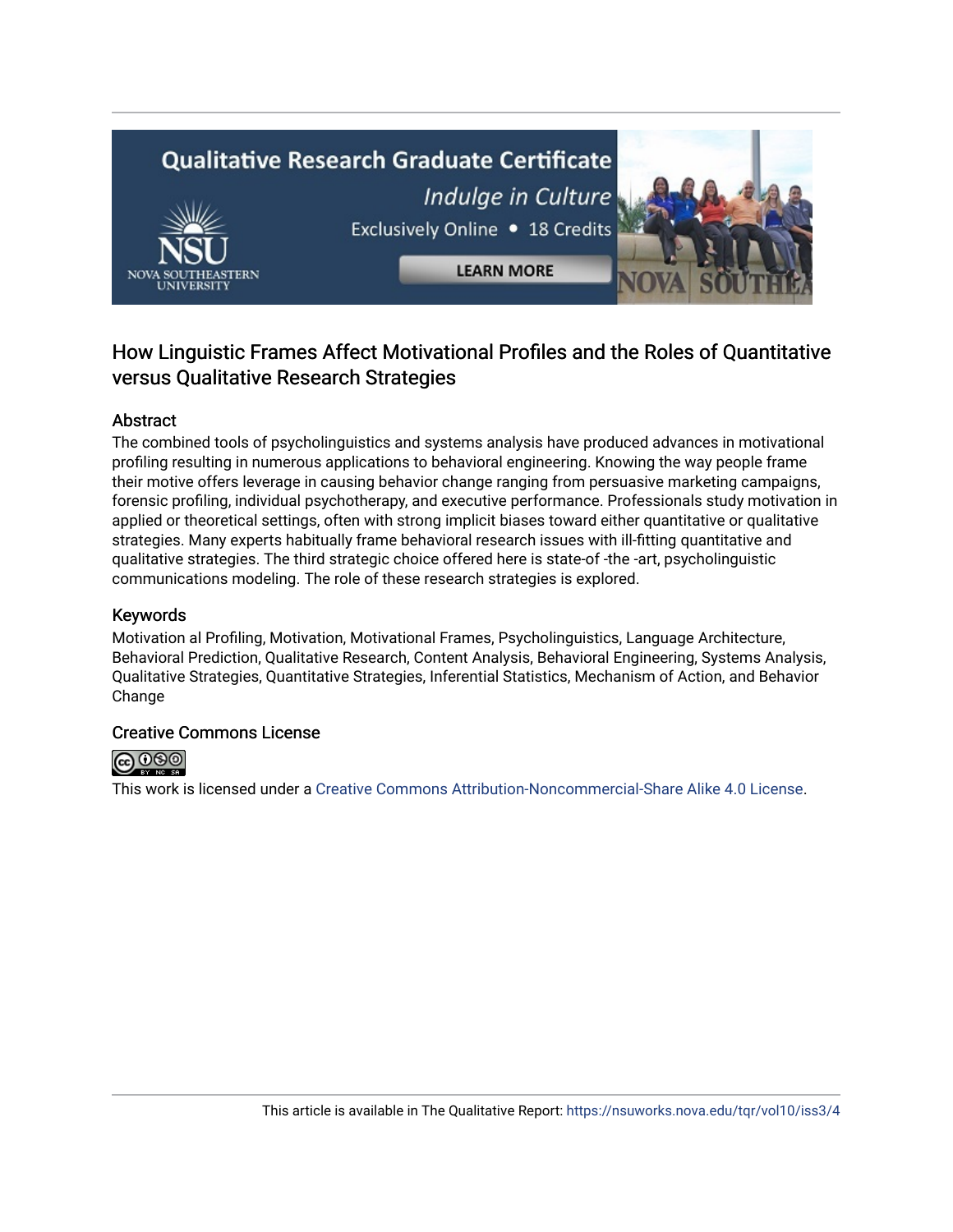# **How Linguistic Frames Affect Motivational Profiles and the Roles of Quantitative versus Qualitative Research Strategies**

## **Joseph Yeager and Linda Sommer**

Sommer Consulting, Inc., Langhorn, Pennsylvania

*The combined tools of psycholinguistics and systems analysis have produced advances in motivational profiling resulting in numerous applications to behavioral engineering. Knowing the way people frame their motive offers leverage in causing behavior change ranging from persuasive marketing campaigns, forensic profiling, individual psychotherapy, and executive performance. Professionals study motivation in applied or theoretical settings, often with strong implicit biases toward either quantitative or qualitative strategies. Many experts habitually frame behavioral research issues with ill-fitting quantitative and qualitative strategies. The third strategic choice offered here is state-of-the-art, psycholinguistic communications modeling. The role of these research strategies is explored. Key Words: Motivational Profiling, Motivation, Motivational Frames, Psycholinguistics, Language Architecture, Behavioral Prediction, Qualitative Research, Content Analysis, Behavioral Engineering, Systems Analysis, Qualitative Strategies, Quantitative Strategies, Inferential Statistics, Mechanism of Action, and Behavior Change*

## **Introduction**

In the behavioral community "motivation" is central. Motivation, as a systematic phenomenon, operates in a complex manner dominated by linguistic mechanisms. The complex operational characteristics of motives are initiated and bounded by the ways in which a motive is framed in any given situation. The way any given motive is framed by the individual predetermines the way the motive will operate and conclude because the frames of a motive constrain its many parts to operate within its self-defined parameters.

That is, by analogy, if one frames a game as baseball, the features of football are excluded from that baseball game frame. In that vein, in day-to-day motivation, individual motives are structured in their operation by the way the individual's experience frames the motive at hand. Once an interested party knows an individual's dominant frames in a situation, the party knows the game frames of that individual's motive thus allowing prediction and modification.

While this "framing" characteristic applies to motives in general, it is also applies to those professional researchers and practitioners who study motives. Two different frameworks define how professionals frame their study of motives. Quantitativestatistical analysis of motivation dominates research design in psychology and has done so for a century.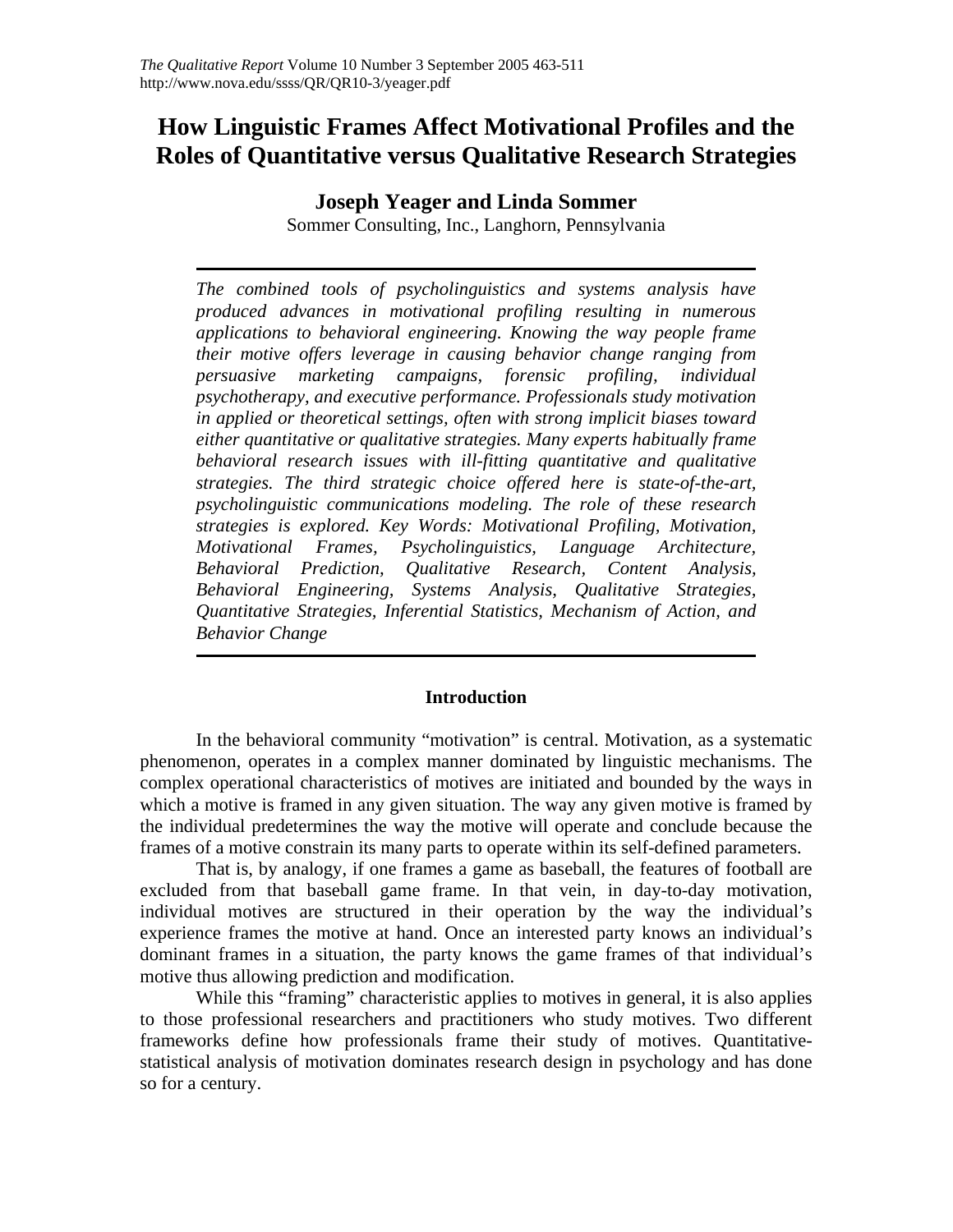Qualitative motivational analysis through much of the 20th century employed relatively crude methodology and was perceived as "soft" science. In the last generation, however, qualitative methods evolved linguistic technology for profiling motivation that makes obsolete many statistically based assessment strategies. If one wishes to understand motivation and its applications in engineering terms, one must know its causes and mechanisms of operation. Language is a qualitative phenomenon (Bandler & Grinder, 1975). Yet a strong tradition exists in psychometrics to add "Likert" scales to qualitative test "items" in a vain attempt to quantify behavior that is more effectively assessed with qualitative methods. Test items and their sampling strategies are designed to represent typical behavior in a given domain. The traditional conceptual domains are areas such as motivation, personality, and attitude (Shackleton & Fletcher, 1984).

The downside of this conventional numbering strategy is that it ineffectively fragments behavior and separates behavior completely from the context (or the frames) in which the behavior operates. Barrett (2003) emphasizes the shortcomings of unwarranted quantification by echoing the sentiment of Michell (2000): "psychometrics is a pathology of science" (p. 1). Barrett continues his observations with a rather strategic summary of the shifting role of psychometrics.

Where many of the 20th century developments in psychometrics were mainly concerned with finding novel ways to manipulate and work with numbers and test scores, it is expected that psychologists in the 21st century will begin to recognize that the "quantitative imperative" (Michell, 1990) is not necessary in the scientific study of psychology (p. 2).

The use of quantification (psychometrics) as a strategy obscures the causes that constitute the parts of a motive and the effects of those various parts. The subsequent statistical maneuvers that follow traditional numbering schemes represent a setback to the intent to understand behavior in cause-effect terms. Instead, by using the natural qualitative behavior expressed in terms of language, practitioners are given a mechanism of action. The mechanisms of language have evolved psycholinguistics into a major technology that uses systems analysis tools to profile motivation and its effects (Yeager, 2002a). Psychological behavior always operates in a psychological and environmental context. Quantitative strategies do not measure psychological motives—rather, they resemble sociological phenomena. Sociological phenomena are, by definition, at least once removed from psychological phenomena. Qualitative technology has become the superior technology for the study of many motivational matters in terms of individual psychology.

These authors' operate in the roles of behavioral scientists as well as executive consultants in the boardrooms of Fortune 500 companies. The authors have one foot firmly planted in the camp of quantitative inferential statistical research *and* the other foot in the camp of qualitative-linguistic motivational research. Both strategic models play necessary roles needed to cover the entire range of issues that confront practitioners and researchers.

In that context, the authors discuss an update in the strategic role that each methodology should play in the tool kit of psychology. The touchstone for the discussion is the importance of how people individually frame their motives. Framing motives also applies to how professionals frame their motives in pursuit of knowledge about motivation.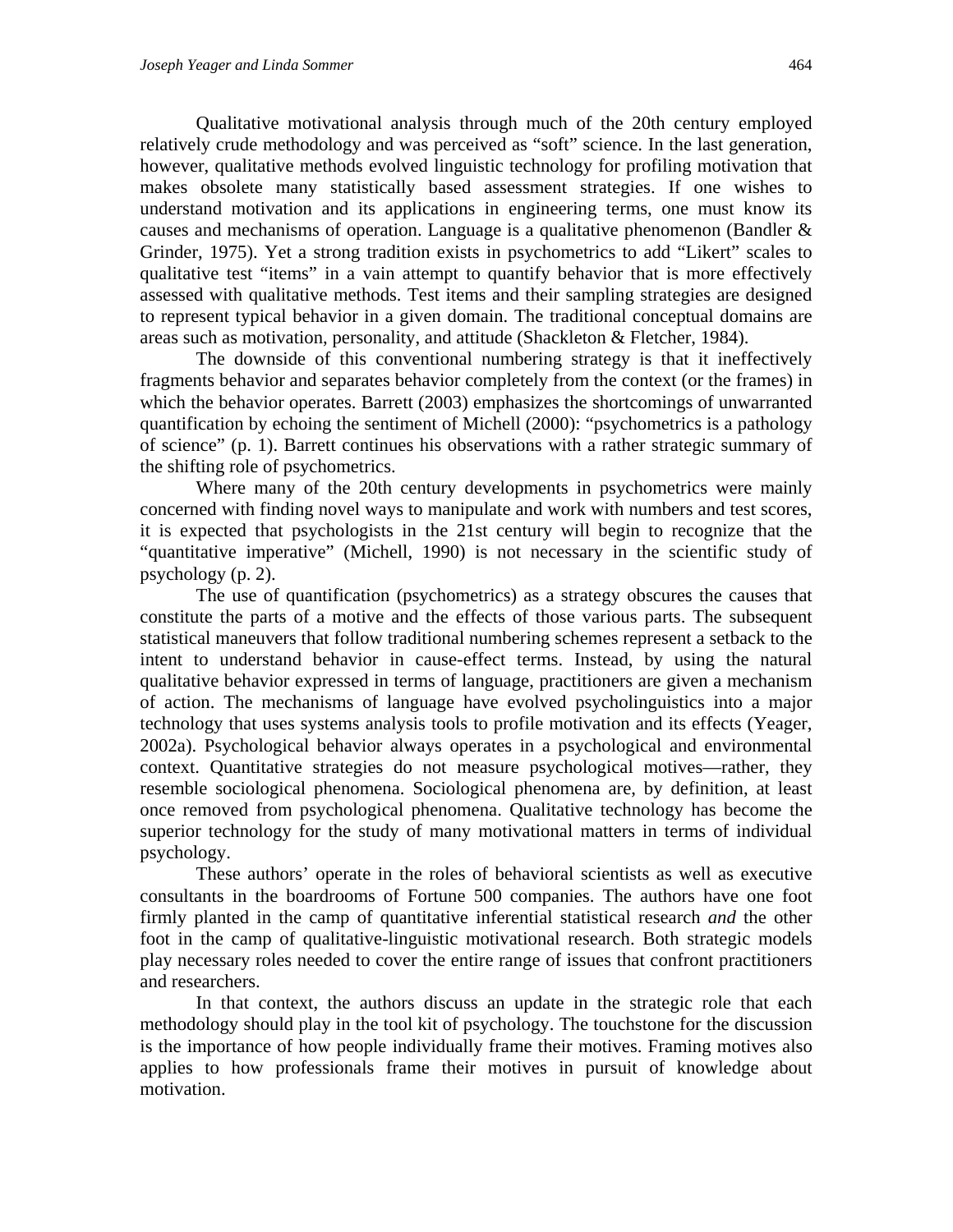#### **Strategies**

Quantitative tools for profiling motives characterize a great deal of the work cited in many refereed journals in the behavioral profession. Qualitative tools, especially, the more advanced tools, serve a smaller audience, in part because of their relatively recent appearance on the scene only three decades ago versus a century of quantitative dominance (Yeager, 2003).

These two types of strategic tools permeate the professional contexts of practitioners and researchers. Those professional contexts frame, customarily, how experts select their tools for studying motivation. The choices made by practitioners and researchers often rely on an implicit scorecard of strategic "frames" that bias experts to favor one or the other. This paper aims to make some of those differences between the two strategies explicit in order that both camps can make choices more effectively.

This paper contrasts customary quantitative strategies to state-of-the-art qualitative strategies supplied by applied psycholinguistics. The goal examines the respective roles and defining features of quantitative versus qualitative frames used in motivational profiling, ranging from individuals to large populations. The essential differences between these two frames of reference are shown in Table 1.

Table 1

| <b>Quantitative Statistical Analysis</b><br><b>Strategy Frame</b> | <b>Qualitative Systems Analysis Strategy</b><br><b>Frame</b> |
|-------------------------------------------------------------------|--------------------------------------------------------------|
| Statistical model – significance testing of                       | Experimental model – tests of behavior                       |
| chance                                                            | change                                                       |
| Correlation – inferential concepts of                             | Mechanism of action – observational tests                    |
| relationships                                                     | of change                                                    |
| Divergent data – raising more questions                           | Convergent data – bringing closure for                       |
|                                                                   | decisions                                                    |
| Theoretical modeling of concepts                                  | Applied modeling of decision making                          |
| Component analysis – conceptual context                           | Whole and component analysis – action                        |
|                                                                   | context                                                      |
| Interpretations - raising more questions                          | Cause and effect experiments - for                           |
|                                                                   | interventions                                                |

*Quantitative versus Qualitative Systems Analysis Strategies* 

We will explore these frames and related issues in this discussion.

#### **Quantitative Dominance**

Quantitative strategies have driven psychology since the early 1900's. The results at times have caused a misdirected bias in favor of inferential statistical strategies. Inferential strategy has its own limitations in that it does not seek a cause. As a result, inferential strategies tend to reinvent psychological wheels that have already been discovered and applied in the qualitative community. For instance, Kramer (2004), as described below, attempts to prescribe ineffective statistical behavior change when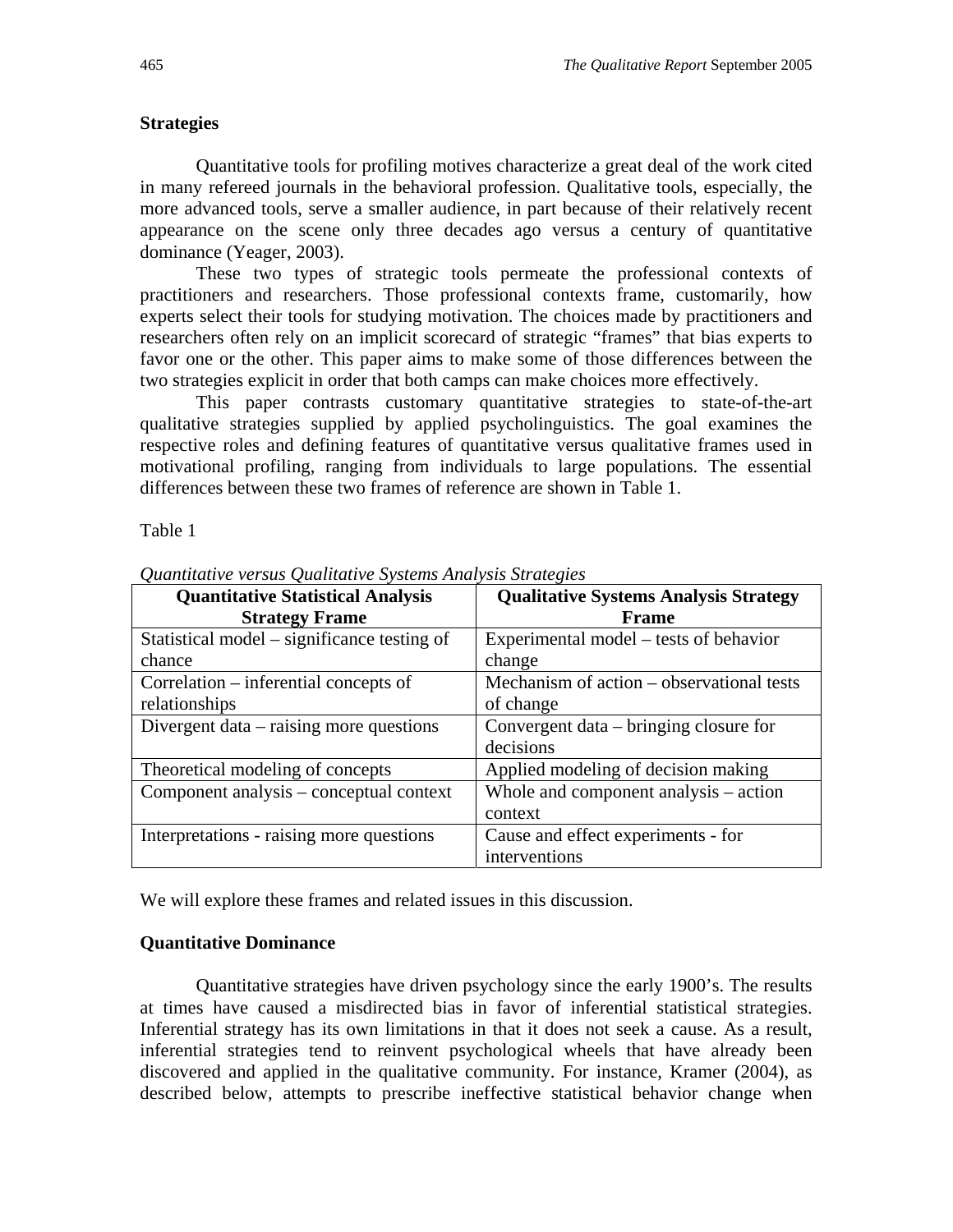effective qualitative strategies for behavior change have existed for at least a generation, since Bandler and Grinder (1975) documented language mechanisms. The relative lack of communication between the two camps makes for much inefficiency and ineffectiveness. Yet, there seems also to be a gradually dawning awareness that the relevance and influence of inferential statistics does have limitations. One size does not fit all when investigating motivational phenomena.

Practitioners of statistical strategies have begun challenging the value of quantitative assumptions. These challenges directly relate to the fact that a large amount of quantitative research design is misapplied to situations that call for qualitative strategies. Krueger (2001) sums up a great deal of the problem in his abstract to a flagship article in the journal, *The American Psychologist*:

Null hypothesis significance testing (NHST) is the researcher's workhorse for making inductive inferences. This method has often been challenged, has occasionally been defended, and has persistently been used through most of the history of scientific psychology. This article reviews both the criticisms of NHST and the arguments brought to its defense. … The challenge is to find a solution to the question of replicability. (section 12)

To emphasize Krueger's (2001) point "the researcher's workhorse" fairly characterizes the over-reliance on inferential strategies to the detriment of substantial, alternative research outcomes. Awareness, such as Krueger demonstrates, suggests the possibility that more appropriate "typecasting" of the strategic quantitative and qualitative roles might be on the horizon.

#### **Qualitative Frames Set the Stage**

#### **The Way It Is with Frames**

The initial conception of motivational research strategies sets the stage for all subsequent consequences in research and profiling motivational issues. Metaphorically akin to chaos theory, motivational frames are the equivalent of the butterfly that flaps its wings in Tokyo and causes a hurricane in Florida. This fact applies at a personal scale or that of a large corporation's employees or on a national population scale.

Clearly statistical strategies dominate theoretical academic research. For example, in business, quantitative strategies dominate demographic work, while the ubiquitous "focus group" often dominates qualitative work. Qualitative work has often fallen victim to the label of "soft" behavioral methods.

Qualitative work traditionally has occupied a back seat in behavioral matters because of its tendency to generate undisciplined opinion instead of hard facts. Some practitioners have attempted to set at least modest, minimal standards for this popular milieu (Yeager, 2002b). Usually, a focus group is considered a low-tech tool, but when conducted with psycholinguistic strategies it becomes a high tech tool.

Qualitative matters such as employee performance ratings, attitude surveys, and customer satisfaction ratings often were speciously quantified with the popular Likert scale of 1 to 5, 1 to 7, or 1 to 10. A savvy focus group participant (Doherty, 2003)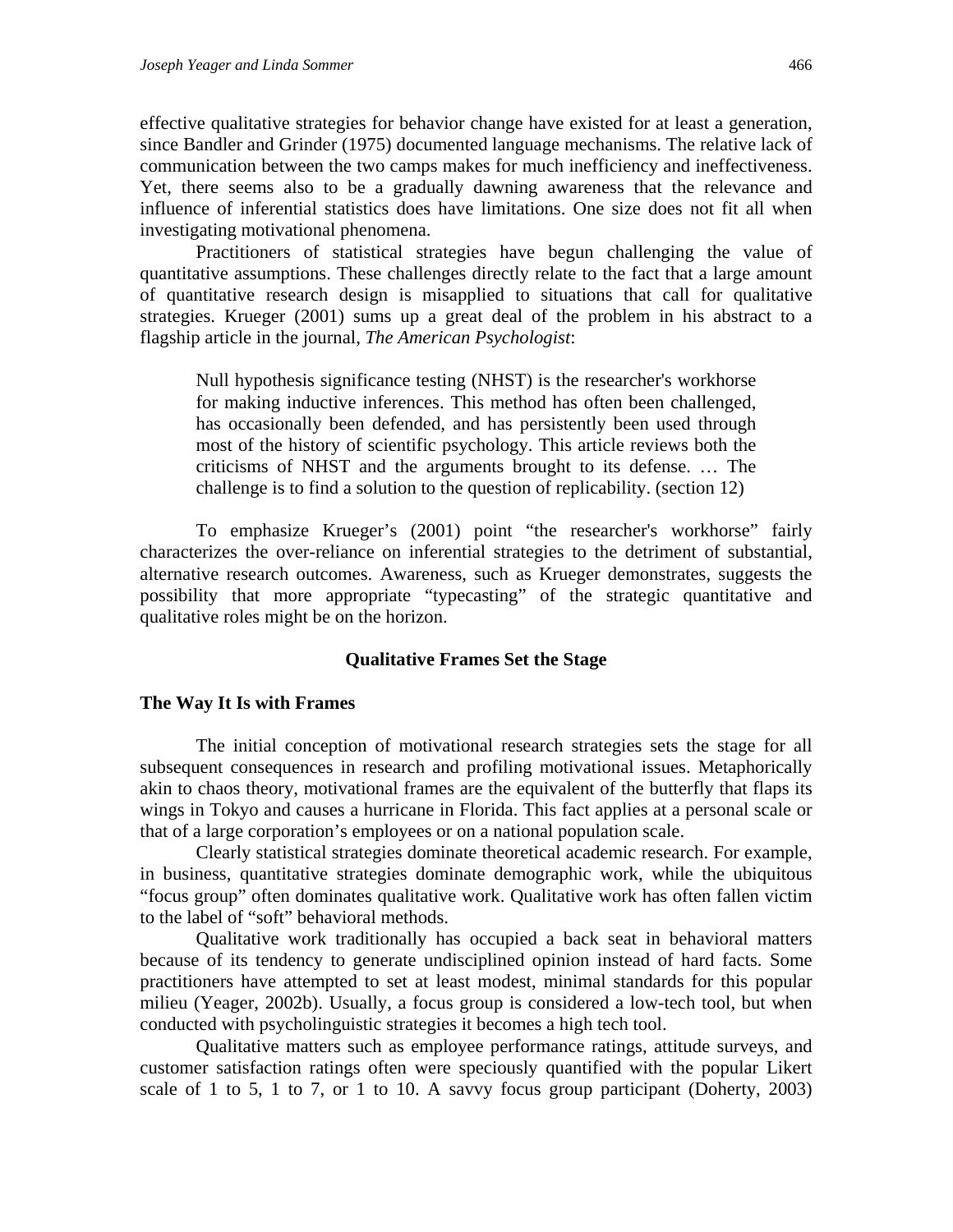sarcastically noted the absurdity of the wanton numbering of qualitative phenomena this way, "We were asked, unsurprisingly, to quantify our approval of the statements on a 1 to-10 scale. Can't call it knowledge without numbers, right?" (p.54)

The tide has begun to change. In recent decades, the qualitative approach to motivation has gained ground with the development of solid psycholinguistic methodologies that manage definitive mechanisms of action in motivational matters. In essence, psycholinguistics has evolved modeling technology that parses everyday conversational or written language (Dilts, 1998). By using embedded linguistic features of real-time behavior, motivation can be analyzed and modified in terms of language characteristics (Yeager, 1983). Qualitative linguistic approaches represent the state of the art in applied motivational research. The issue we explore here is the proper roles that quantitative or qualitative methods should play in issues related to the study of human motivation.

State of the art qualitative, applied, psycholinguistic tools allow powerful analysis and prediction of motivated behavior. A generation has passed as psycholinguistic methods have evolved from theory to engineering. The primary medium of expressing motivation is language, or communication, in its verbal and physical manifestations (Yeager, 2003).

Cognitive-emotive language acts as the mind's delivery system for motivation that, in turn, causes observable behavior. Motivation is a continuous phenomenon in the mind; from the first decision of the day (to turn off the snooze alarm or to get up immediately) to when one decides to end the day with rest. Countless motivated behaviors occur in any given day.

#### **Systems, Rules, and Motives**

Motives, decisions, choices, attitudes, and problem solving are synonymous terms in motivational profiling and motivational engineering. Motivational profiling in its most advanced form has been made popular by the media exploitation of the FBI's motivational profilers. That is, any given motive is a system (analogous to a computer or a watch) and contains dozens and dozens of major parts beneath the surface of overt behavior. Strategies now exist to identify and select various parts in order to predict or modify any given motive. In law enforcement the intent is usually to catch bad guys. In marketing the intent is to identify effective persuasive messages. In psychotherapy the intent is to identify parts that inhibit success. Motivation is an orderly phenomenon. Language operates according to rules such as the grammar we all learned in grammar school. Motivation, cast as a psycholinguistic phenomenon, can be understood as a system by using the inherent structures of language to engage motivation and reality. Holland (1992) puts it this way "Problem solving is largely rule-governed behavior. Solutions to problems become rules as do the heuristics by which problems are solved" (p. 667).

Because motivation is woven into language, motivation is structured in terms of the architecture of language. Language clearly is a rule-bounded system. Language driven behavior (i.e., motivation) operates in terms of language rules. Language and motivation obviously operate as interdependent systems, bound by the architecture of language. Linguistic and motivational rules operate interdependently. Motivation, when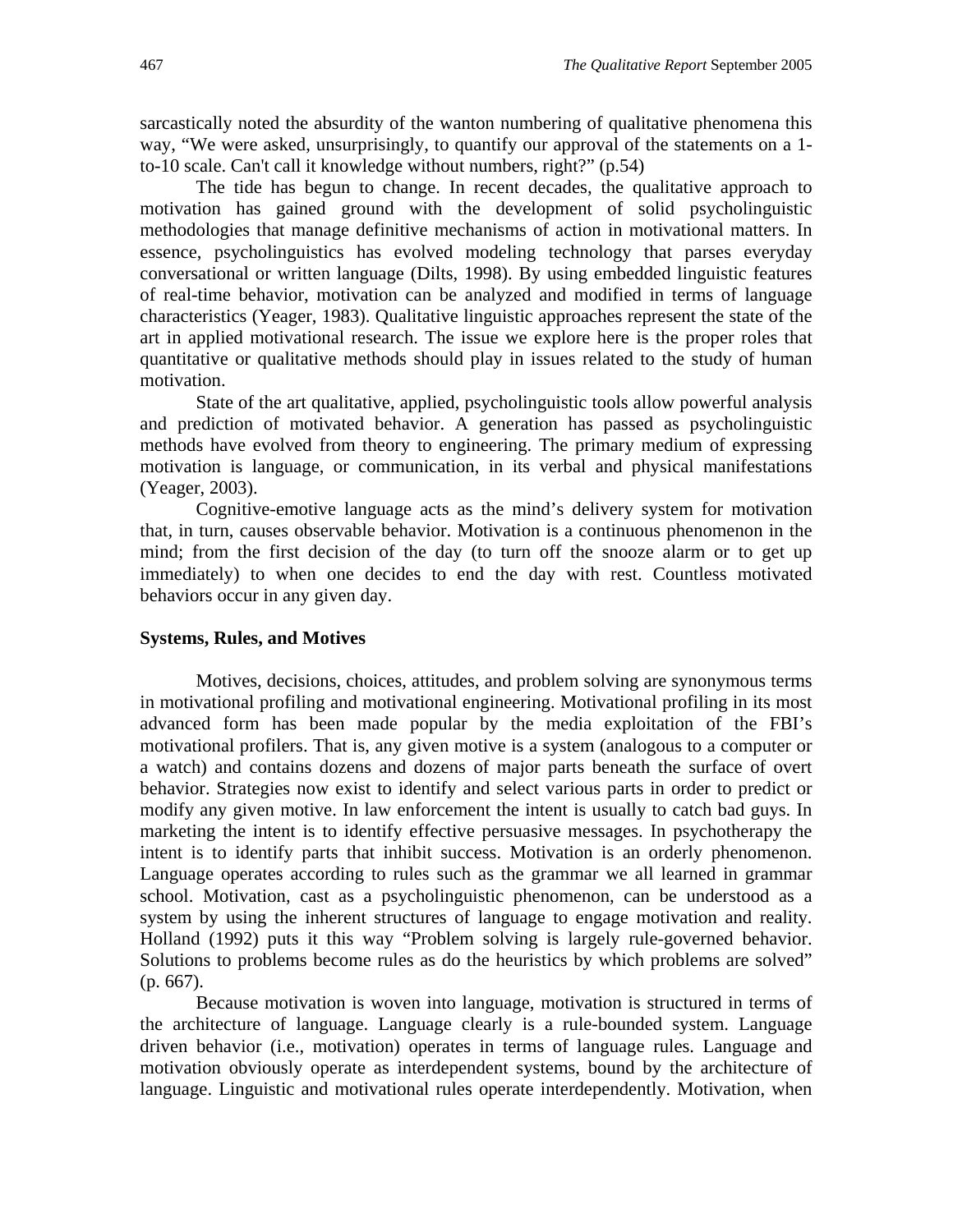parsed according to the relevant rules can be decoded, recoded and manipulated, and predicted and changed. Dilts (1998) has defined many characteristics of behavioral modeling. He frames the situation this way:

To effectively model complex human patterns, we must keep in mind that not only are there important characteristics in someone's environment and physical behavior, but also in the mental maps that one makes to guide his or her behavior in that environment. These mental maps form the basis for the cognitive strategies by which we select particular behaviors to engage in. (pp. 71-72)

When profiling motives in terms of their linguistic complexity, it helps to know that a motive begins when a context elicits a response from an individual. A motivational profile, similar to the type made famous by the FBI, parses the numerous language characteristics that express the mechanism of any given motive (Yeager, 2003). The insight gained defines, specifically, how the motive operates and might be changed for a particular purpose. How the individual frames (i.e., maps) the situation that triggers the motive defines how the remainder of the motive's components will operate and conclude. The motivational frames that encompass the motive are the first components to engage within the parameters of the situation. In both research and applied settings, the organized study of motivation is crucial to decisions made in either type of setting. The respective roles of quantitative and qualitative tools predefine the kind of results obtained in any study of behavior. The research frame predetermines the outcome of the research game.

#### **Motivation and Language**

In the behavioral professions, we accept that any behavior requires motive, opportunity, and means as ingredients in order to function (Turvey, 1999). Setting aside opportunity and means in this discussion, our focus here considers effective qualitative methods for getting a grip on motivation and its successful modification. To state the obvious, motive is what people want. As far back as ancient Greece the principle has been accepted that motive precedes behavior. Decoding, remodeling, and recoding language directly causes behavior to change. Thus, one changes the language within the motive to change the behavior.

While motivation has many complex components, as we shall see, one major aspect of understanding motives is by decoding motivational frames. Qualitative tool kits of "systems analysis" and "content analysis" methods routinely separate the psycholinguistic properties of spoken or written language. Techniques for this approach to behavior change, especially motivation, have rapidly developed over the last generation (Dilts, 1998; Yeager, 1983).

The usual unit of behavioral analysis is the *sentence* though physiology is an obvious part of the motivation's operational and delivery system. As we all learned in grade school "a sentence is a group of words expressing a complete thought." Taken quite literally, applied linguistics has used that essential idea to develop a technology that allows precision prediction and modification of behavior in a wide range of situations (Campbell, 1997). Language architecture, its components and resulting interrelationships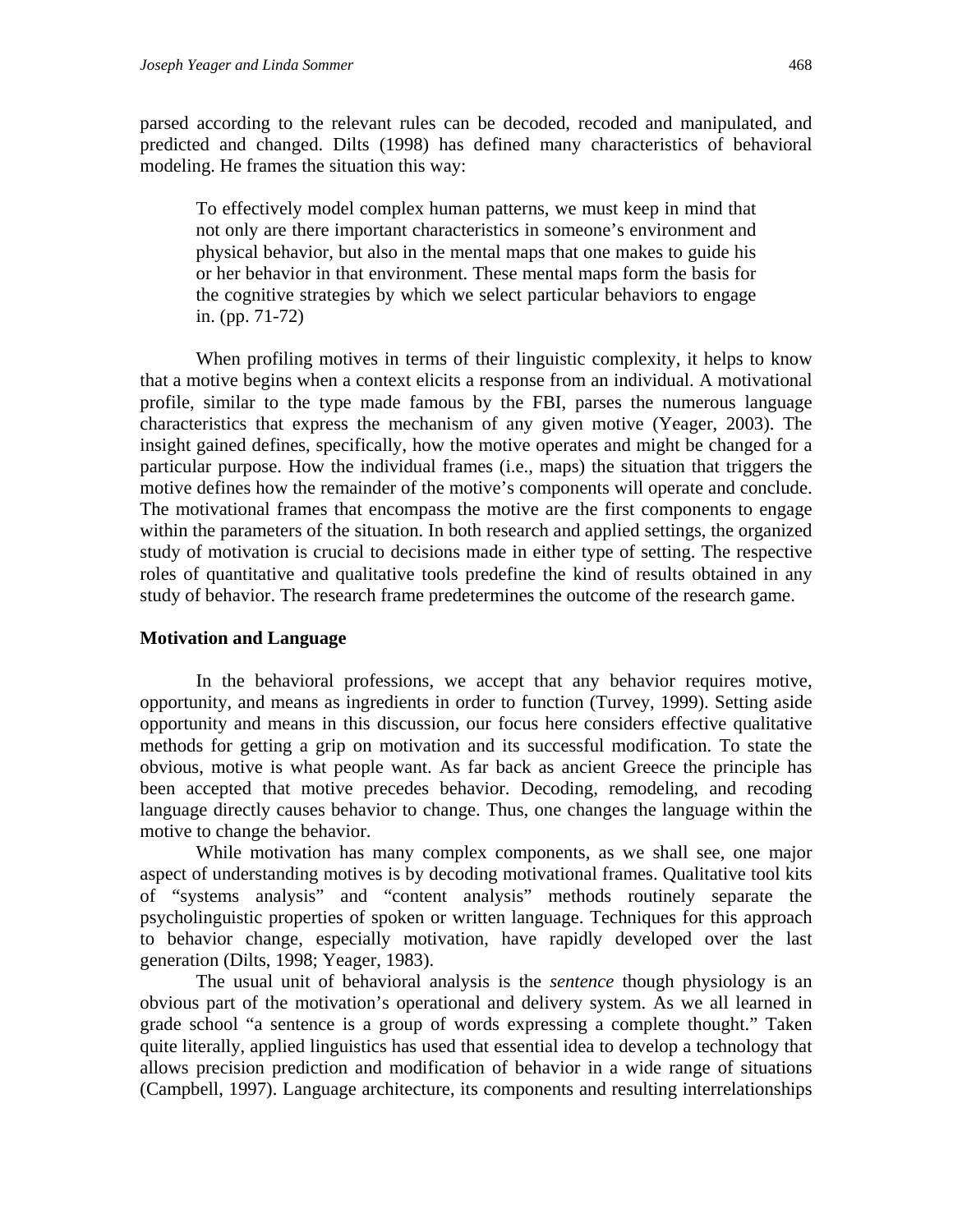provide the rationale behind a systems approach. The way "reality" is organized by language is accessible by coding systems that form system boundaries and operational characteristics. As Campbell (1997) notes

Something is codable if it falls within the scope of readily available terms used in whatever particular language…. So the more highly codable a concept is, the easier it is to retrieve from the unconscious.

With precision and reliability, systems analysis of linguistics currently provides behaviorists the "who, what, when, where, why, and how" of coding motivational mechanisms, including unconscious components. The combination of systems analysis and psycholinguistics allows dividing language into complex components resembling a close cousin to grammar. The primary value of this capability is the sophisticated ability to assess, model, predict, and change behavior in virtually any context.

#### **Motivation and Systems Analysis**

In a literal sense a motive is a system, in part, because of its dependence on language, which is a much larger system than any given motive. Any system's mechanisms can be revealed with the tools of systems analysis offered by Ashby (1952) and Churchman (1968). The evolution of those tools continues in Heyligen, Joslyn, and Turchin (1999):

Systems theory or systems science argues that however complex or diverse the world that we experience, we will always find different types of organization in it, and such organization can be described by concepts and principles which are independent from the specific domain at which we are looking. Hence, if we would uncover those general laws, we would be able to analyse and solve problems in any domain, pertaining to any type of system. The systems approach distinguishes itself from the more traditional analytic approach by emphasizing the interactions and connectedness of the different components of a system. Although the systems approach in principle considers all types of systems, it, in practice, focuses on the more complex, adaptive, self-regulating systems, which we might call "cybernetic." (para. 2)

A motive and its linguistic architecture is a very complex, adaptive system at the level of cognitive-emotional operation. The numerous components of any given motive involve not only the subject individual's goal. Other components of a motive include, for example, its associated emotion and physiology, unconscious components, and at least a dozen deeply embedded major linguistic components (Dilts, 1998; Yeager, 2003).

The inherent systems architecture of language makes motivation accessible to analysis using the very effective technologies of systems analysis combined with psycholinguistic technology. The interests of the inquiring party engage related frames that define that system (i.e., a motive). A psychotherapist may limit immediate considerations to the individual, to a married couple, to a family, or to the culture and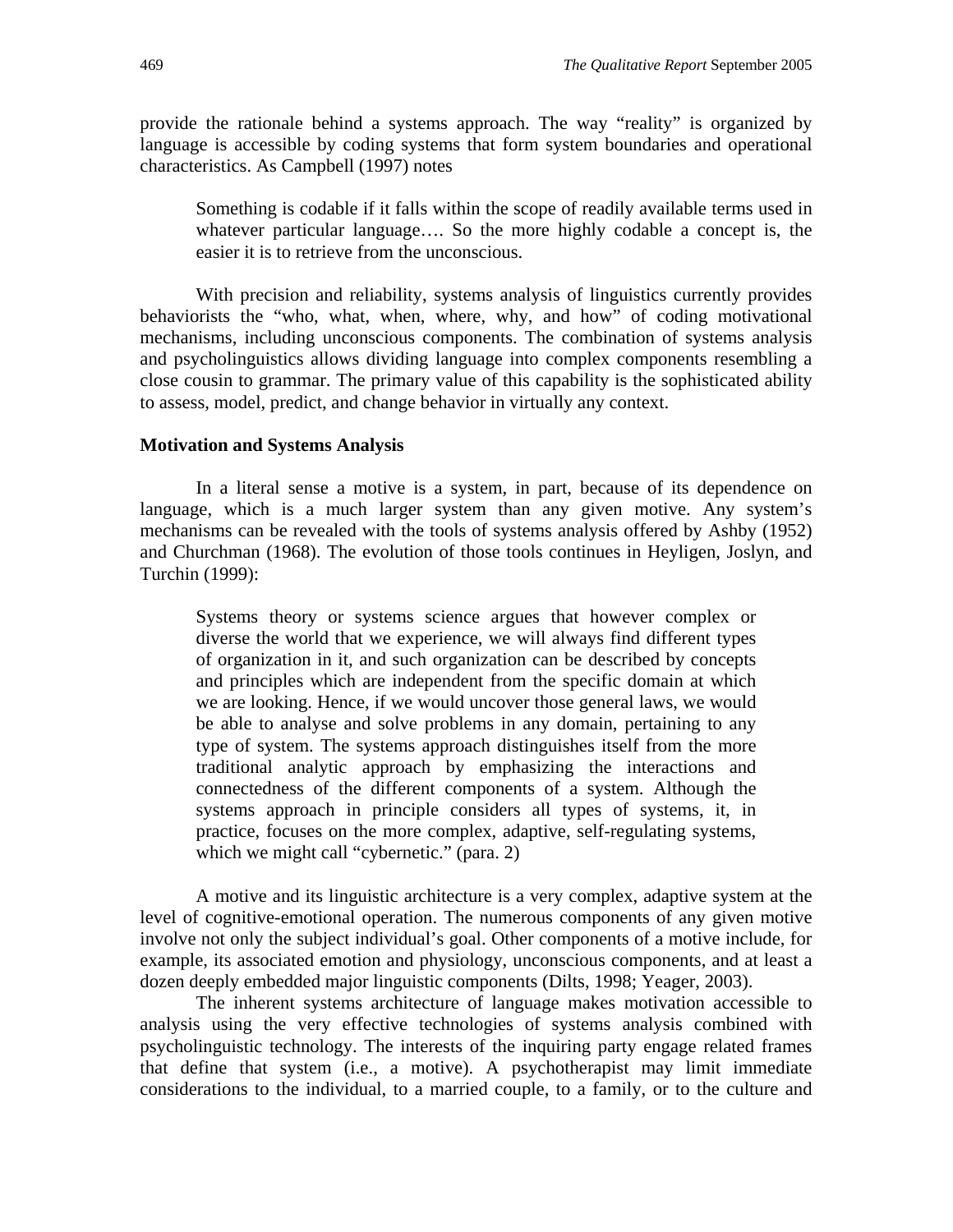ethnicity of the parties according to purpose. A marketer will frame a competitive analysis within the context of its competitors and delete other industries from the frame of the analysis.

#### **System Parameters**

For example, a magazine article is, in terms of systems logic, a system. By analogy, any magazine article is bounded by the frame set by its selected topic. A competent English language expert, according to grammatical rules of usage, easily splits the narrative of the article into appropriate components within the boundaries of the article's stated framework. Document analysis occurs frequently with qualitative parsing.

Consider a widely read magazine such as, say, *Business Week*. A motivational analysis, paralleling the grammatical analysis, of any given article reveals a comparable profile. The profile expresses all of the relevant motivational components of the author and the parties described within its system boundaries as set by the frame of the article. In journalistic parlance, the slant of the article is equivalent to a frame.

Any given motive, compared to the scope of a typical magazine article, when subjected to an in-depth linguistically focused systems analysis, will typically have at least several dozen major interacting system components. The primary difference is that grammatical analysis (or diagnosis, if you prefer) is static while motivational analysis is dynamic in that it allows prediction of the behavior in question and offers interventional tools to make specified changes occur.

A linguistic systems analysis of a motive can be applied to solve a variety of problems. By using these tools, motives can be assessed, documented, analyzed, and compared to overt behavior. By using linguistic tools, motives also can be dramatically changed, modestly modified, or redirected toward other than the original goals. Sales executives and advertisers have been changing behavior among consumers for generations, but psycholinguistic advances have transitioned the engineering of motivational mechanisms from folklore to technology.

Because sales professionals had to perform in practical behavioral change terms, they were more effective than therapists of the fifties and sixties. The income of sales professionals depended on getting a customer to change a mind from "NO" to "YES." Sales professionals were paid by the result. Therapists had the luxury of getting paid by the hour. Their frames were quite different: Their behavior was quite different. The incentives for the therapists to change were lacking until managed care emerged on the scene and shocked most of them into real behavior change (Yeager, 2002b). The therapists' motivational frames were forcibly changed. As the saying goes, "if you can't easily train the rat, reshape the maze". Frames represent the maze that must be run to reach the cheese.

#### **Meaning and Manipulation**

Many commentators over the generations have noted the central role that language and communication plays in behavior. Those commentators range from Shakespeare to Orwell. Linguistics has developed tools for the applied use of communications among qualitative workers. One of the more succinct ways of expressing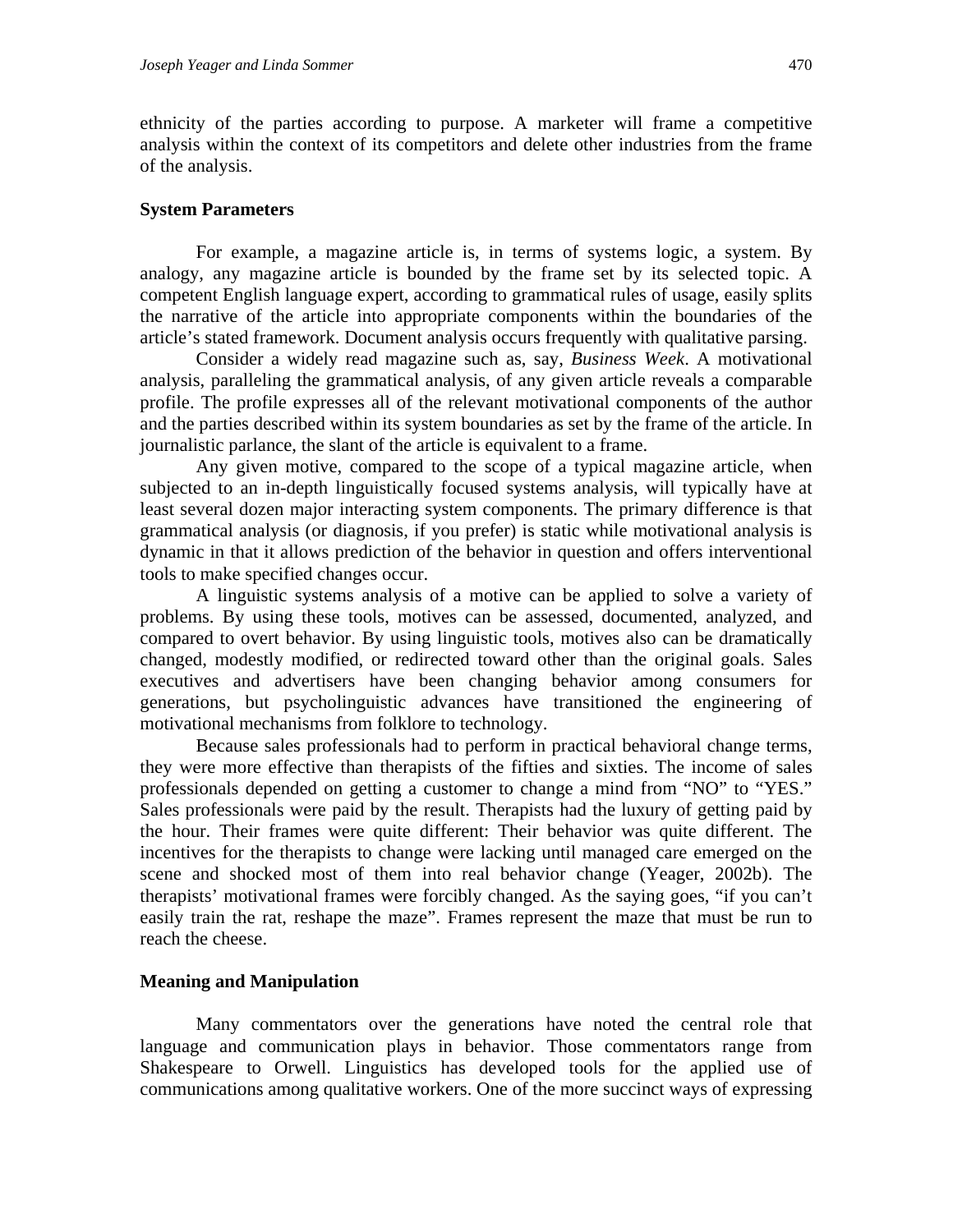the role of language is provided by writer Philip K. Dick (2004), "The basic tool for the manipulation of reality is the manipulation of words. If you can control the meaning of words, you can control the people who must use the words".

While Dick's (2004) quote may imply manipulation, the idea of manipulation is inherent in a great deal of psychological work. We want our tax accountants to prepare our taxes so we pay only what we owe and nothing more. To do that requires manipulation. We want a surgeon to manipulate surgical tools with great skill to produce a healthy outcome. Linguistic methods are tools. Good or bad use of them is, as always, a matter of ethics of the professional employing those tools.

In practical use, words and emotions occur as a complex motivational package of linguistic behavior. By effectively managing the way we use words, professionals can produce deliberate qualitative changes.

#### **Framing a Motive**

All of the above narrative sets the frame for our practical examination of motivational frames. One of the most important aspects of a motivational system occurs in the way in which an individual "frames" a motive. Motivational frames organize the most powerful components of any motive's architectural rules because of the simple fact that they pre-empt any violations of the rules of the frame(s) within the individual's motive. For instance, baseball represents a set of rules or frames. By analogy, if an individual frames their mental "game" (i.e., a motive) in terms of baseball, they will be motivated in terms of home runs and strikeouts. By changing a frame, behavior can be dramatically modified as we have seen, above, in the case of psychotherapists.

Such specific framing precludes the individual "scoring" a communications game in terms of touchdowns or field goals. Those miscast notions from another frame of reference can't operate within the framework of the motive. Motives operate with internal consistency.

The observation by Lawrence Sanders (1981) in his novel *The Third Deadly Sin* describes how a belief works to frame the consistency and operational boundaries of a motive. The protagonist, Detective Delaney, is asked why a female serial killer kills. He replies:

She has her reasons. Maybe they wouldn't make sense to anybody else, but they make sense to her. It's a completely different kind of logic. Oh yes, crazies have a logic all their own. And it *does* make sense --- if you accept their original premises. For instance, if you really and truly believe that the earth is flat, then it makes sense not to travel too far or you might fall off the edge. The premise is nutty, but the reasoning that follows from it is logical. (p. 326)

If motives do not operate within the boundaries of internal consistency (their frames), the tendency is to label the resulting behavior as abnormal or dysfunctional. Badly framed behavior can also be defined as "out of context" to the local customs. For instance, "wife beating" is a domestic example of a "frame disorder/dysfunction" in psychotherapy, yet in some sub-cultures wife-beating is acceptable. As we know in the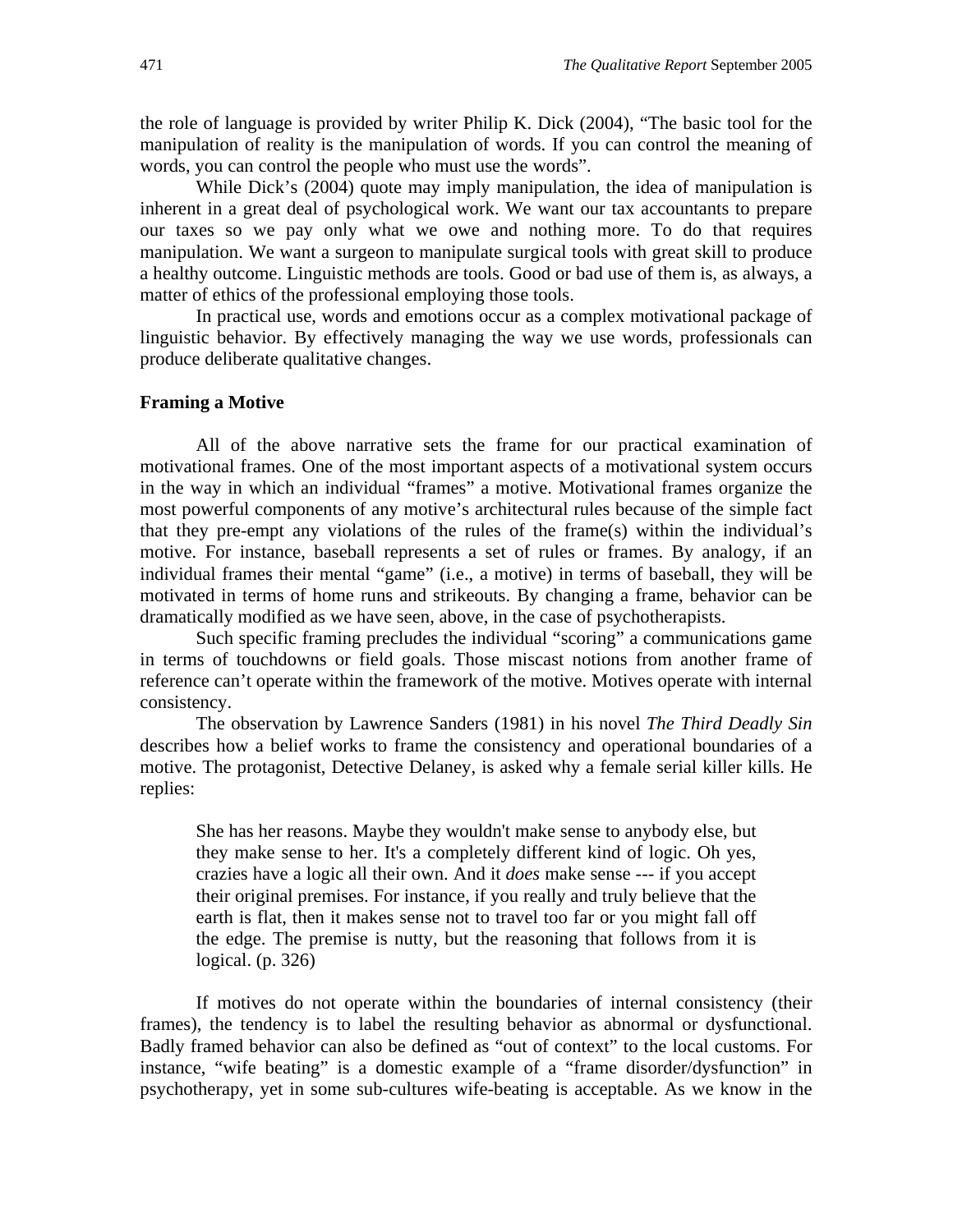Middle East, killing of innocents is framed quite differently than it is in the West. Killing of innocents is framed as abnormal in the West. The way an individual frames and organizes personal experience, quite literally, frames the motivational game for the individual and, in turn, for the researcher or practitioner to observe and document. If you know the frames, you know the game.

Motives do operate with lightning speed in spite of being quite complex. One entire class of psycholinguistic tools, among many classes of related tools, exists for behavior change. They are known as "reframing" techniques (Bandler & Grinder, 1982). Motives can be altered systematically to suit the purpose at hand, with reframing techniques.

#### **Simultaneous Frames**

Many frames operate simultaneously within any given motive. Structurally, frames are nested within one another in a manner similar to the way popular Russian and Japanese dolls are nested one-within-another. Examples of common cultural frames are one's nationality, religion, political affiliations, and gender. Nested within those larger frames are more subjective frames with examples such as: how one frames issues of strong emotions, identity, cooperation, guilt, competitiveness, violence, brand preferences, suspiciousness, interpersonal dominance, lying, risk, loyalty, consequences, odds of a good outcome, self-interests, and so on.

Cultural frames and personal frames operate seamlessly together at the overt surface of behavior. Usually, the more immediate frames obscure the larger, implicit frames. For example, in the context of recent world events, how an individual frames national identity (perhaps covertly) has newfound significance. Nationality, in times of peace, often becomes a background issue. In war, it comes to the foreground. Naturally, motivational components vary in emphasis and effect upon the motive's outcome.

In any case, one can elicit any motivational frame by questioning and observation. A motivational interviewer needs to probe deeper to separate the frames that distinguish the foreground from the background frames. The frames in issue vary according to the priorities of the interviewer's task at hand. Rapport skills to conduct such interviews are taken for granted as a prerequisite among those who conduct in-depth interviews. Numerous resources offer an in-depth presentation of rapport skills (Dilts, 2004).

#### **Frames, Personality, and Attitude**

Many of us commonly name some easy-to-see motivational frames as attitudes or personality traits. While that is a valid commonsense observation, it is not a correct understanding of how traits and attitudes actually operate in the context of motivational systems architecture. Within a motivational mechanism, traits or attitudes are often motivational frames in disguise.

For instance, someone with a suspicious "attitude" in actuality has already framed a great deal of experience as untrustworthy. With such a frame dominating one's perceptions, interpersonal encounters will frequently be framed in terms of that suspicion. In other words, many personality traits and attitudes are pre-fabricated, ready-to-use motivational frames that are applied to various situations.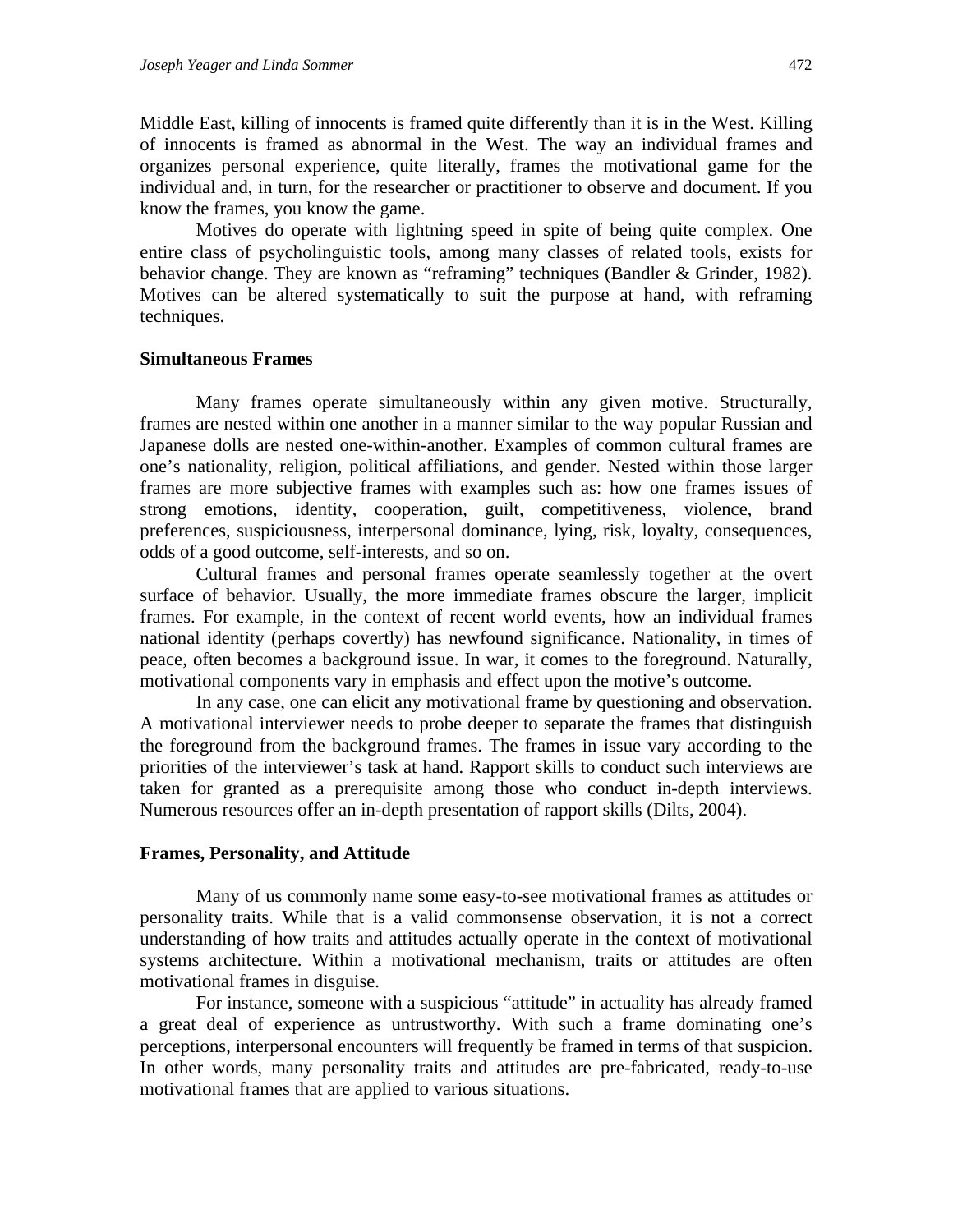In effect, terms like personality, attitudes, and frames can change hats depending on the role they play in a largely invisible motivational mechanism. The phenomenon is analogous to the way we speak in everyday conversation. That is, only an English teacher is likely to notice if we split an infinitive or use an intransitive verb. If we say that someone is "beautifully devious" or "deviously beautiful" the meaning is much the same, although the nouns and adjectives have changed hats because of the change in syntax.

Motivational frame analysis usually seems obvious only to a trained eye, yet again, in a manner similar to the expertise of an English teacher in recognizing the various components and relationships of grammar. As is true among experts in English, there are various levels of expertise in linguistic motivational parsing. There are those who are intuitively effective at identifying selected components of persuasive verbal content such as advertising copywriters, therapists such as the renowned Milton Erickson, and sales professionals.

Generally, an introductory program offered by any of numerous training institutes at the "practitioner" level of expertise would be an excellent beginning (Dilts, 2004). Topics such as "reframing" become familiar tools for motivational analysis and intervention. Reframing is a class of techniques routinely used in sales, advertising, and psychotherapy. Reframing, in essence, changes the meaning of a given stimulus so that a change in behavior occurs. The behavior in question may involve an individual in therapy, a customer changing a brand preference, or a population as large as a nation being influenced by an advertising campaign.

A simple example of a "reframe" would be to suppose you, the reader, are holding a pen or pencil in your hand. If someone were to convince you that the pencil was dangerously radioactive you would instantly drop that object. The stimulus, the pencil, has stayed the same, but its meaning and, hence, your response has changed. That change is a "reframe," i.e., "same stimulus, different response." Your "frame of reference" regarding the object has changed, not the object.

As another simple example, in fashion shopping, should an ad for a brand of product convince you that your original brand preference was "out of fashion," your choice would be to choose another, more fashionable brand, which meets your criteria. The motive, to buy a fashionable item, would remain the same, but the brand choice has been reframed to a different choice. Reframing is a staple method in advertising and sales and psychotherapy as well as in educational circles (Bandler & Grinder, 1982).

#### **Context and Motivational Strategies**

Context affects frames: At home someone may be deferential to an elder in response to a learned frame of respecting one's elders. At work, one may be forceful toward elders who are junior in the local organizational hierarchy because the game is framed as a competition. In essence, people frame their situations uniquely. Once we have an example of the way a person frames different contexts, prediction becomes much more effective.

Motivational frames are the first falling dominoes in a series of dominoes that make up an individual's decision strategies. To make a choice or a decision, an individual has to engage a complex mental process with numerous steps within which the psycholinguistic mechanisms operate. For instance, everything has to happen somewhere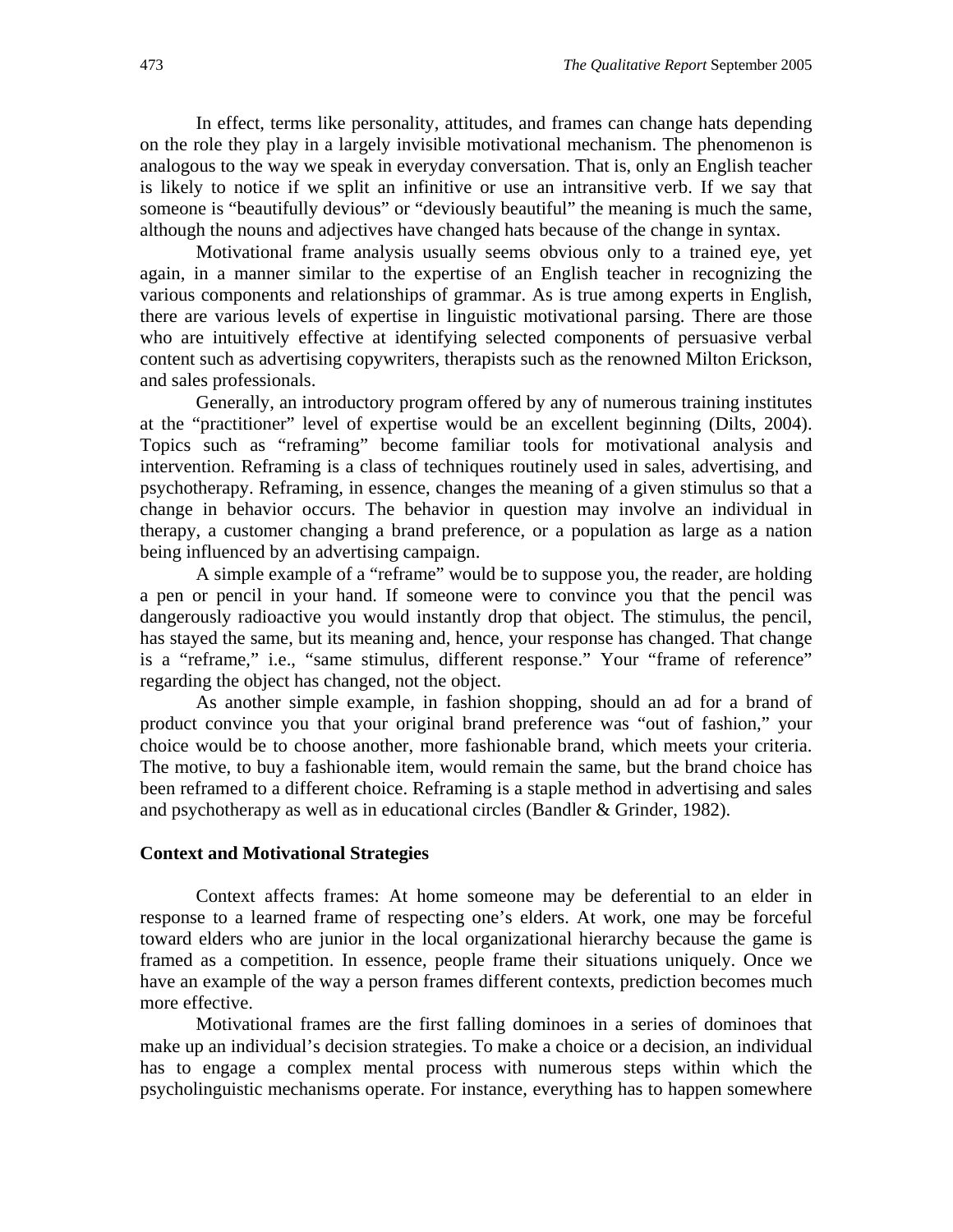so the perception of context, or situation, generally sets the stage for numerous other steps.

Examples of the steps are: (1) To identify and frame a problem or opportunity, (2) Set a goal, (3) Consider optional ways to reach the goal, (4) Characterize one's role, (5) Consider tradeoffs among the options, (6) Anticipate consequences, (7) Consider risk, and (8) Estimate the worth of pursuing the goal to its payoff. These steps happen in an eye-blink within the mind. Yeager (2003) has illustrated such components in applied settings. The example to follow (Arkes, 2003) illustrates many of these features.

In spite of the lightning speed of the process, behaviorally engineered questions will reveal the motivational process in a manner analogous to analyzing a strip of movie film examined via slow motion, frame-by-frame. Questioning techniques are an entire subject unto themselves. Language is an indirect map, or model, of reality. A direct map is sensory experience such as taste, touching, music, pictures, and so on. Language maps that direct experience to provide mental representations of that experience. Language is the means for delivering that stored experience in the form of individual maps of reality. Since language is a representation, an individual requires training in real time "testing" of the reality of maps one learns. Some of these maps are transmitted culturally by imitation of parents, others are learned personally. The result is a system of beliefs that range in quality from high to low. Those whose training in language usage is of high quality tend to have high rates of success in managing reality. Bandler and Grinder (1975) developed a fundamental set of questions labeled the *Meta Model* (Appendix A). The role of systematic questioning is to improve the rates of success in achieving one's motives. The questions elicit the architecture of a given belief (or reality map, if you like) and test the reliability and validity of that particular map.

An example of a belief is, "I hate all journalists for being such insufferable liars." Such a statement has a great many architectural components that are recognized by Bandler and Grinder's (1975) psycholinguistic *Meta Model* map-test. The test(s) is stated in the form of questions.

- "Do you hate all journalists?" questions the generalization feature of the statement.
- "Is there even one journalist that doesn't lie?" questions the deletion feature of the statement.
- "How do you know that all of them are liars?" questions the distortion feature of the statement.

These are selected questions among many that might be asked. The reasons for the *Meta Model* questions are that all language has inherent architectural limitations. That is, no language is a perfect replica or model of any given reality. Therefore, most any statement will express deletions, distortions, and generalizations compared to hardcopy reality. The *Meta Model* questions are designed to enrich the language used to elicit a more accurate map than might be offered at first. Often, the mere process of asking the questions alters the perception of one's sense of reality and changes one's behavior in a corresponding way (McKay, Davis, & Fanning, 1983).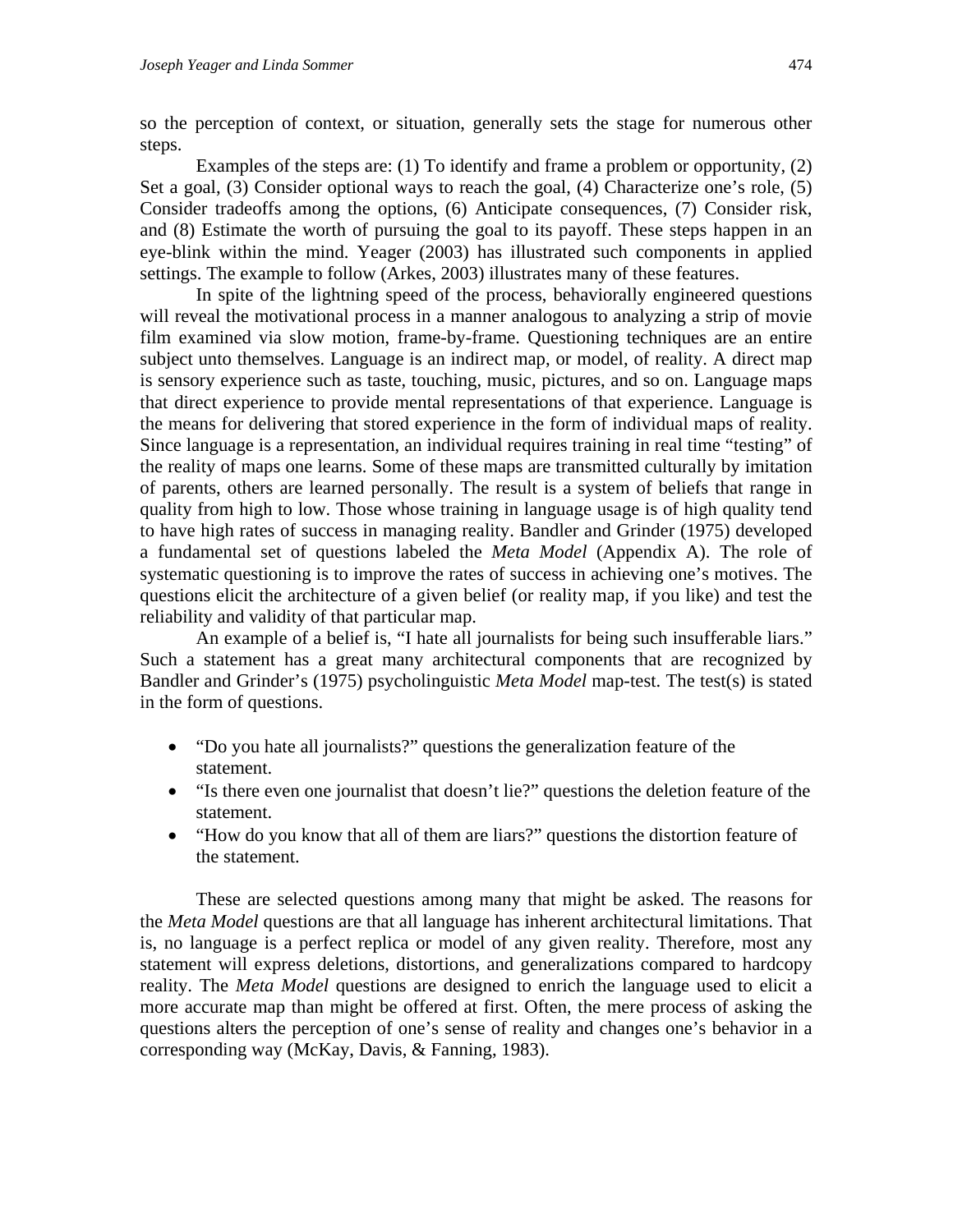#### **Reciprocal Interventions: Matching Structure to Structure**

The application for this or similar useful motivational characteristics is simply to match the characteristic in communications with the person at hand. If the person's motives are organized in terms of *same* or *difference* or *same with difference*, the wordsmithing used must match their category/or frame in order to: establish and maintain rapport, influence their decision making, or change them from no to yes regarding your product. For example, you would make a product that offers to a consumer a sameness frame in terms of the offer being cast as the *same* kind of product they are used to using. A difference-organized individual would get that same offer cast in terms of the offer being something new and different. The mixed category would be offered as something improved or better than they have now. The effects of such matching strategies have proved to be profoundly effective.

In any given motive, there are literally a dozen or two such unconsciously organized language structures in the operation and execution of the motive at hand. Many of them are elicited with specially phrased questions that produce nicely predictable types of answers. Asking such well defined questions insure that areas known to reveal motivational components are revealed. This is especially productive with frames. Frames dominate the overall systems architecture of any given motive under consideration. Leveraging that dominance offers significant intervention potential. Preferences for brand X or brand Y, or the preference to identify with one peer group versus another, are equally accessible to the intervention potential in frames.

#### **Situational Recognition and Framing One's Role**

The most important part of motivational analysis occurs at the initial step where the individual identifies a problem or opportunity. Cognitively speaking, not much happens until we notice we have a situation, for good or ill, on our hands. We all know the famous phrase from the Apollo space program: "Houston, we have a problem." At that point of recognition, the situation is instantly framed according to the individual's experience. For example, while tuning your car radio, one person will notice music yet another person will notice a news broadcast. Frames predispose attention to focus motivation in terms of those frames.

Roles in life also frame motives. When building a house, a carpenter frames his or her role toward the house and his or her involvement in terms of timber and nails. A plumber frames the role toward the same house in terms of pipes and pumps and valves. In a related aspect of frames, experience from forensics shows that essentially all "bad guys" frame their role as "good guys" in spite of their criminal acts. Frames such as "It was not my fault" or "I had no choice" or "I couldn't help myself" or "The devil made me do it" allow rationalizations that frame the behavior that follows. In marketing circles, this assists in profiling similar dominant features of customer behavior.

Frames, typically implicit and unconscious, often occur in perception as paired opposites, antonyms. Some individuals perceive the opposites as either/or while others perceive the opposites as a continuum of degrees from one opposite to the other. Some common motivational frames are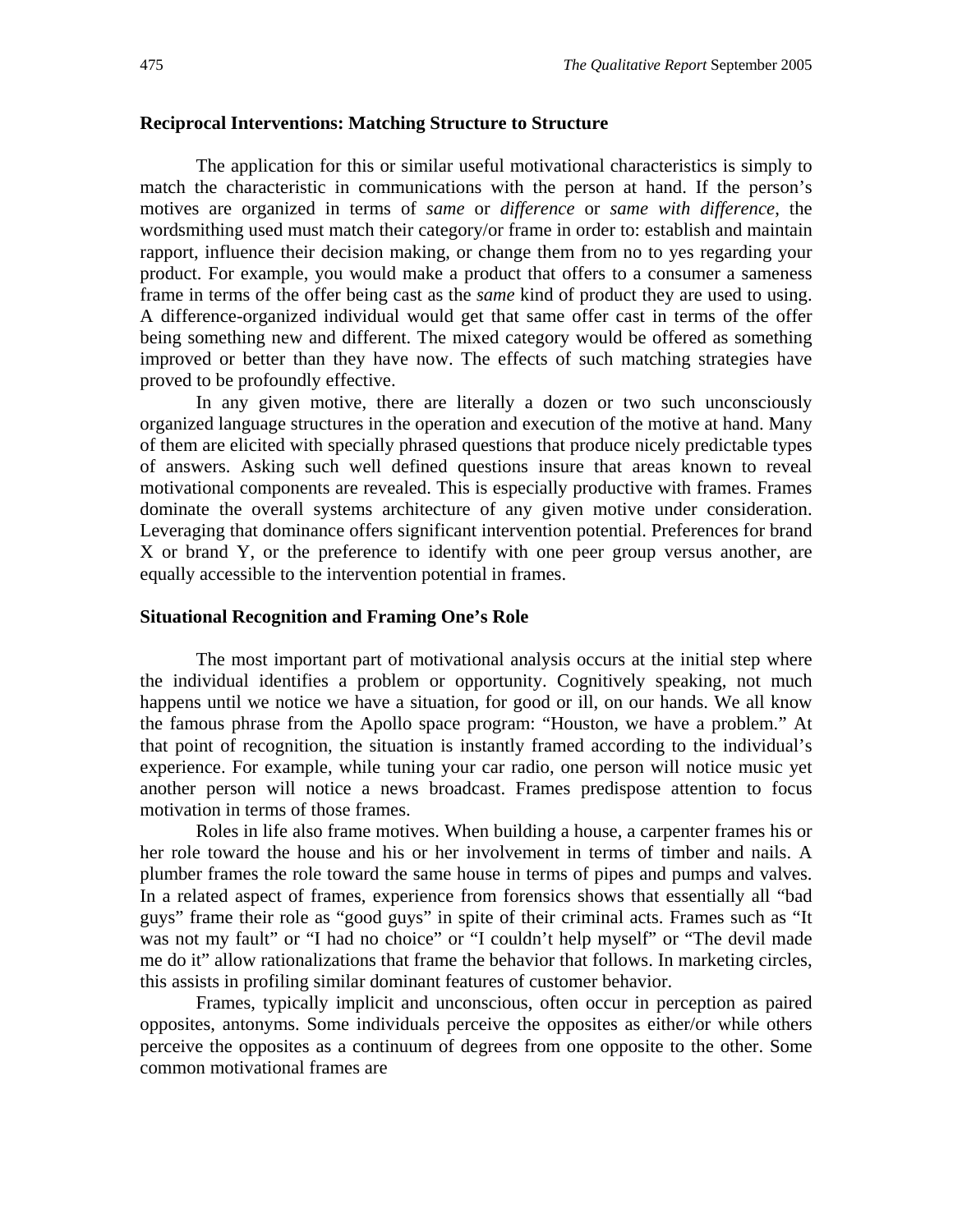- Competitive versus Cooperative
- Dominant versus Subordinate
- Defense versus Offense
- Emotional versus Logical
- Winning versus Losing
- Good versus Evil
- Male versus Female
- Direct versus Indirect
- Time: Past Tense, Present Tense, Future Tense
- Cause-effect versus Superstition

Routinely, a number of frames such as those listed above will engage and operate simultaneously. Some will come obviously into the foreground as overt conversational terms; others will merge into the background and are found only with probing techniques. In behavior change interventions, often changing one single frame will cause a significant change in behavior.

For instance, consider male versus female gender. In the 1970s, male and female behavior had some fairly distinct, rather mutually exclusive frames, which were not easily modified. Women used hair dryers as a matter of course. Men did not use hair dryers because it was a feminine thing, but vigorous advertising campaigns of the period changed the rules of the game and "reframed" the use of hair dryers by men as an acceptable masculine behavior. This kind of intervention and change is now understood as being deliberately accomplished by the use of "reframing" technology from an applied linguistic toolkit.

#### **Out of Context Statistical Strategies**

#### **Statistical Profiling Versus Linguistic Profiling Strategies**

Professional literature, largely benchmarked with Chomsky (1968), Bandler and Grinder (1975), McClelland (1961), and Yeager (1969) showed that motivation has linguistic mechanisms of action. Those mechanisms allowed detailed analysis and application to numerous behavior change situations including psychotherapy, forensics, experimental research, marketing, qualitative research, executive decision-making, and behavioral prediction.

Bandler and Grinder (1975) made a watershed break with traditional psychological theorizing. They met with three legendary therapists, Milton Erickson, Virginia Satir, and Fritz Perls. All were acknowledged as extraordinarily effective at producing behavior change but none of them had a satisfactory explanation for their success. Bandler and Grinder recorded these therapists at work. Instead of theorizing, they used systems analysis and linguistic tools to parse the literal language characteristics (verbal and non-verbal). Their breakthrough results were published in 1975 as *The Structure of Magic*.

These qualitative linguistic developments in the 1970s and many others represented a significant advance for the analysis of behavior. Previously, and still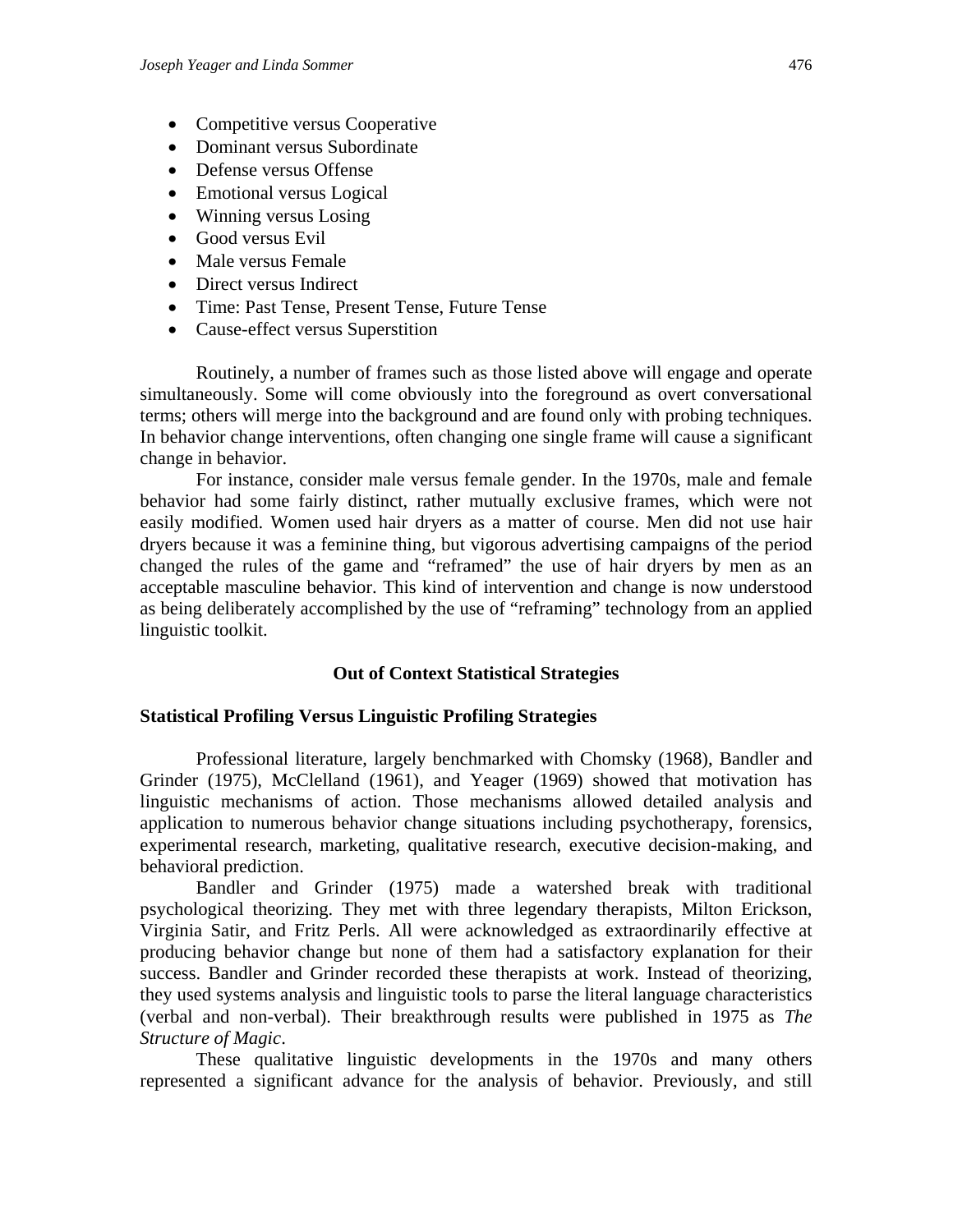customarily, behavioral analysis has been coded by widely ranging, arbitrary schemes conceived by a host of researchers (Boyatsis, 1998).

One very popular coding scheme is to create a list of behavioral items that tend to be framed as generalities, largely out of context to any given individual. Examples are

- At parties I stay by myself.
- At parties I socialize and have fun.
- At parties I do a little of both.
- At parties, I hide if my boss is present.

To each of the items in the rating scale is added, often, a set of "quantified" choices such as a Likert scale:  $1 =$  always true;  $2 =$  mostly true;  $3 =$  in-between;  $4 =$  mostly false; and 5= always false. Those items are scored in some quantitative fashion against a criterion group or concept (e.g., "sociability") then statistically profiled, compared to a population(s), and "interpreted" by comparing one population to another or a single individual to a population.

Often this approach is applied to standardized tests, to behavioral ratings, and criterion checklists. The statistical approach is also used in many other applied settings such as research projects, human performance ratings, consumer surveys, product comparisons, data base mining, and many more situations. The obvious handicap with this approach to behavior is that it has *no* mechanism of action because it is an exercise in statistics. Statistics has *no* mechanism of action.

For instance, a practitioner of behavior change would need to know of significant context changes. In the above example, the statistical profile deletes the context change of the boss entering the scene and the fact that it alters the subject person's behavior. This knowledge is lost because of the method used to profile behavior. In comparison, imagine a scenario where you were to take your rough-running car to a repair shop for a tune-up. Suppose the mechanic told you most of the cars of your car's year and model run very well, on the average. Would you be impressed?

#### **Staying in Context**

You would expect the mechanic to find the "cause", in the context of your car, not compare or characterize your car to others in a conceptual and irrelevant way. In the assessment of behavior, as soon as question and answer or stimulus and response are separated for quantitative computations, the causal connections are lost. The implications of any given test score would need to be "interpreted", which is a fancy word for guessing. Hopefully your mechanic would not guess about the cause of your car's problem.

In contrast, with a linguistic approach the practitioner would be required to interview the individual. Again, using the above example, to induce a change one needs to know the important fact that a specific context change (the boss's presence) alters the behavior in question. For the sake of relevance, one must ask, why bother with the "quantified" tool when an interview is more direct, is in context, and provides the causal linkage without interpretation? A competent interview provides the necessary ingredients to diagnose and prescribe and intervene successfully.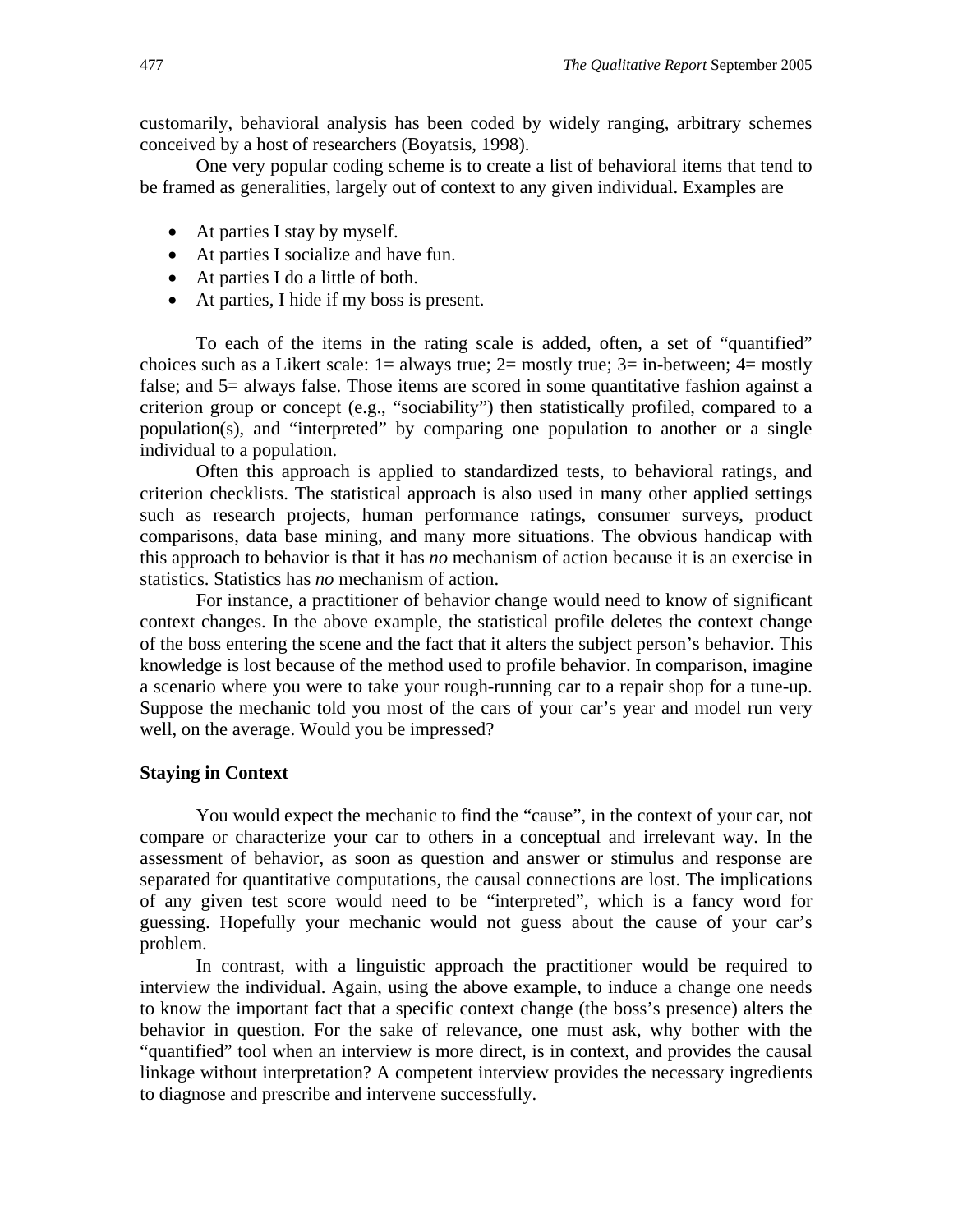Conventional statistical profiling methods routinely take each answer out of context of the question and aggregate the *quantified* results as a set of statistics. As a diagnostic tool, it does not tell the practitioner how to proceed to obtain a change in behavior. There is no directly related prescription for change.

Parenthetically, a parallel difficulty exists for psychiatry and psychotherapy in general with the DSM IV (*Diagnostic Statistical Manual*) in that it is becoming widely recognized that the large numbers of disorders listed within its covers have absolutely no bearing on the interventions that might be offered to successfully treat those "disorders" (Saggese, in press). Any intervention selected is left to chance or the arbitrary judgment of the practitioner. In contrast, with psycholinguistics, regardless of the application at hand, (say, business, social, or personal issues) the practitioner can elicit the relevant information to manage an intervention in a straightforward and predictable manner. Cause and effect, diagnosis and prescription remain intact.

Separating a question from its answer and statistically characterizing an aggregate of disconnected answers, creates an exercise in futility if one wants to understand behavioral cause and effect. If a hapless psychotherapy client wants to hide less from the boss, one must know how that behavior is constructed in order to deconstruct it and remodel it using language mechanisms. To characterize the behavior as a score of, say, "1" on a scale of 1 to 5 is a setback to the purpose at hand. A score of "1," an abstraction, does not tell us how the person thinks and feels in terms of the motive in question, nor does it tell us what the behavior means to the person.

Statistics is, by definition, an indirect approach. In contrast, applied linguistics has a direct cause and effect mechanism of action in the form of language architecture. A mechanism of action is needed if one wants to change behavior as opposed to merely characterizing or fruitlessly labeling behavioral artifacts with statistics. When behavior change is at stake we shall see, in case examples below, how ill suited the popular statistical profiling approach is for motivation, decision-making, and problem solving.

#### **Qualitative Representation of the Mechanisms of Motive**

The key issue to grasp is that the behavior change occurs *within* the individual linguistically, not statistically on the average among members of a population. Linguistic behavior varies systematically within the individual while individuals speaking the same language, say, English, will differ from each other systematically within the boundaries of that language architecture.

Communication is possible because people, who do differ within a shared context, can reconcile those differences in motive and meaning by conversational maneuvers that reconcile different points of view. Negotiators, sales professionals, family members, and others do this everyday. Language offers a powerful medium of change when the mechanisms are understood. That means that the motivational profile obtained should represent the mechanisms that operate the individual's motives and not a statistical quotient.

The motivational mechanism of action represented in language architecture operates on a specific and complex cognitive-emotional system, representing how people think and feel. Profiling those mechanisms provides the tools for change. The mechanism of any given motive is at least as complex as the engine in a modern automobile and drives an individual as surely as an engine propels a car.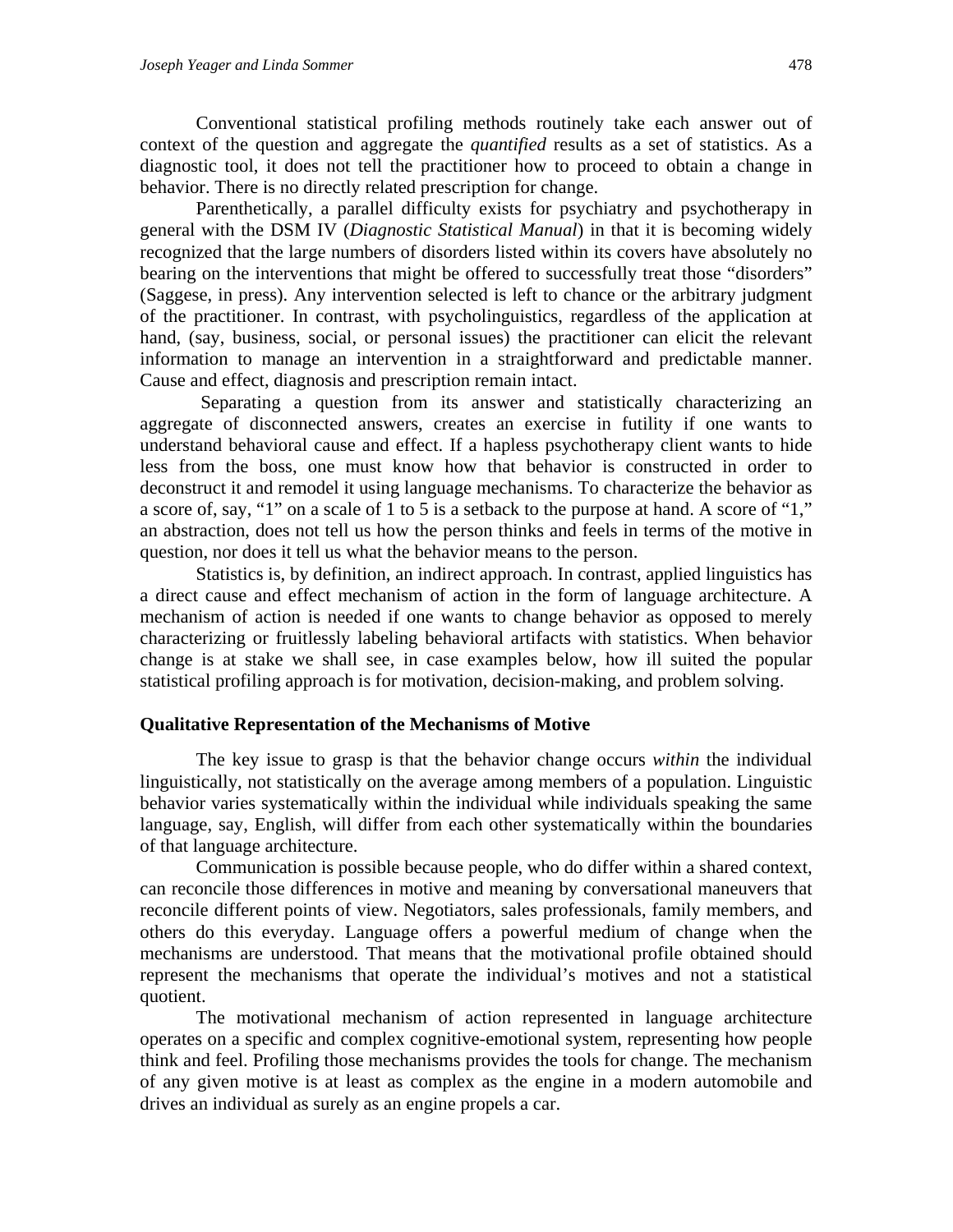The most effective tool for qualitative motivational analysis is a special qualitative form of psycholinguistic decoding of spoken or written language. Similar to the grammatical analysis of English, psycholinguistic decoding relies on a complex technology of qualitative features inherent in language architecture (Yeager, 2003).

Richard E. Boyatsis' work, *Transforming Qualitative Information: Thematic Analysis and Code Development* (1998), is an excellent example of a well-written book on how to do qualitative research in traditional qualitative ways. A close reading of his book reveals a serious limitation in that all of the coding schemes are arbitrary. That is, the main missing ingredient is the absence of a fixed point of reference (i.e., a mechanism of action as the basis of code structures). Boyatsis captures the essential meaning of relativistic coding schemes.

"Often what one sees through thematic analysis does not appear to others, even if they are observing the same information, events, or situations. To others, if they agree with the insight, the insight appears almost magical. If they are empowered by the insight, it appears visionary. If they disagree with the insight, it appears delusionary. (p.  $1$ "

It should be a great relief to qualitative researchers and practitioners to know that language architecture provides a stable and universal means for coding motivational behavior. Language parsing for motivational profiling depends on language characteristics that are similar but parallel to basic grammar. All language expressions contain identifiable characteristics such as those represented by the *Meta Model* (Appendix A). For instance, employing the questioning techniques of the *Meta Model* typically will "reframe" the belief at issue and induce a corresponding behavior change. The language interventions of motivational characteristics such as that represented by the *Meta Model* routinely change behavior in known ways (Dilts, 1998; Yeager, 2003). The resulting motivational profiles provide diagnostic and prescriptive tools for predictable interventions.

For example, everyone who endured grade school grammar knows there are eight parts of speech. Should you want to code for those parts of speech, it would prove to be a stable, universal system. For instance, nouns and verbs are hard to confuse with one another if you know their definitions. Similarly, psycho-linguistically trained behavioral coders know language components such as frames, predicates, modal operators, universal quantifiers, and so on. One can learn these codes from a wide range of literature (Dilts, 2004) and training programs (Sommer & Yeager, 1982).

These universal ingredients of qualitative language structure cannot be confused once a practitioner or researcher is trained. The essential advantage of qualitative language coding of motivational components is that language mechanisms add a muchneeded feature to the qualitative researcher's tool kit. That is, motivational assessment and diagnosis enters the realm of cause-and-effect engineering mechanisms rather than mere arbitrary codes. Motives can be parsed reliably and validly: The resulting prediction and modification of behavior becomes routine and precise. Simply put, in terms of the *Meta Model* examples, it is clear that motives, as expressed in language, contain a dozen or so systematic flaws that can be systematically reframed to good effect. The architecture and dynamics of language are the delivery system for motives. When motivational machinery is tuned up it effectively gets us to our goals. More commonly, those language flaws or characteristics appear in dialog as *beliefs*. Those language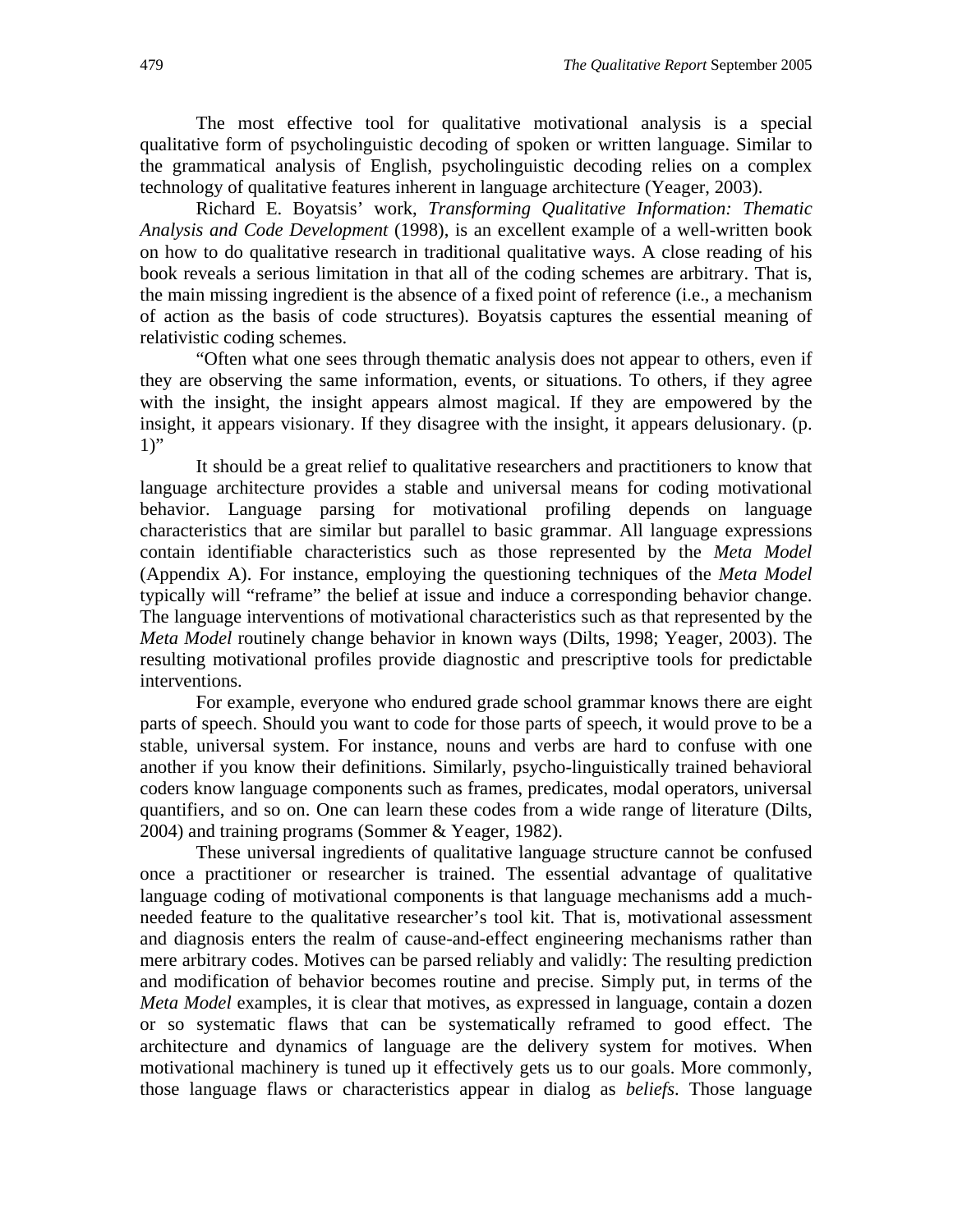characteristics (especially beliefs) affect the quality and adaptive effectiveness of a motive. Those language characteristics, whether well-formed or ill-formed, are clearly identifiable and correctable by *Meta Model* interventions and a host of other related methods. In terms of psychometric definitions of reliability, language is an utterly reliable instrument of measurement and intervention (Yeager & Sommer, 1988).

#### **Validity: Statistical versus Qualitative**

A great deal of qualitative behavior change work is conducted via interviews or document analysis. In qualitative terms, an interview is a test and language coding is a way of scoring behavior. Messick (1995) generally represents the well-known quantitative point of view of the *Educational Testing Service,* yet he incorporates the qualitative perspective in his broad-brush definition of validity. Messick, (1995) says, "Validity is not a property of the test or assessment as such, but rather of the meaning of the test scores." (p. 741)

Consistent with this view, validity is not necessarily a function of statistical reliability. Thus Messick recognizes that the direct scoring or coding of language is a valid pursuit if the meaning of the measurement is kept intact. Messick (1995) adds

Thus, the term score is used generically in its broadest sense to mean any coding or summarization of observed consistencies or performance regularities on a test, questionnaire, observation procedure, or other assessment devices such as work samples, portfolios, and modern realistic problem simulations. (p. 741)

Language technology provides a key difference over customary approaches in terms of the validity of coding structures. In Boyatsis's work (1998) we have seen that qualitative coding is traditionally conventional or arbitrary in common practice. However, language provides inherently valid structures that require only that one recognize the relevant elements of language. One recognizes a noun in a sentence: One recognizes a frame in a sentence. Recognition dispenses with any need to interpret. An automobile mechanic identifies the engine or any other part of the vehicle's system being examined and notes its function for good or ill. Interpretation is not an issue. Applied to motivational components, that represents a significant advance in validity.

The traditional premise in much quantitative work is that statistical validity is dependent on statistical reliability. David McClelland (1972) declared that assumption is misplaced when dealing with behavior change. Behavior change is not a statistical phenomenon within the individual; it is a mechanistic phenomenon within the individual. In a qualitative behavior change setting, high validity is the issue, not high reliability.

McClelland made this telling point over 30 years ago. As McClelland characterized it (1972)

My results have zero reliability but 100% validity. The difference is that I want to document a change. Statistical reliability assumes things stay the same. If the effort works, the behavior changes. That's unreliable but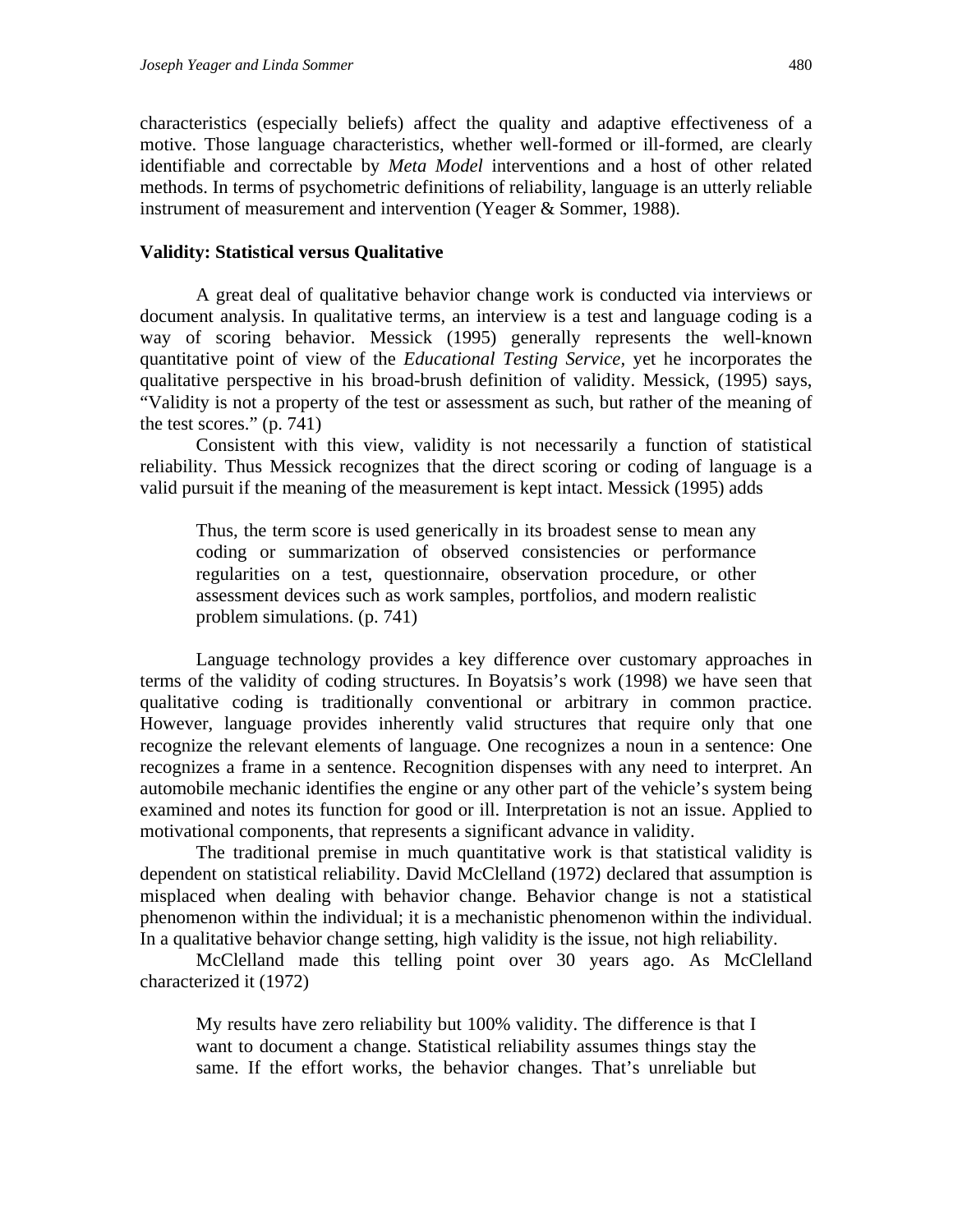that's a good thing. It all depends on what you assume you are trying to do.

Statistical validity is usually assumed to be a function of statistical reliability. That assumption is wrong: the phenomenon of measuring change is not statistical but cause-effect in nature. Change depends on a mechanism of action. A change in behavior from one point in time to another is a valid qualitative goal, but does not match the statistical assumption of repeated measures requiring repeated results.

A valid result of changed behavior is, statistically, an unreliable phenomenon. That is, you start with one behavior and end with a different behavior. If you are skillful, the changed behavior is the behavior you wanted to produce. But qualitatively speaking, change is the purpose. You want to produce a different behavior. Statistical assumptions about "sameness" remain out of place when one seeks to measure behavior change via a mechanism such as language.

#### **Behavior Change and Linguistics**

As noted almost 50 years ago in the apocryphal dictum by linguist, Benjamin Whorf (Campbell, 1997), in its paraphrased form, "the limits of my language are the limits of my world."… Often named, the "Whorfian hypothesis," or the Sapir-Whorf hypothesis, it says (Wales & Sanger, 2005): "The fact of the matter is that the 'real world' is to a large extent unconsciously built upon the language habits of the group" (section 5).

To illustrate, in the African Congo lives a group of people known as the Mbuti. They conceptualize time as a bubble and everyone is in the center of that present-timetense bubble. Partially, their environment helped shape this feature in their language. If they were cold, they merely wrapped up in a big leaf from some nearby plant. If they were hungry, they lifted a rock and ate whatever they found. Everything in their world happened in the present time tense. Their language maps that reality.

As a practical matter, imagine that you arrive in their village from New York City attempting to sell life insurance to people who literally can't conceive of "tomorrow." So you see the practical implications of how language shapes the reality of our perceptions and vice versa. If a language does not have a word for something, thinking that thought will be quite difficult.

In the Sapir-Whorf hypothesis, Whorf's ideas along these lines are captured by Campbell (1997):

We dissect nature along lines laid down by our native languages. The categories and types that we isolate from the world of phenomena we do not find there because they stare every observer in the face; on the contrary, the world is presented in a kaleidoscopic flux of impressions which has to be organised by our minds - and this means largely by the linguistic systems in our minds. We cut nature up, organise it into concepts, and ascribe significances as we do, largely because we are parties to an agreement that holds throughout our speech community and is codified in the patterns of our language. The agreement is, of course, an implicit and unstated one, but its terms are absolutely obligatory; we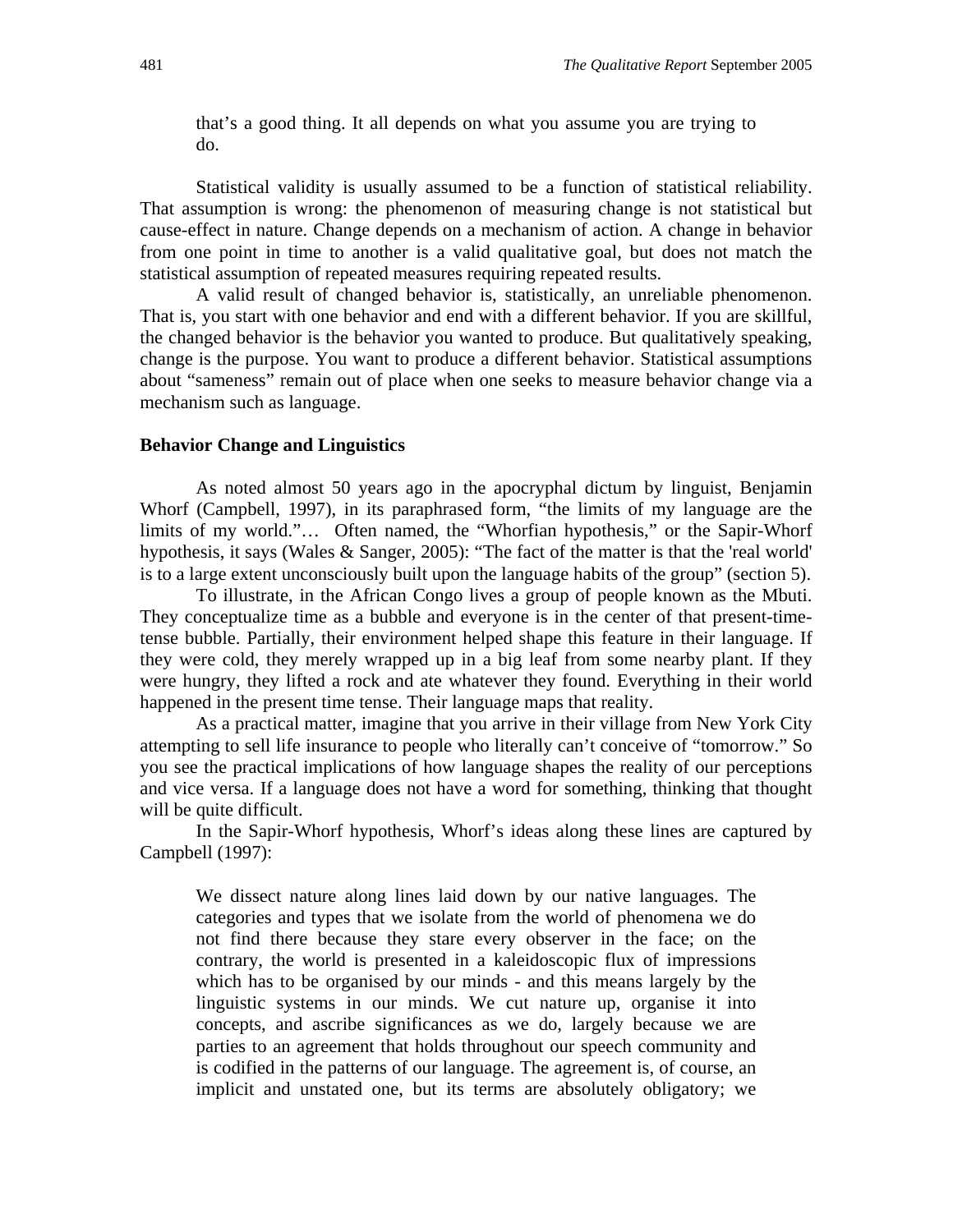cannot talk at all except by subscribing to the organisation and classification of data which the agreement decree. (Campbell, 1997, section 7, para. 3)

One of the premises of applied linguistics is that speakers of the same language do see the world in different ways. Language is our "reality-mapping tool." Sometimes the tool does not represent reality as well as an objective observer from, say, Mars, might prefer.

The *Meta Model* illustrates one way to use questioning processes to provide a closer match (a more objective map) of reality between the initial map of a situation versus an enriched map. Harmonizing the views of people with differing experience is often a crucial agenda item in many situations even if the parties are nominally using the same language. Experienced negotiators and family counselors know that any given word often does not connote the same meaning to everyone in a shared context. Opposing reactions in a shared context to a word such as "fairness" might elicit anger from one individual while calming another.

Any experienced negotiator in business or diplomacy learns to "parse" the vocabulary of the parties to the transaction in order to minimize misunderstandings. As a curious aside, the authors have spoken to countless scientists in a variety of fields over several decades; many were not native speakers of English. Essentially, all of the nonnative speakers of English stated that English, a second language, was their preferred language for science because it was better at objectively representing scientific reality than other languages. Nonetheless, qualitative motivational parsing has worked in the languages explored by the authors. Those languages range from Spanish to Greek to Japanese.

In other words, people cannot think, be motivated, and decide without linguistic mechanisms. Linguistic decoding, originally enabled by the "transformational grammar" discoveries of MIT's Noam Chomsky (1968) had opened the door to technological developments, using the architecture of language that today permits efficient and effective, widespread analysis of motivation.

Whorf's (Campbell, 1997) assertions about the importance of language to behavior, at the time, were not considered to be significant in most behavioral circles. Today, the idea is generally taken for granted by many working in applied situations such as therapy, education, research, forensics, marketing, and advertising.

#### **Convergent Versus Divergent Differences**

The common use of inferential statistical approaches in theoretical research typically results in "divergent" loose ends, i.e., more questions and conceptual divides – uncertainties, if you will. Those divides are hard to cross because the inferential methodology tends to further fragment reality with each new study or author according to the diversity among individual researchers' approaches and variations in use of inferential techniques.

In contrast, applied qualitative research on motivation is "convergent" in that it uses methods that provide frameworks, closure in decision-making, and targeted outcomes rather than fragmentation. It is also convergent by nature because any motive,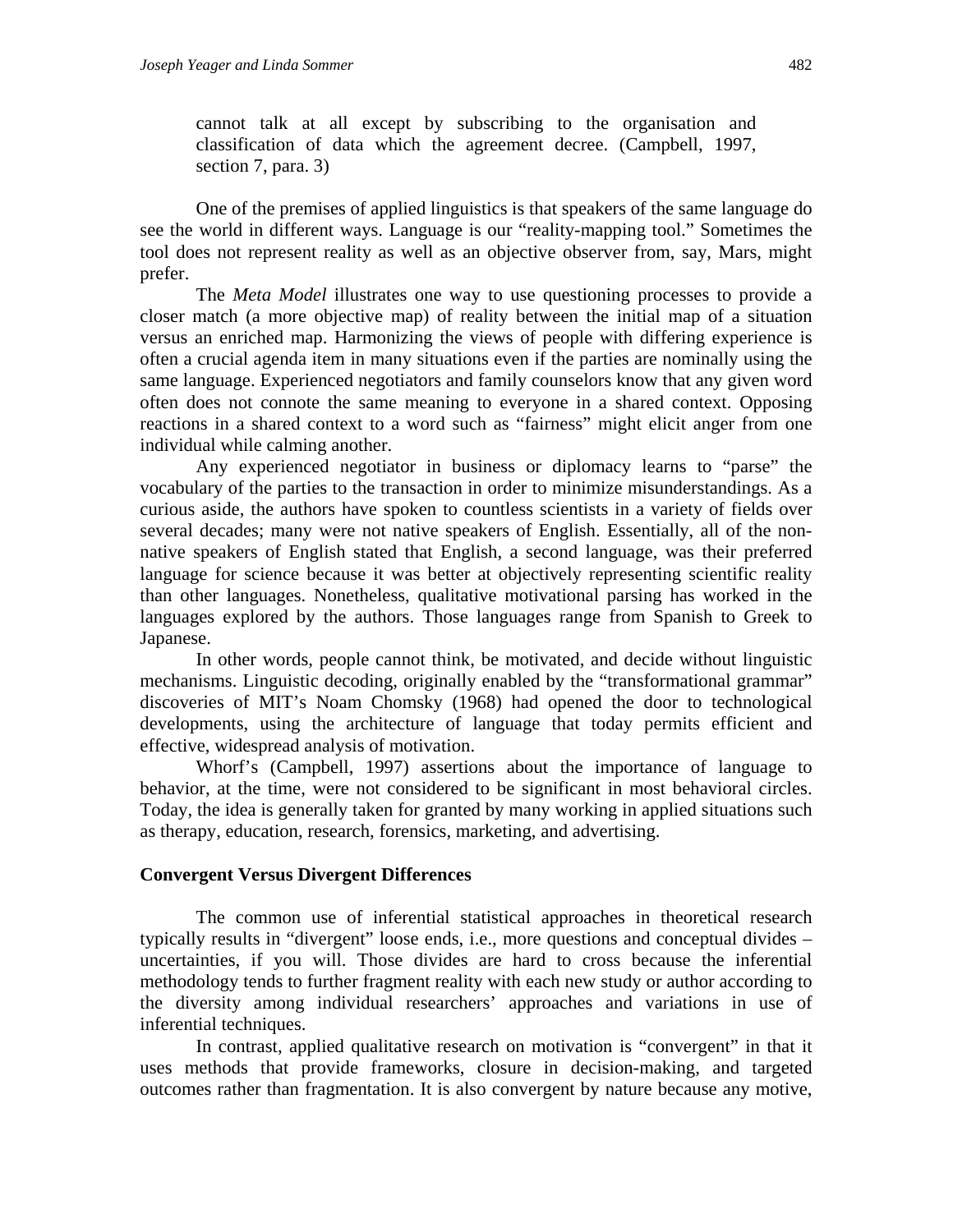by definition, has a point to it, which brings closure once the motive is achieved or frustrated. Applied qualitative research is routine among marketers, executive coaches, operations managers, attitude surveyors, advertising executives, and so on. Consumers choose products, executives choose staff members and vendors, advertising executives choose ad copy, and individuals choose jobs. One aspect of a motive strategy is often to create multiple options from which to choose the most viable under given contingencies. So motivation is about formulating and making choices. Choices, per se, select one thing and discard other choices. In organizational research, statistical inference will be found to dominate quantitative demographic research but not qualitative motivational research. Those distinct roles are quite appropriate.

#### **The Historic Context of Behavior Change and Linguistics**

Andrew Salter (2002) developed the premises of much behavior change technology with his 1949 book entitled *Conditioned Reflex Therapy*. However, he was lacking in techniques to make his well-founded ideas work with any more effectiveness than co-existing techniques of competing psychologists. Essentially, Salter had proposed a well-conceived Pavlovian conditioning model, but used conversational interventions that resembled Freudian and dynamic techniques of the time. Salter did not identify language per se as the crucial mechanism it would prove to be. Contemporaneous linguistics of the era, such as general semantics, remained quite conceptual and lacking in any applied technology for systematic behavior change.

On the other hand Wolpe, arguably, may have been the first expert in behavior change to suggest a relatively crude mechanism of action of any kind via his technique of reciprocal inhibition. That is, in psychotherapy Wolpe (1958) had developed the first systematic desensitization of phobic behavior using the technique of reciprocal inhibition. Wolpe utilized one given state of the nervous system to crowd out another competing state for a successful change of behavior. For instance, it is not likely that one would laugh out loud and, simultaneously, feel outrageously angry, nor is plausible to prefer brand "x" and brand "y" at the same time. His was a notable development, of course, but he, too, overlooked the potential offered by language.

During the 1950s and 1960s the development of qualitative behavioral technology advanced very little if one's interest was in causing deliberate behavioral change in most any applied field. Behavioral science was accurately and often, dismissively, termed a "soft" science. As we shall see below in the example of Arkes (2003), this remains a problematic perception in current events. Even though Freud's methods of therapeutic change were in decline in the sixties due to ineffectiveness, very little effective technology for systematic and deliberate behavior change had yet evolved.

From a qualitative perspective, during the 1960s, McClelland (1961) had initiated qualitative linguistic motivational analysis. McClelland's work with content analysis was largely focused on the description of motivational themes. The focus was, indeed, on the content as described by Boyatsis (1998). The deep structure of language as a mechanism of action was yet to be discovered. McClelland offered little emphasis on prediction or intervention in those motivational themes because the mechanisms of language behavior had yet to be recognized in a practical way.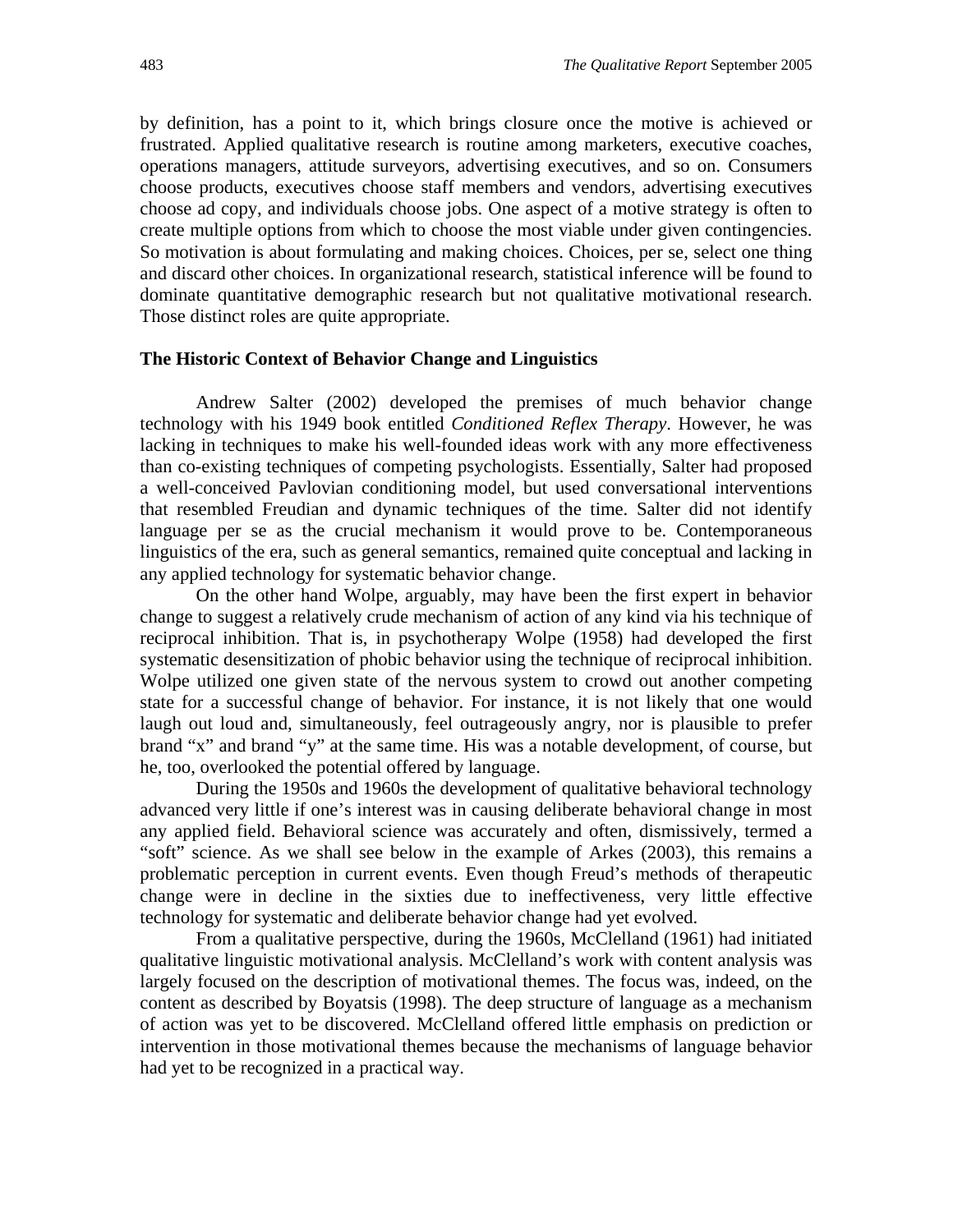Neither Skinner (1957) nor Holland and Skinner (1961) moved the ball forward in applied circles as their presuppositions and philosophy deleted the mechanisms of mind in preference to working basically on the "outside" of behavior, mental processes and subjective states were deleted from serious consideration. Skinner did, however, make a notable break with the prevailing quantitative hegemony in how he went about this work. In Skinner's obituary, Skinner's colleague, Holland (1992) notes, "His methods were also different from the orthodoxy in psychology. He studied individuals, not groups of subjects. Group averages, variances, and tests of significance were of no interest because lawful control is seen in individual behavior" (p. 665).

Skinner's search for behavioral variables within the individual are consistent with psycholinguistic technologies as developed over the last generation. Such lawful variables "within" the individual, of course, are the mechanisms of language. Frames are the specific lawful characteristic of immediate concern. In the era of the sixties, the generic folklore of advertising and sales, political propaganda, and religious conversion offered the most developed systematic, though crude, behavioral engineering options. Yeager (1969) coined the term *behavioral engineering* as some of the components of linguistic behavior change began to emerge.

As a result, therapeutic systems of the era are fairly characterized as being fragmented into schools of thought largely based on any given author's theory as well as considerable amounts of trial-and-error. Technology for plumbing the depths of motives and behavior change, if it could have been called technology, lacked a definitive portfolio for producing change. Many concepts were ventured but little behavior changed due to deliberate interventions.

Explanations and theories multiplied like rabbits, but interventions were woefully lacking in actual results. By comparison, a carpenter hired to hang a door could comply with the request. In contrast, motivational interventions of the time did the equivalent of hanging a conceptual door, not a real door. Change experts relied heavily on luck. Not much real behavior actually changed and, conceptually, clientele of any kind, provided with such motivationally "conceptual" doors, would have been quite cold in the winter.

The "customary" quantitative studies were conducted with gusto, but behavior stubbornly continued to be resistant to change because the tools were as ineffective as if someone added up the digits on the dial of a telephone and expected them to mean something. However, quantifying was used as an option in that qualitative desert because it was at least quantified, and we know that psychophysics was the first name for psychometrics. Behavioral scientists have had "physics envy" that lasted most of the  $20<sup>th</sup>$ century. That envy resulted in a century of preoccupation with quantification.

In applied settings, failure to achieve psychotherapeutic change was typically blamed on client resistance to the intervention effort. Without exaggeration, it is fair to say that an experienced bartender or competent grandmother could have obtained better behavior change results than practitioners of the several dozen theories found among the fractious and argumentative therapeutic community. If one failed to produce behavior change in the role of, say, copywriter for an advertising campaign, one was simply fired from the job.

In those early days, therapists blamed the clients for not wanting to change. One should note the fact that when technology lags, as it did then in the behavior change business, then opinion, theory, and self-appointed authorities dominate the scene.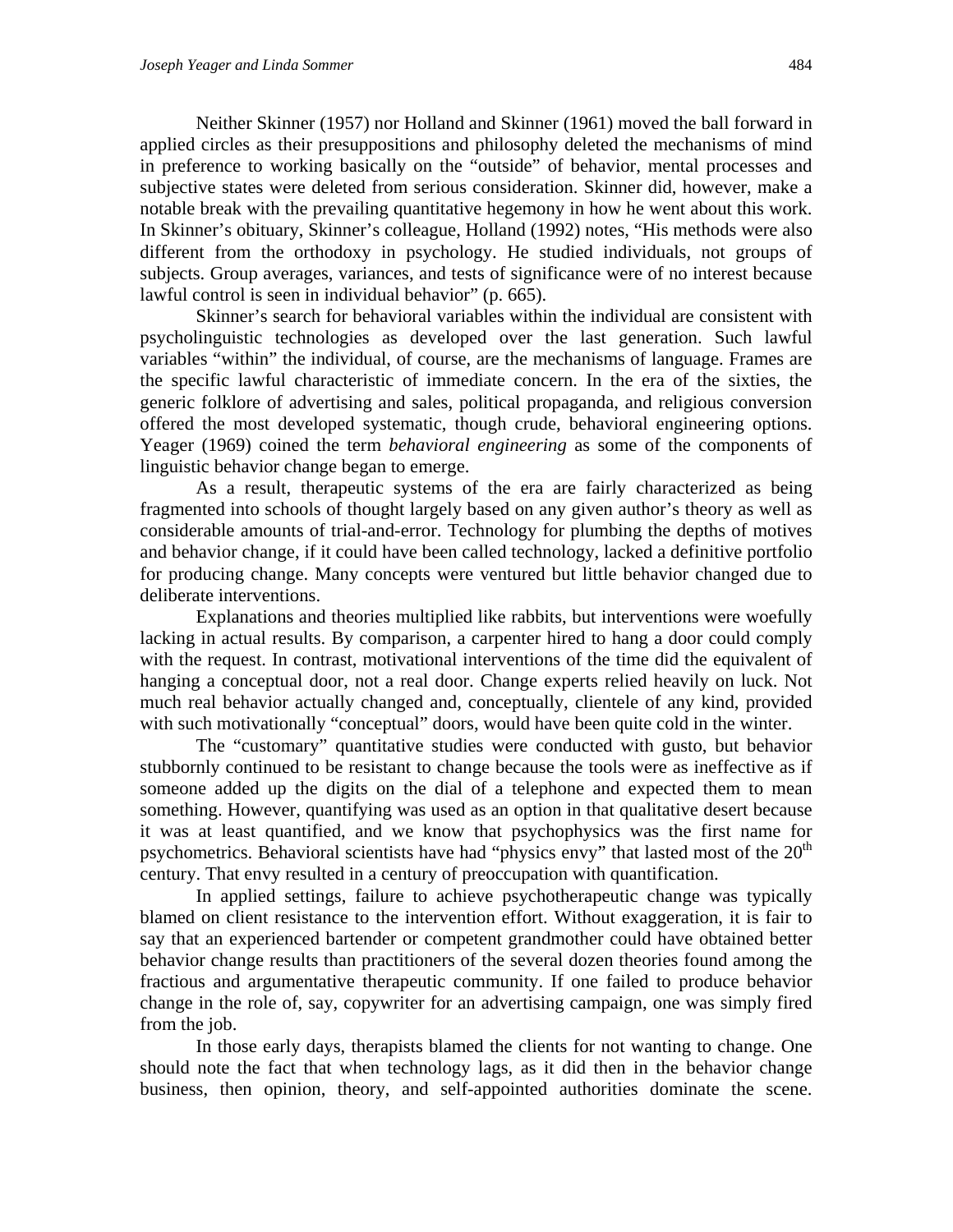Tectonic fault lines among professionals developed according to ideology rather than science or technology.

#### **Enter Linguistic Behavior Change**

Interestingly, McClelland's (1961) descriptive methods were not focused on behavior change per se though he did touch upon it. McClelland was in the right ballpark to lead others to language-as-mechanism as opposed to mere description. Chomsky (1968) initiated a new way of conceiving the underpinnings of behavior. Chomsky proposed language "deep structure" as the basis of mechanisms for cognitive-emotive action, but it took Bandler and Grinder (1975) to formally connect the dots to the applied, systematic beginnings of behavior change technology.

Their landmark book, *The Structure of Magic* (1975) resulted in the first widely usable coding and decoding tool for behavioral analysis and prediction based on linguistics as a form of qualitative content analysis not based on mere opinion. Their resulting coding system known as the *Meta Model* (see Appendix A) became a real-time tool for analysis of dialog as well as for text analysis. Behavior change technology began to make significant leaps after this auspicious beginning.

Bandler and Grinder (1975) focused their early applications specifically on psychotherapeutic applications of prediction and change via language mechanisms. They avoided the then-popular convention of interpreting their observations. Instead, they literally recorded psychotherapy transcripts and then linguistically parsed the language of major psychotherapists (e.g., Milton Erickson, Fritz Perls, and Virginia Satir) (Dilts, 1998). Their primary conclusion: Since language drives behavior, if you change the language, you change the behavior.

Those therapists, themselves, were unable to articulate their own means of success without the help of Bandler and Grinder (1975). Bandler and Grinder found the underlying linguistically coded mechanisms of those therapists' exceptionally effective and rather routine success in behavior change. They did not interpret what they observed. They simply decoded and recoded language mechanisms. Subsequently, from the late 1970s to the mid-1980s, Bandler, Yeager, Reese, Sommer, and Reese formed a corporation using their last names, respectively, and collaborated on many other applications of the technology for contexts such as business, military, education, and forensics.

Inadvertently, the advent of managed health care in the 1980s forcibly overcame traditional resistance to rapidly effective therapeutic interventions (Yeager, 2002a). Strictly limited numbers of therapy sessions forced psychotherapists to adopt effective methods over traditional talk therapies. Biofeedback got a foothold in this demanding environment, as did linguistic methods. The reason was simple: The methods worked and they worked rapidly. Most schools of less effective technology became rapidly obsolete. Rarely today does one hear any mention at a cocktail party of someone employing a Freudian analyst. More likely, someone will mention employing a personal coach with psycholinguistic expertise.

Contemporary linguistic interventions in applied contexts are fairly characterized as exceptionally rapid. Further inroads made by linguistics produced, for instance, formal research methodologies (Yeager, 1983) and numerous persuasive business applications,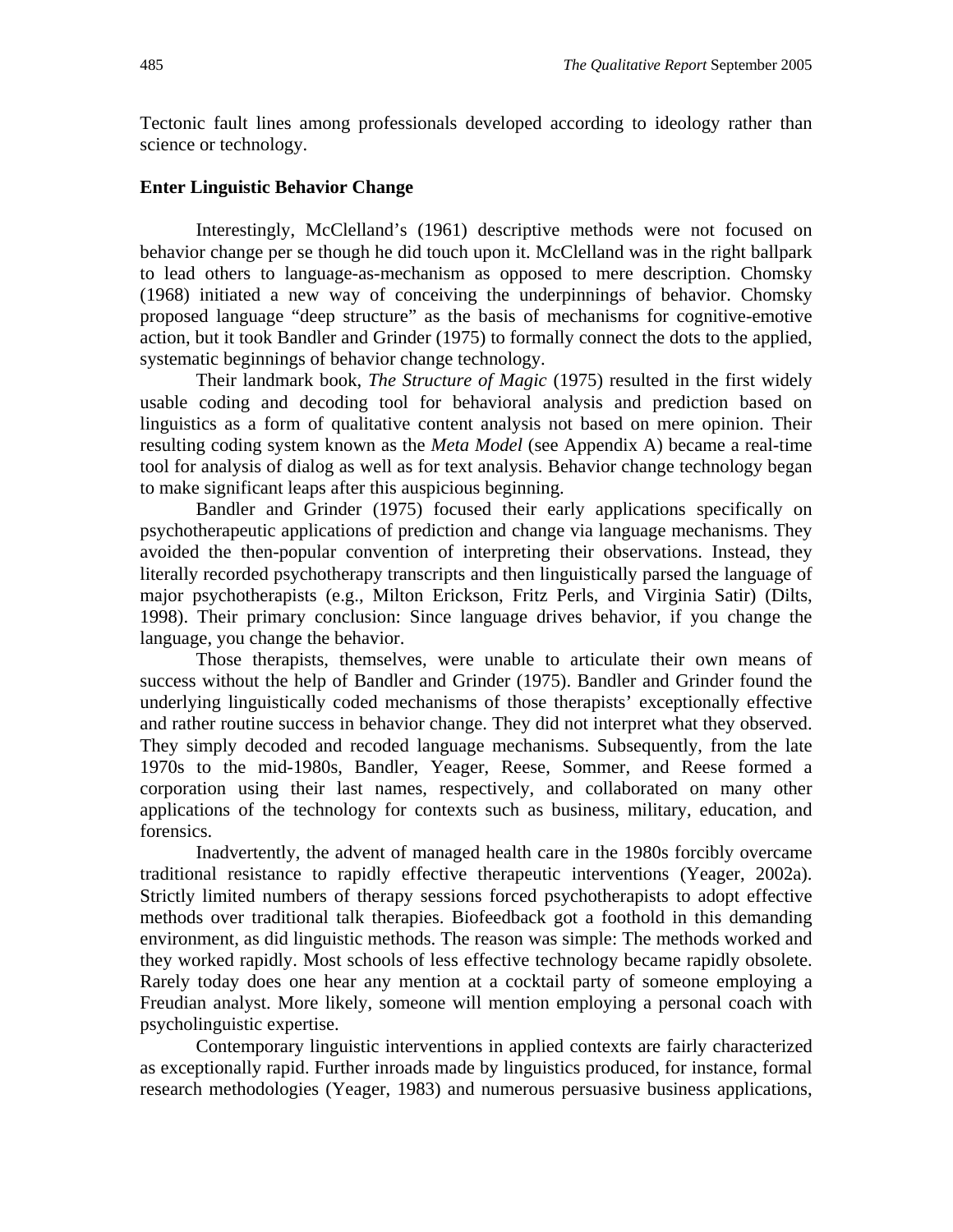such as in training (Sommer & Yeager, 1982), consulting (Yeager, 1993), sales, (Drozdeck, Yeager, & Sommer, 1991) as well as formal training programs for behaviorists (Dilts, 2004; Sommer & Yeager, 1982). Developments quickly gained professional and corporate adherents involving applications to populations of physicians, executives, psychotherapists, military, education, employee populations and international consumers.

#### **Linguistic Conversational Maneuvers**

For instance, to change the motivation of an individual, at first one diagnostically decodes the motive's linguistic structure then one uses that data as a prescription for the changes an interviewer may have in mind. A basic tool for this process is the *Meta Model*. The *Meta Model* is a universal, linguistic "decoding and recoding" tool developed by Bandler and Grinder (1975). The language codes making up the prescriptions are developed as the reciprocals of the psycholinguistic diagnostic codes. Cause leads to effect. Every single day motivation is profiled and/or changed using this kind of cause and effect psycholinguistic method. The applications range from marketing and forensic investigations to executive coaching, psychotherapy and advertising.

Language, in general, substitutes for instinct in humans. Language is an indirect means for mapping reality and storing experience for successful adaptive behavior. The ability of language to represent reality accurately is crucial. Typically, conversational ambiguity between the day-to-day verbal representations of reality versus objective reality per se is a constant issue of concern. Language is semi-precise in its representations of reality unless it is actively managed for clarity. For instance, if someone mentions the word "cup" out loud, the odds are quite remote that casual nearby observers would envision the same cup in their mind's eye as the speaker. One individual sees their favorite ceramic Starbucks cup, another sees a generic Styrofoam cup.

The rough idea of "cup" is conveyed, but precision on the order of an engineering drawing of a cup is missing. It takes a focused effort to obtain a refined understanding (or map, if you like) to fit the needs of any given context. In other words, while language offers streamlined communications, the tradeoff between speed and precision often occurs in terms of low quality representations of the intended idea. Language mapping has three systematic ambiguities. Bandler and Grinder (1975) summarized the three systemic ambiguities as *generalizations*, *distortions* and *deletions*, which are further, separated into a few subcategories for each of the three main limitations (see Appendix A).

The ambiguous features of language must be routinely managed in communications by real-time validation testing by using well-formed questions in active conversation or with written text. Language use, being a map, must pass the tests of realworld validity. Real world validity in language terms is known as "well-formed" language. Bandler and Grinder's (1975) *Meta Model* represents a breakthrough mechanism of real-time language tests designed to remove the ambiguity from verbiage and produce well-formed language maps of reality. Effective communication and desirable outcomes usually result.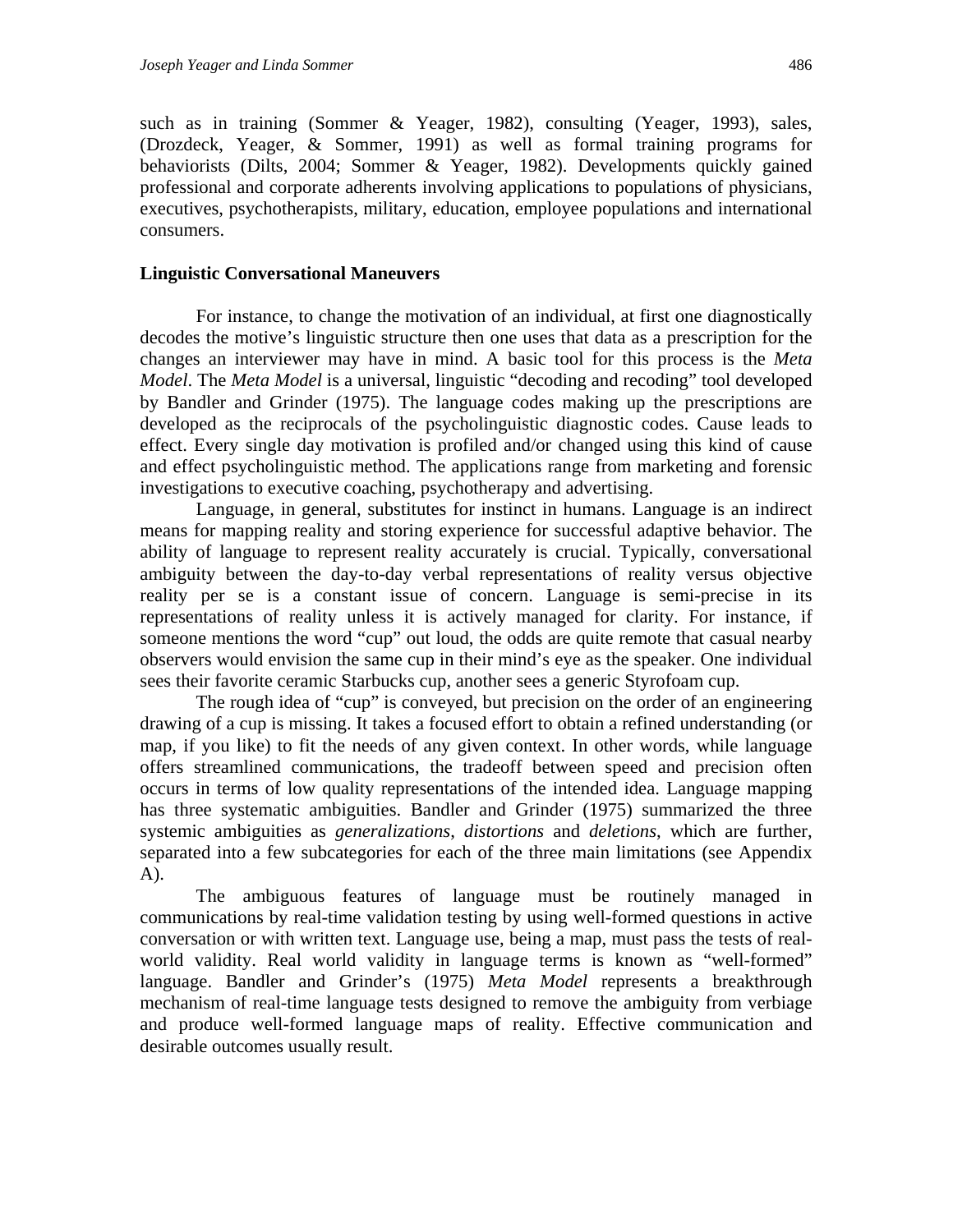#### **Meta Model Examples**

#### *Nominalizations*

For instance, from numerous types of ambiguity, one type is known in *Meta Model* terms as "nominalizations," i.e., a mere label. In dialog, one might be told, "My grandmother wants to come to town." Grandmother would be the ambiguous term. The reciprocal conversational verbal test might be, "Which *grandmother* specifically, your maternal or paternal grandmother?" and the response, "Oh, I meant my maternal grandmother" provides the specific answer. Now both parties share the same map of the same territory. This *matching* of meaning is a crucial aspect of effective communications. In this case the motive of the original speaker was not at issue. Rather, the accurate verbal *representation* of the speaker's motive was at issue.

#### *Modal operators*

 Another *Meta Model* example would be linguistic "modal operators of necessity." The vagueness might take the form of "We have to leave for the party by 7:00 PM." Modal operators of necessity imply that one has no other choice except to comply with the modal operator, "have to" dictates of the language as presented by the speaker. Often such a statement represents a belief held by the speaker, which, in effect, deletes alternative possibilities. The receiver can test the statement with several variant phrasings, all designed to test the belief implied in the statement. "What do you mean we 'have to' leave by 7:00PM?" Or, alternatively, "Why, specifically, does it 'have to be' 7:00PM?" Or, "What would happen if we left by 7:30?"

Beliefs are the verbal form of indirect reality testing that substitute for direct experience. When such implicit beliefs are challenged in dialog or in written text, usually other possibilities emerge. This is the essence of linguistic communications technology, i.e., enrichment of one's choices and possibilities for enhanced results in pursuit of one's motives. In this case the "have to" part of the motive was altered from one departure time to another.

#### *Universal quantifier*

"My boss always gives me the worst cases to solve." Represents a third type of incomplete representation. "Always" is the key word in this example and is known within the *Meta Model* as a "universal quantifier" that expresses a belief that may be inaccurate. The verbal test could take the form of "No kidding! *Always*, in each and every case?" The reaction of the speaker usually produces a response such as "Well, not literally always, but it seems that way a lot of the time." An elementary exchange such as this one when completely explored will usually result in a change of belief and a subsequent change in overt behavior. In this case, the belief of "always" was modified and perhaps an angry confrontation between boss and subordinate was avoided.

In other contexts, one may hear a juror say "All crooks should be in jail," or a consumer say "No one should buy the products of the XYZ Corporation" or a therapy client say "My spouse hates me." In everyday communications such representations of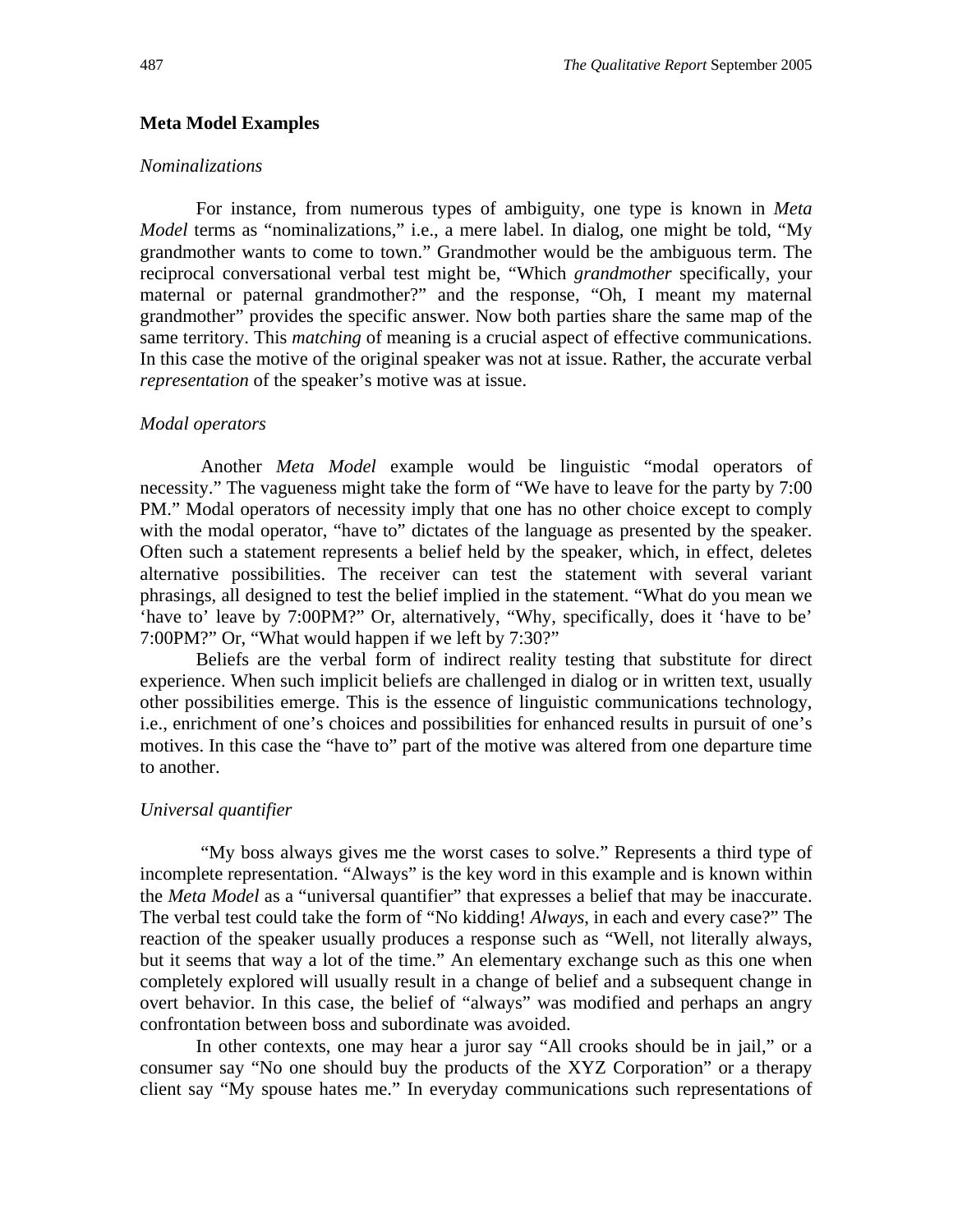subjective mental maps are routine and typically represent "beliefs" that are taken as subjective gospel "truths" – until they are opened to other possibilities by appropriate question-based tests of the presuppositions implied in the statements. When done systematically in terms of the language forms offered, routine changes of mind are the rule (Yeager, 1993).

As a rule, any given sentence or statement will have several *Meta Model* flaws of vague representation. A bit of training in a linguistic program hones one's ability to select the term with the most leverage to obtain a successful intervention. It must also be mentioned that such questioning is not done in a vacuum. These challenging questions work best when they blend naturally into a pleasant conversational demeanor. One of the pleasant results is the absence of argument in that the individuals are not put on the defensive when the questions are asked in the context of rapport.

Skilled application of these kinds of linguistic tools typically produces dramatic leaps in cooperation, persuasion and problem solving in a wide variety of contexts. A singular advantage of psycholinguistic analysis is that it can be done within the real-time constraints of an interview as quickly as an announcer can report the plays in a professional sports broadcast (Yeager, 1993). There is no necessary requirement for a delayed analysis with a trained expert at hand in most cases. In the same way a trained English teacher can identify grammatical components and the parts of speech in real time dialog, so can a trained researcher or practitioner.

#### **Psycholinguistic Prescriptions for Change**

As shown in the examples above, the diagnosis and prescription components within a motive are easily revealed. Those components will cause the changes that an interviewer has in mind. Those prescriptive components are the language reciprocals of the diagnostic code embedded in the written or spoken language of the subject. Of course many such language components exist and the more familiar one becomes with these elements, the more refined one's interventions can be. Changes of mind can be induced, for example, in a forensic context, to successfully modify a suspect's attempts at deception or to change a suspect's misplaced sense of loyalty to a co-conspirator. In business applications, motives can be changed about job choices. Brand preferences can be changed and boss-subordinate relationships or marital relationships can be enhanced. The common denominator across these varied contexts is language. Wherever we find people, their motives can be profiled and modified using these language-based interventions.

Overlapping professional literatures offer many avenues for working with motivation. For example, professional specializations exist in decision-making, choice, persuasion, sales, heuristics, advertising, problem solving, and influence. All have rich and overlapping literatures. They all produce techniques of dealing with motivational issues. The *Meta Model* of Bandler and Grinder (1975) represents a powerful tool in this constantly expanding armamentarium of tools. Other such tools can be found in Dilts (2004) and Dilts and Yeager (1992).

The result: current schools of thought about motivation are diverse and very much in flux as new technologies are developed. There are quantitative and qualitative methods, statistical approaches and, more recently, psycholinguistic structural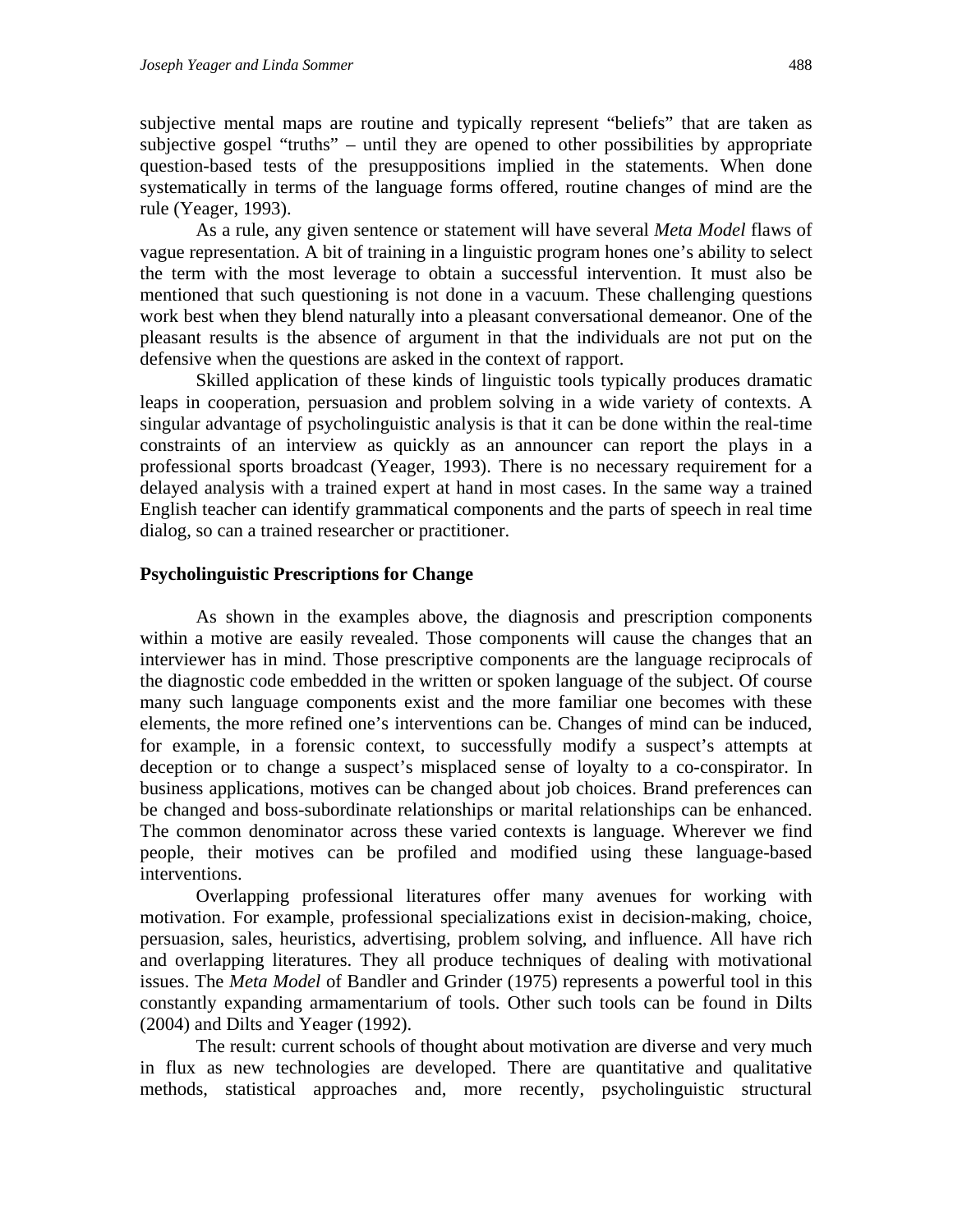approaches. When utilizing interviews or documents in various organizational settings, with real-time pressures, qualitative psycholinguistic technology represents the state of the art (Yeager, 2003). Other examples are profiling of customer populations, profiling criminals, motivating better job performance, selecting motivated job candidates conducting an employee performance review, or conducting focus group interviews in a marketing or political polling context. The methods work equally well at the individual, group, or population scale of intervention.

#### **Question Engineering: A Real-Time Test and Illustration**

Here is an example of a behaviorally engineered question that we will ask you, the reader, to stop reading and answer, in your mind, before you continue. Think about your career for a moment.

"What is the relationship between the work you are doing this year and the work you were doing a year ago?" Or phrased another way, "What is the connection between the work you are doing this year and the work you were doing a year ago?"

Take a moment and make a note of your answer. To set the stage for this, we all know that in English we have three time tenses (e.g., past, present and future). We know that lawyers cite past precedents as a major aspect of their work. Stand up comics must deal with the present tense reaction of an audience to their jokes. NASA rocket scientists look futuristically for designs for their next generation of space programs.

The question asked above is designed to identify how an individual thinks about the lesser known "change tense" in language. This question is designed to extract a type of information that defines one aspect of a motivational pattern among dozens that are routinely identified in motivational work. Just as one is not normally conscious of the time tense used in ordinary conversation, nor is one aware of the numerous implicit features of one's frames such as "change tense."

There are actually only three basic ways one's answer can be categorized. So here is a sample of how each would be answered to indicate the change tense in which the person is framing their motive about the context of career (or any other context in which any given motive will operate). There are endless ways that the answers could be phrased, but nonetheless, they will fall into one of the three change tenses.

#### Table 2

| <b>Change Tense</b>         | Sample Language Expression                                                                                                             |
|-----------------------------|----------------------------------------------------------------------------------------------------------------------------------------|
| Sameness tense              | "I prefer routines like the ones I had last year and this year."                                                                       |
| Difference tense            | "There is no connection between then and now. I was a student<br>then and I'm on the job now."                                         |
| Sameness with<br>difference | "Well, I am still using my sales skills, but since I was promoted I<br>use my skills to motivate my sales staff instead of customers." |

*Answers to Questions When Parsed via Language Structure*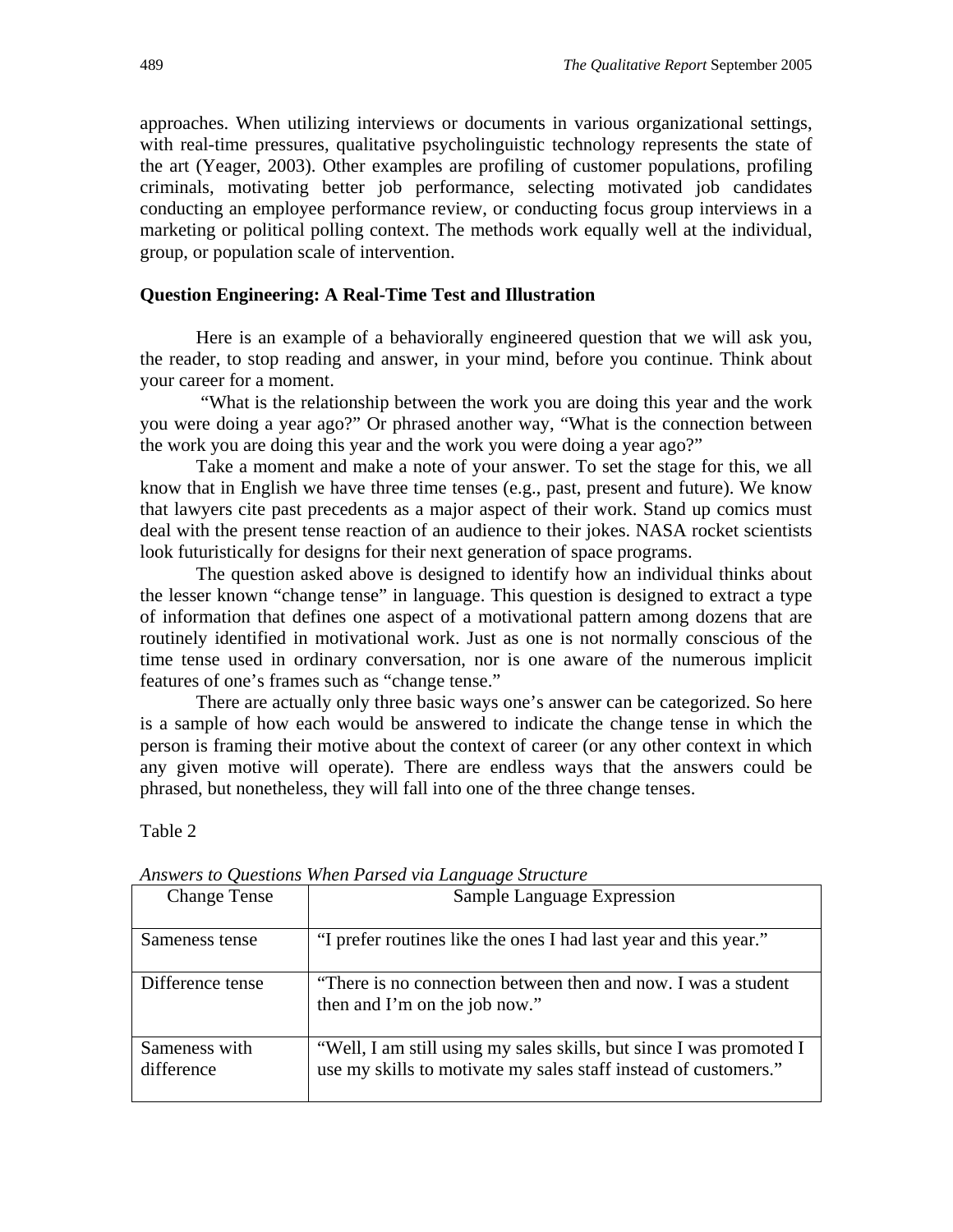The sameness response is characterized by phrasing that makes it clear the person perceives their experience as having stayed the same or that they wanted things to stay the same. Please note that another person with the identical experience might perceive it as totally different or somewhat the same with some difference. Many other aspects of motivation routinely frame perceptions in terms of the change tense, every bit as much as they are framed by the time tense.

The difference response characterizes the experience of then and now as quite different. (Again, different people with the identical experience can frame the situation with either one of the other two responses.) In the fashion industry, change is the watchword each and every year. No one wants to re-offer last year's outdated fashions.

The sameness with difference response perceives some of the experience to be the same with other aspects being different. Assuming, again, that individuals will differ from context to context, executives often frame their answer in this same-with-difference manner because many of them will perceive that they are building on skills they have acquired and will maintain while they still add to their skill repertoire in order to move ahead.

The application for this or similarly useful motivational characteristics is simply to match the characteristic in communications with the person at hand. If they are organized in terms of *same* or *difference* or *same with difference*, the wordsmithing used must "match" their category. You would make a product offering to a consumer with a sameness frame in terms of the offer being cast as the "same" kind of product they are used to. A difference-organized individual would get that same offer cast in terms of the offer being something new and different. The mixed category would be offered as something improved or better than they have now. The effects of such matching strategies are profoundly effective.

In any given motive, there are literally a dozen or two such unconsciously organized language structures in the operation and execution of the motive at hand. Many of them are elicited with specially phrased questions that produce nicely predictable types of answers. Asking such well-defined questions insures that areas known to be revealing of motivational components emerge. This is especially true of frames, which are initially explored during an intervention for their dominant role on the overall system's architecture of any single given motive under consideration.

#### **Oyster-like Applied Behavioral Remedies – the Frame of Whole versus Parts**

To illustrate, presume that somehow a great deal of uncertainty comes to attention as a problem within a given organization or department. Management, as we have seen above, has readily available options to deal with such a small-scale behavioral issue.

One nearly universal response to any organizational problem is to treat the problem the way an oyster treats an irritating grain of sand. The oyster forms a pearl around the problem; management forms a program around the problem, regardless of scale. It does not matter if the program is a one-time-only phenomenon (choosing an office location) or a recurrent phenomenon (continuous recruiting of new staff or manufacturing a series of rockets for NASA). This "program" solution is a routine management reaction. The program serves as a local context and frames the issues at hand. The programs are of the types described above, such as coaching for individuals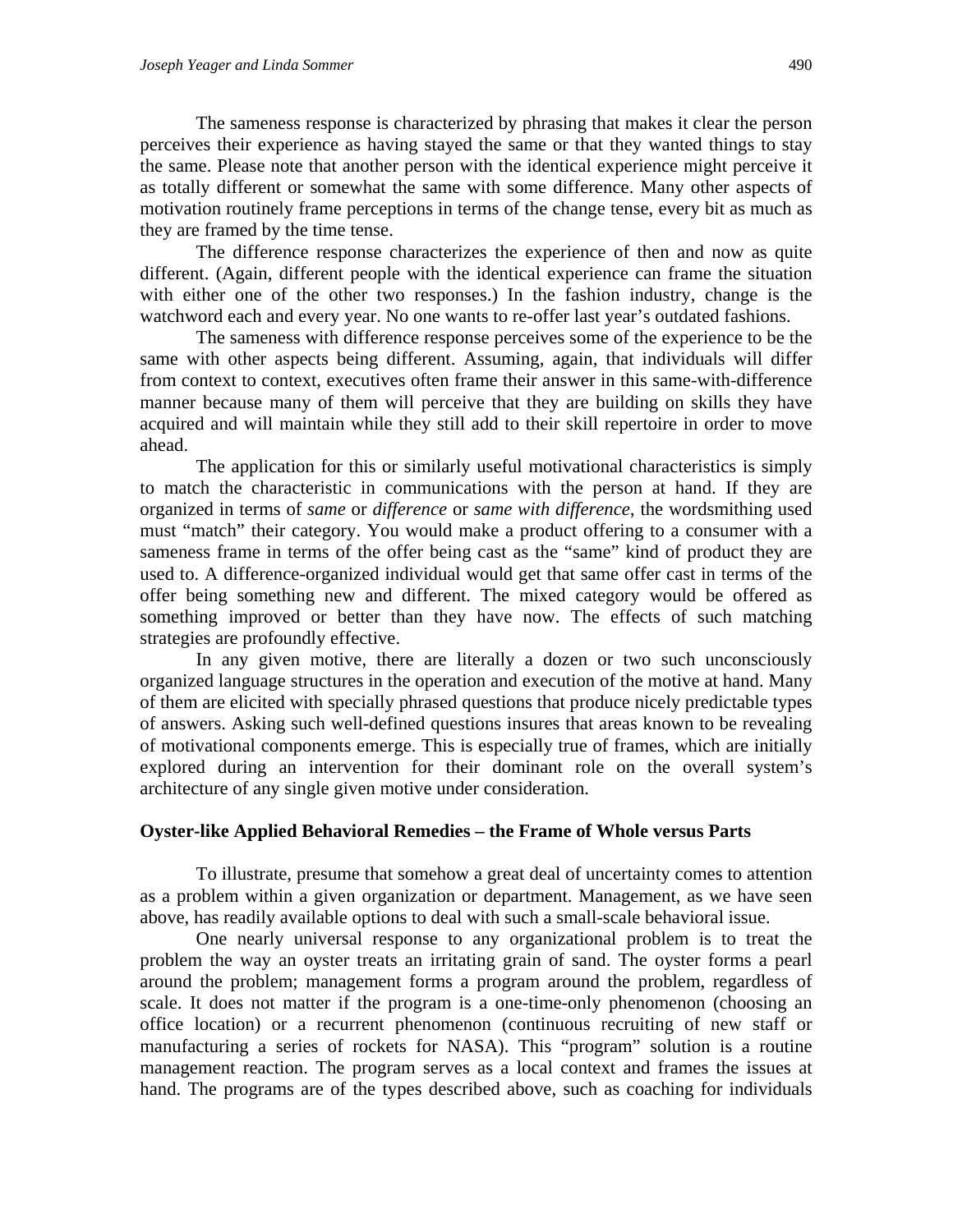and larger scale interventions such as market research for removing the uncertainty from persuasive advertising campaigns or giant programs such as building a new jet aircraft.

If a single individual is problematic about handling uncertainties, the individual may be replaced by making use of an "outplacement program" or salvaged by use of a temporary coaching service. If a number of individuals present a problem, management may purchase a program in the vein of "interpersonal communications" seminars to teach techniques that resolve the interpersonal uncertainties at hand. Should leadership be the source of the problem, a new supervisor may be coached or a new supervisor appointed. If a failing advertising campaign is the problem, new marketing research might be considered.

In essence, management has little time to devote to substandard motivation or substandard performance. That is largely because individuals and programs are selected for use on the presumption that they will fit the tasks assigned to them. If they do not, then it was a bad selection that must be fixed quickly or the choice must be replaced with a better solution. If the problem cannot be solved within the general parameters of the customary choices, usually the problem is jettisoned as outside the scope of the business's operations.

Executives and owners of companies operate upon a series of interrelated frames that more or less define how the organization will operate. All organizations are scored with the universal "bottom line" measurement. As a rule, all behavior related to the performance of the company's profitable bottom line would fall within these general, qualitative, organizational frames. The following table lists the typical nested frames from the most general, at the top, downward, toward the more specific.

Table 3

| <b>Organizational Meta</b> | Example 1                   | Example 2               |
|----------------------------|-----------------------------|-------------------------|
| Frames                     |                             |                         |
| Positioning: Organizations | Exploit competitive         | Be # 1 in market share  |
| must compete               | opportunities in 1 segment  | among all competitors   |
| Purpose: The purpose of    | Dominate all competitors    | Emphasize profits       |
| this competition           |                             |                         |
| Policy: The major theme of | Emphasize luxury market     | Emphasize sales volume  |
| operations                 | segments                    |                         |
| Programs/Processes/        | Build high quality customer | Outsource manufacturing |
| Products: How to compete   | services                    | and advertising         |
| Procedures: The            | Programming of high tech    | Use web distribution    |
| mechanisms of how          | equipment                   |                         |

*Organizational Meta Frames with Generic Examples* 

These qualitative frames focus the overall motivation of the players within the organization's competitive context. When organizations and their performances are compared, as stockbrokers often do, it is fair to consider each organization's behavior as an experiment in the complex application of these frames. As in sports, it is less the rules of the game as set by the game frames and taken as "given," than it is a matter of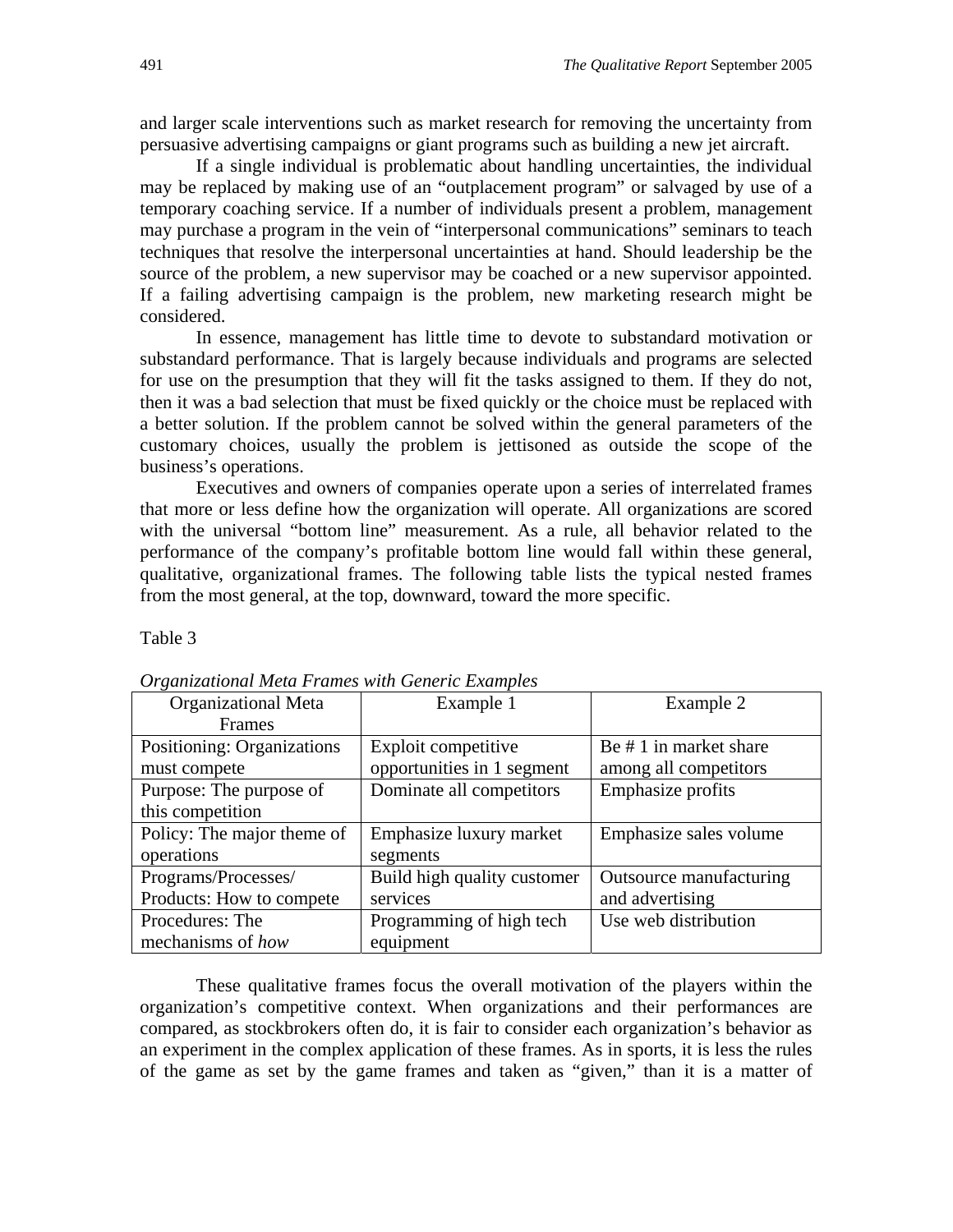coordinated execution of the motivated behavior that drives the game frames of the organization.

#### **Frame Blindness**

#### **Qualitative Frames versus Quantitative Frames – A Comparative Example**

Considering all of the above-mentioned qualitative characteristics of motivational frames, many in the behavioral community continue largely unaware of the current state of the art in applied linguistics. As a rule, the prevailing conventional wisdom in designing research projects is to create a quantitative framework using inferential statistics. From the applied perspective of, say, a motivational consultant, the following example illustrates some difficulties.

Arkes (2003), a researcher, presents a rather telling example of how one can do the "*quantitative* rain dance" yet fail to produce real rain in the form of a behavior change among the parties. It took considerable fortitude for Arkes to be so forthcoming about his failure, but that is one way we learn from our mistakes.

Let's revisit this lead article in a major journal, *Psychological Science*, to see what we can learn about how Arkes (2003) framed his research in quantitative terms and how he could have produced better results by using a qualitative frame of reference. Arkes (2003), himself, tells us in his abstract about the failure of his quantitative research project.

In 1994 the Government Accounting Office (GAO) issued a report critical of some features of the proposal review process at the National Science Foundation and the National Institutes of Health. I provide two examples of procedures the agencies could have adopted to address the GAO's criticisms. I also relate the history of the two agencies' reluctance to use the psychological research literature to guide them as their new research procedures were instituted. Finally, I enumerate possible reasons for the agencies' decision not to follow or even test suggestions based on the judgment and decision-making research literature (p. 1).

Arkes' (2003) project was designed to address bias among raters who routinely awarded research grants using rather loose criteria. "The use of unwritten, implicit criteria is unfair to novices or other persons who are not part of the 'in group'" (p. 6).

In fact the product of his work was judged "irrelevant." The executives in question wanted to change, it seems, yet they had a criterion that the change had to make sense. A statistical model could not address that issue. Arkes' (2003) own quantitatively framed map of the situation was actually quite different than the reality of his executive clientele (many of whom were technically oriented people). For instance, it is rare for a consultant to observe a client/executive converse in terms of abstruse quantitative "zscores" or other statistical vocabulary. Instead, executives tend to communicate in day-today language which is easily accessed and managed by qualitative methods. And it seems quite natural to the participants.

From the point of view of Appendix A to this paper, Arkes (2003) approached the task with the implicit belief, a distortion, that his clients "really ought to want" his quantitative solution. That belief framed his approach to the project in quantitative terms. He presumed that by quantifying a host of qualitative facts he would add a kind of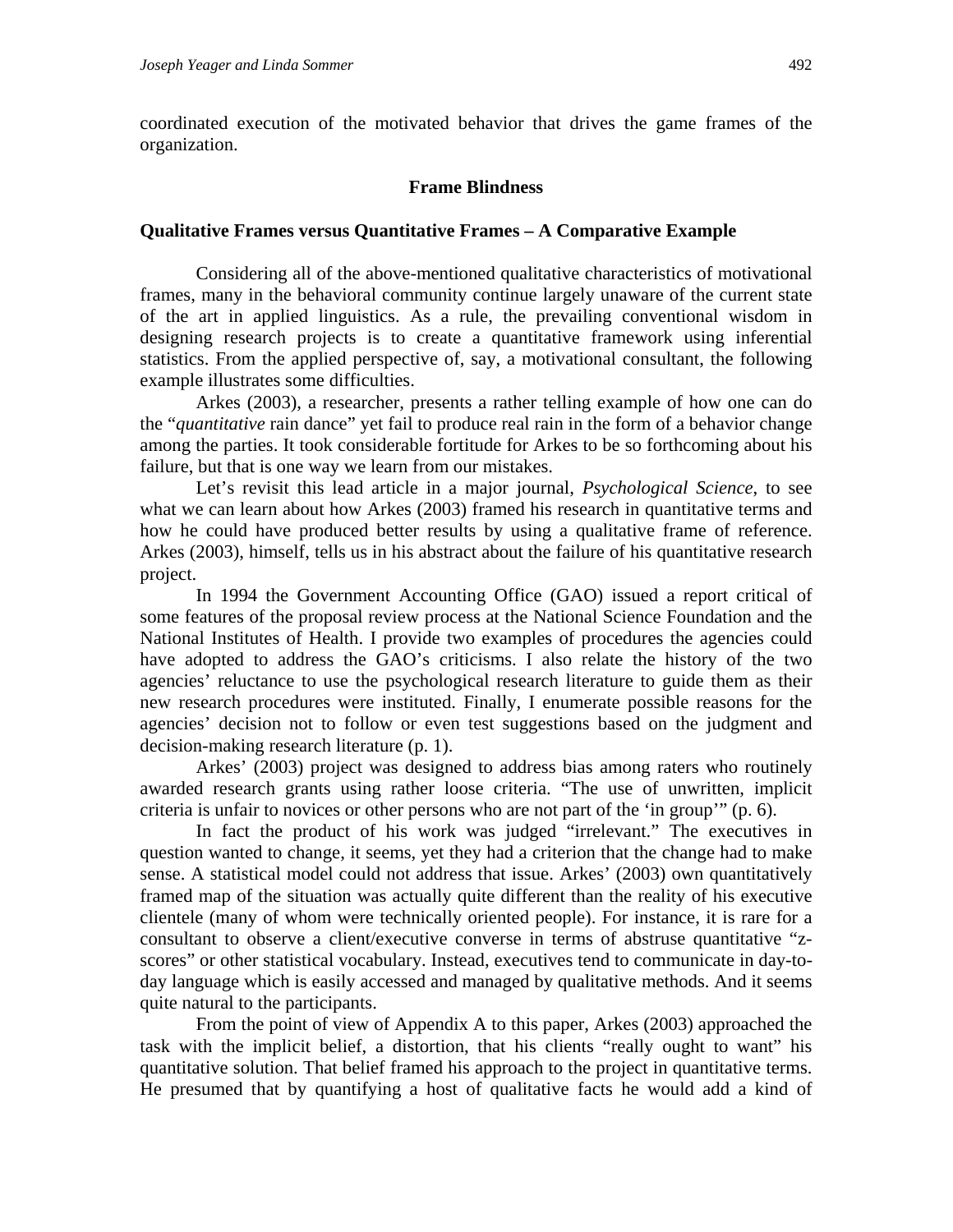objectivity. There is, it seems, more than one way to solve such a problem. He did not perceive the value of solving the problems in terms of the executive-reality of his clients. Executives in social systems act like politicians within that social pecking order as they constantly communicate their interests, goals and preferences.

No one should doubt that the National Science Board consists of extremely intelligent and dedicated people. However, I suspect that they are not well informed about techniques of evaluation, the literature on judgment and decision making, or of the fundamentals of psychometrics. Neither z-score standardization of panelists' evaluations, cutoff scores, nor disaggregated ratings were adopted by the national Science Board (p. 3).

Qualitative linguistic strategies would have been factually objective in measuring and managing such a process, and it would have been acceptable to his clients. Instead Arkes' (2003) result was rather like a heart transplant that was successful, however, the patient, his project, died.

#### **Rejection Explored**

A linguistic intervention (Yeager, 2003) often will strategically frame a research project as a systems analysis of communications behavior. As mentioned above, one item of implicit communications behavior that transmits constantly among the parties is the verbal and non-verbal language that defines the social pecking order. The pecking order operates as an implicit context in most any situation and almost always frames a good deal of the problem at hand.

An obvious feature of social structures; members compete for position even while they cooperate on achieving mutual objectives. Any change that puts a member's payoffs in question will frame their motives toward cooperation with the change or competitive resistance to the change, as they perceive it affecting their positioning for good or ill. Jockeying for position is a constant phenomenon in most work situations. Many people disparagingly refer to this phenomenon as "politics." Arkes (2003) simply ignored the overarching framework of this political context. Reading his paper makes this clear by the absence of any mention of the topic.

In many qualitative interventions involving social systems, the object is to change the behavior of the parties involved. Normally, human motives are as scattered as a handful of marbles dropped on a hardwood floor. That makes managing the motives the prime concern. An intervention must find common ground among the parties to gather and focus the various motives at hand. Interventions in a social context frame nicely in terms of qualitative communications issues among the parties. The framework of seeking agreement and cooperation on goals dominates virtually all organizational matters in competitive settings.

Obtaining agreement requires reconciling those scattered motives with some sort of overarching "communications" process that frames all of the parties' interests so that agreement can be obtained on the goals at hand. Gaining agreement is a social and "political" persuasion process. Persuasion a major aspect of the overall meta frame. That is, the meta frame is the dominant frame as defined by the selected system parameters for the question at hand. Sports become a competitive meta frame within which baseball and football are local competitive frames. Persuasion is predominantly a linguistic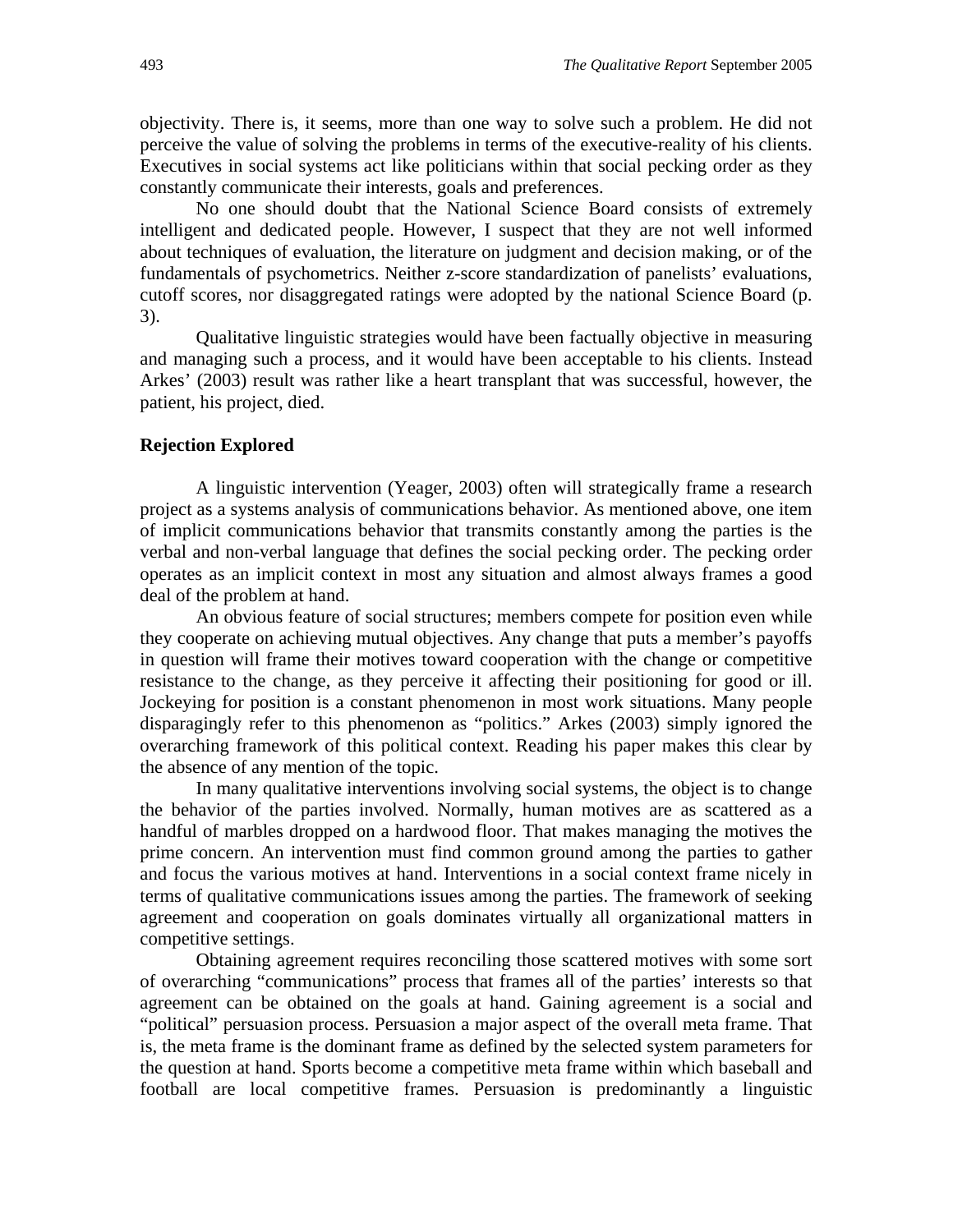phenomenon of the verbal and non-verbal kind. In Arkes' (2003) case, the competitive frame of the social system was omitted from consideration in favor of a belief that cooperation was the norm.

Arkes (2003) wanted to change the behavior of the raters. The essential problem for Arkes was that he framed his project as an abstract exercise in statistics instead of framing the project in persuasive terms. Like a quantitative evangelist, he was, perhaps, blinded by over reliance on statistical methods. His improbable expectation seems to have been to expect his clientele to appreciate his belief in his methods and to spontaneously embrace his recommendations. They did not. Spontaneous persuasion seldom happens in contentious contexts.

In the aftermath of the rejection of his approach, Arkes (2003) later attributes the rejection of his work due to the "soft" image of psychologists and the controversial facets of the ratings game being played by his clientele. That is, he wonders, "What image of psychologists do hard scientists have?" That lament is immediately followed by another speculation of his, "A second possible cause of our profession's lack of impact is that our data are germane to very controversial social issues" (p. 6). From an applied and qualitative perspective, his point of view is naïve in the extreme. Let's look at the "role related" flaws in his mental map.

Table 4

| Role                        | Quantitative map               | Qualitative map           |
|-----------------------------|--------------------------------|---------------------------|
| Role of the project         | To change rating techniques    | To change raters' motives |
| Role of techniques used     | To calculate statistics        | To gain rapport           |
| Role of the interventionist | To present statistical results | To sell political changes |

*Role Framing Differences Between Strategic Maps of the Situation*

He clearly misperceived role of the problem as being one of changing rating techniques. Actually, a consultant's role is better framed as an effort in persuading changes in the political behavior of the raters. Arkes (2003) misperceived his role as focused on merely generating a "better" rating ritual for these executives. And, finally, he misperceived the differences in the frames of quantitative statistics versus qualitative methods. The choice would prove to be a crucial issue in producing the motivational changes that were actually at stake.

There is an old saying "give a small child a hammer and everything looks like a nail." In this case, statistics were Arkes' (2003) hammer. He used the conventional quantitative tools to frame the project, but those tools were irrelevant to the frames, which were on the minds of his clientele. In a manner resembling Mr. Spock of Star Trek fame, he got the "right" answer, from his statistical point of view, but it totally missed the human element of the situation. Spock always left out the emotional component.

Any beginning consultant knows that to change behavior, one must deal with the social context's power games and politics. This reality imposes a prerequisite that the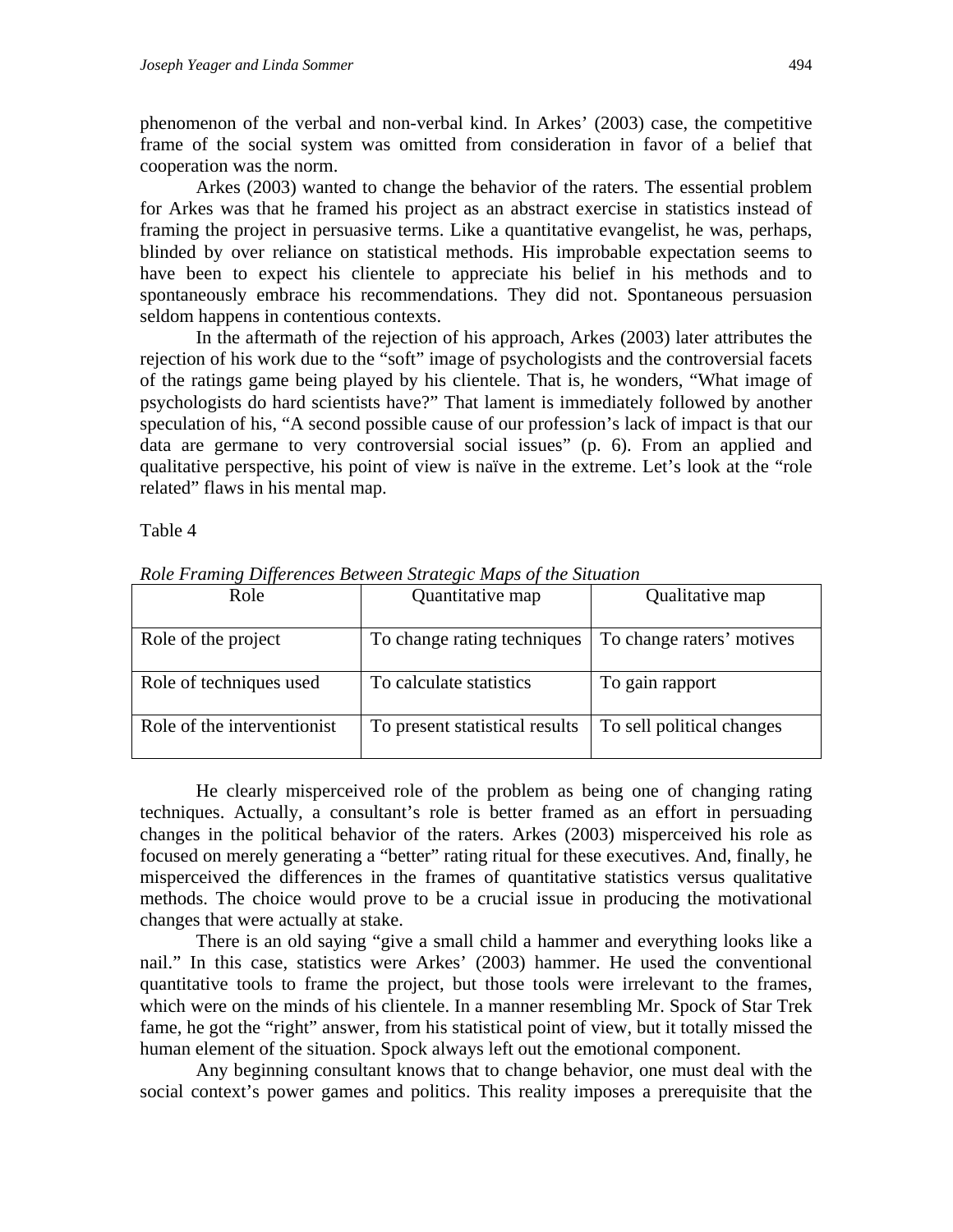intervention method selected should provide the mechanism by which an intervention changes a group's process by altering the motives of those involved. Communications of the linguistic kind that will alter motives are the logical selection in such a context. One must persuade the parties to change using terms and tools that are relevant to changing their perceptions. One needs a mechanism of action to "cause" such changes, and we know from linguistics that client perceptions and motives are driven by their language and communications mechanisms.

Arkes (2003) innocently chose to impose his scientific statistical rationales upon his clients. Client practicalities often do not respond well to these rationales. There is a strong undercurrent in behavioral circles that presumes quantification strategies such as that chosen by Arkes equals scientific objectivity. However, that rationale is seriously lacking in state of the art applied know-how and has about as much reality as quantifying Shakespeare. Even though Shakespeare is fiction, Shakespeare is much more realistic in a sense than miscast quantitative strategies in applied situations.

Any consultant also knows "the customer is always right." Arkes (2003) didn't find out how to frame his audience's interests in terms of them being customers or clients. He appears to have framed them more in terms of uneducated students. Arkes assumed that a complex and academically designed statistical method was the strategy of choice. Based on the results, it was a very bad idea. His conclusions, stated above, tell us how radically misconceived his ideas turned out to be. Nonetheless, this ill-fitting quantitative approach is very popular in behavioral circles.

#### **More Frames**

In other words, Arkes (2003) deleted the reality of local politics, the social system, and the needs of his clients. He did not frame the essence of his work as solving "people problems" because his frame was implicitly to solve for quantitative issues instead of qualitative behavior change and motivational issues. He didn't provide the executives with a solution. From a consulting perspective Arkes' worsened the problem in spite of good intentions and in spite of using the "right" tools. Arkes' solution would actually complicate executive work by offering an irrelevant solution. The clients made the crucial point, "The scientific data aren't relevant" (p. 6). They were right.

Arkes' (2003) rationale framed the task of refining a ratings process as a research project, when he could have done better had he framed it as a qualitative consulting project. He needed to persuade the clientele. Instead, he framed his work as a justification supplied by research literature itself. The executives, for at least one very good reason, rejected the result. To repeat their crucial point, "The scientific data aren't relevant" (p. 6).

It is debatable whether this quantitative approach was actually scientific. It was quantitative and statistical, but scientific? Not necessarily.

In applied behavior change circles, a given behavior must be changed deliberately with tools or technology that will produce the desired behavior change with certainty. Sales professionals routinely change client minds from "NO, I don't want your stuff" to "Yes, I do want your stuff." In applied linguistics this kind of deliberate change happens just as routinely. In both cases there are deliberate means to produce the changes.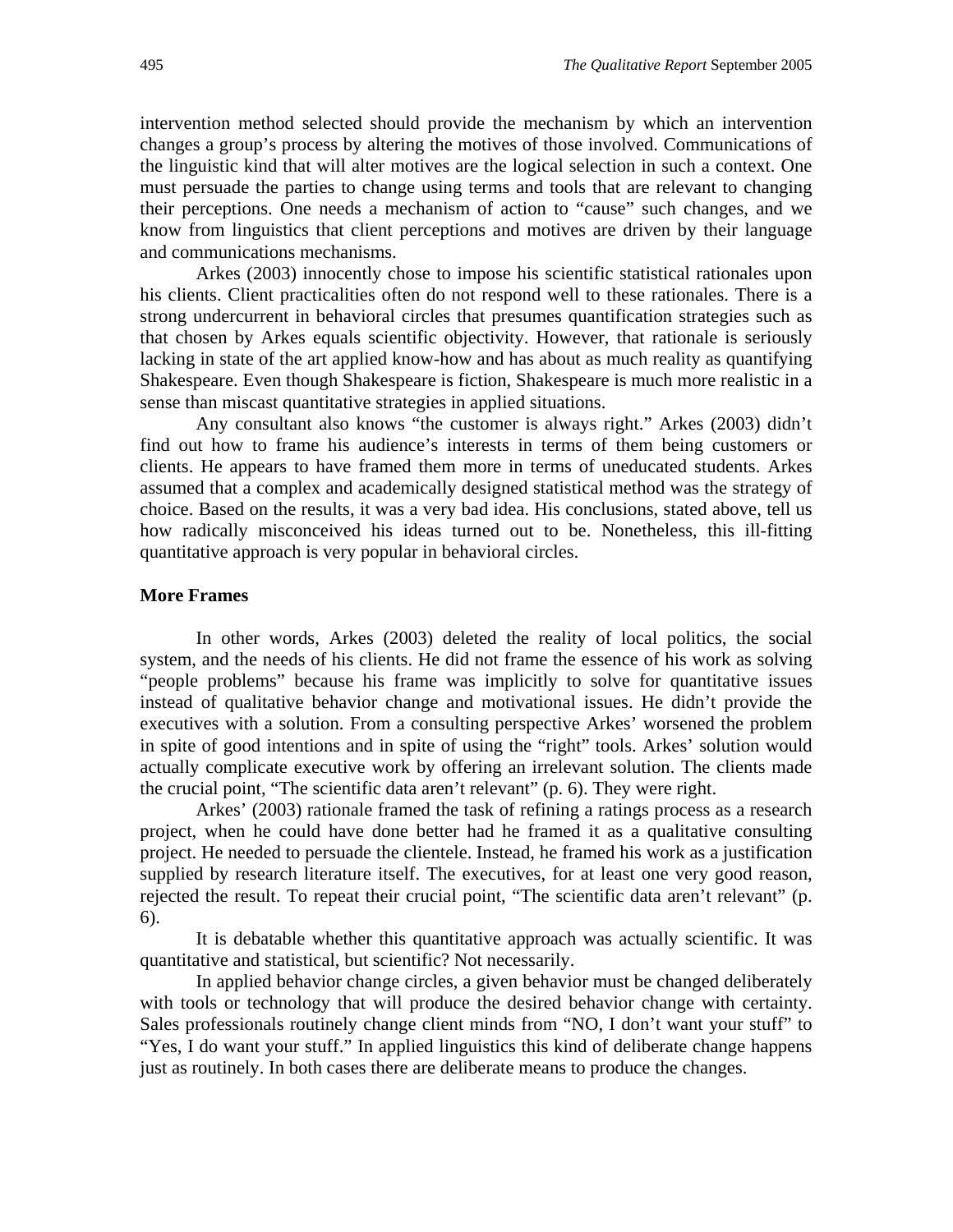Arkes (2003) followed the more or less standard protocol of creating items, then adding Likert scales, then calculating norms and standards for use in a seemingly objective fashion. Such an approach may be producing pseudo-scientific data. Arkes had tables of data that, in his view, ought to have changed behavior. The data did not change the targeted behaviors of the clientele.

Arkes' is a case of superstitious expectations (Yeager, 2003). The entire rationale resembles a case of magical thinking. That would be similar to believing that a proper rain dance would make it rain behavioral changes in the people in the situation. Simply put, he solved the wrong problem because he had the wrong beliefs about the real problem. He used a quantitative strategy instead of a qualitative strategy.

From an applied linguistic and qualitative perspective the irrelevance of his solution was a very good reason for the executives to reject the results. Also Arkes' (2003) frame of mind presumed that he should look for classic generalizability. Generalizability clearly has as its purpose to produce a rule or a finding or a principle that operates "independent" of any context. Qualitative linguistic work presumes that generalizability operates within the individual according to language "game" rules *within* a given operational context.

As noted by Holland (1992) earlier, change occurs within the individual regardless of context. Context sets the stage for behavior to operate systematically within that local context. The context of a problem might be within a therapeutic situation, a marketing situation, a business setting, an educational or military context, or any other setting where motivating people to change is the issue. *Language frames all of the game rules across and within all motivational contexts.* That is a generalization that does generalize.

In general, the permanent and portable motivational context within the individual and across all individuals is language and its qualitative structures. This motivationallinguistic context operates at any conceptual scale. That is, the scale may be the motivational frames and mechanism of one individual's specific motive or it could be the collective motivational frames and mechanisms of a large population of people. As implicitly sought by Arkes, (2003) false generalizability was built into his presumptions about a good quantitative solution. But it becomes a problem when normatively framed, statistically designed studies leave out the key motivational ingredients of a successful intervention.

Instead many interventions should be framed within a communications context as linguistic "ipsative studies" whether the scale of intervention is one individual, a group of people, or a population. Ipsative is a relatively rare word in the literature, so a definition of the term is in order. To illustrate, parents often stand a child against a wall or a doorframe and measure their height with a marker. Months later they may repeat the measure. There are two ways for the parent to express the difference between the two measures. The normative measure says, "This is how tall you are compared to other children your age." The "ipsative" measure says, "This is how much you have changed compared to last time." The ipsative approach is one form of the " $N = 1$ " single case experimental model (Barlow & Herson, 1984). Ipsative measures compare observable changes within the individual (or within a group) to its self, not to norms. To the contrary, Arkes (2003) created a complex rating scale rationale to forcibly overlay the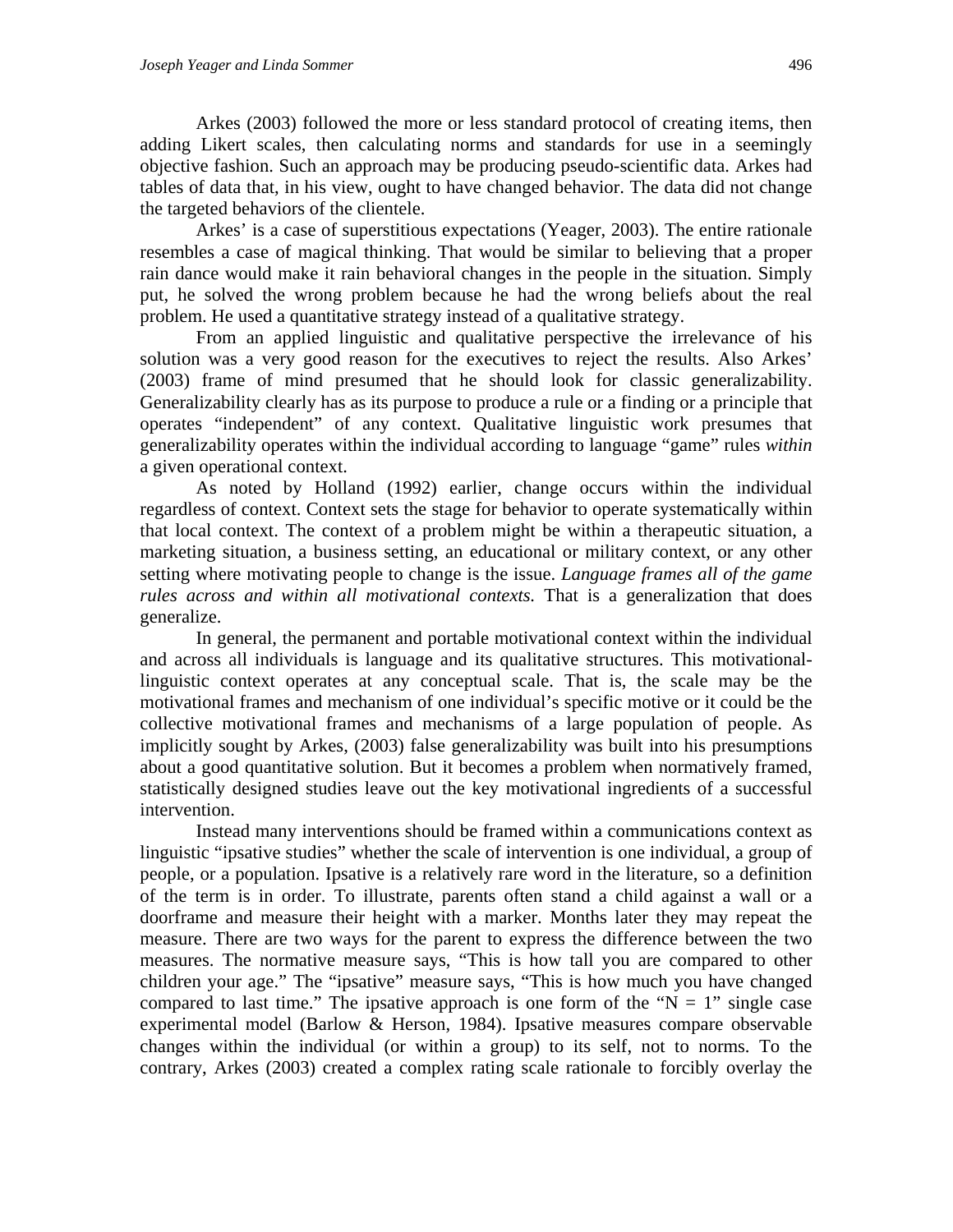motives of his clientele. His solution seemed impossibly cumbersome in the minds of his client audience. They were right given their context.

While statistically correct, Arkes' (2003) solution, had it been accepted, would have been the equivalent of a bridge engineer requiring a motorist to solve an engineering equation before driving over the bridge. That kind of cumbersome solution did not solve the problem in spite of the fact that Arkes was puzzled by their lack of response to his fractionated rating system. Arkes (2003) notes, "Finally, some NIH (and NSF) personnel and grantees placed very little weight on the research literature that supported disaggregated evaluations or calibrated ratings" (p. 5).

In qualitative terms, his solution was beside the point. He was trying to change behavior of clients by preaching about statistical rationales. That is like explaining to a teenager at home that statistically they must consent to making their bed and doing their homework.

#### **Qualitative Frames Versus Quantitative Frames – A Second Example**

In a newly published book, we can find additional support for the effective selection of tools for understanding motivation. Kramer, the author of *Managing Uncertainty of Organizational Communication* (2004), has followed the protocols of conventional quantitative research and profiled motives in an applied situation in business organizations. As we will see, the results are equivocal at best due to a misapplication of quantitative strategies to a qualitative task.

Let's take the bird's eye view for a moment to consider his perspective. In his introductory rationale Kramer (2004) presents his main research question in well-defined terms. He describes the behavioral issue with an example leading up to the uncertainties of how smoothly the transition to the millennium might have occurred.

According to a Gallup poll, which he cites, about half of the population in America did nothing out of the ordinary to prepare for potential cataclysmic disaster of the transition to the 21st century. Pundits predicted that computer systems would implode, aircraft would fall from the sky, electrical supplies would disappear, and civilization might end. About half stockpiled food or water while a few went to extremes; stockpiling food, weapons, seed stocks, money, and water. Kramer's (2004) central question is: "Why did people respond so differently to the same situation" (p. 2)?

This question frames the rationale of his strategy about the motives behind such behavior. This is a motivational issue, and he frames it as such. When "why*"* frames a situation involving people, "why*"* usually is about motive.

The author describes specific types of uncertainties as well as the types of techniques commonly used by individuals to cope with the many uncertain situations one might encounter among peers, colleagues, customers, and bosses within organizational contexts. He characterizes real motivated people in everyday situations who are uncertain about encounters with others using techniques to resolve uncertainty (e.g., direct questioning of others, consulting written materials, observation of others, imitation of others, and so on).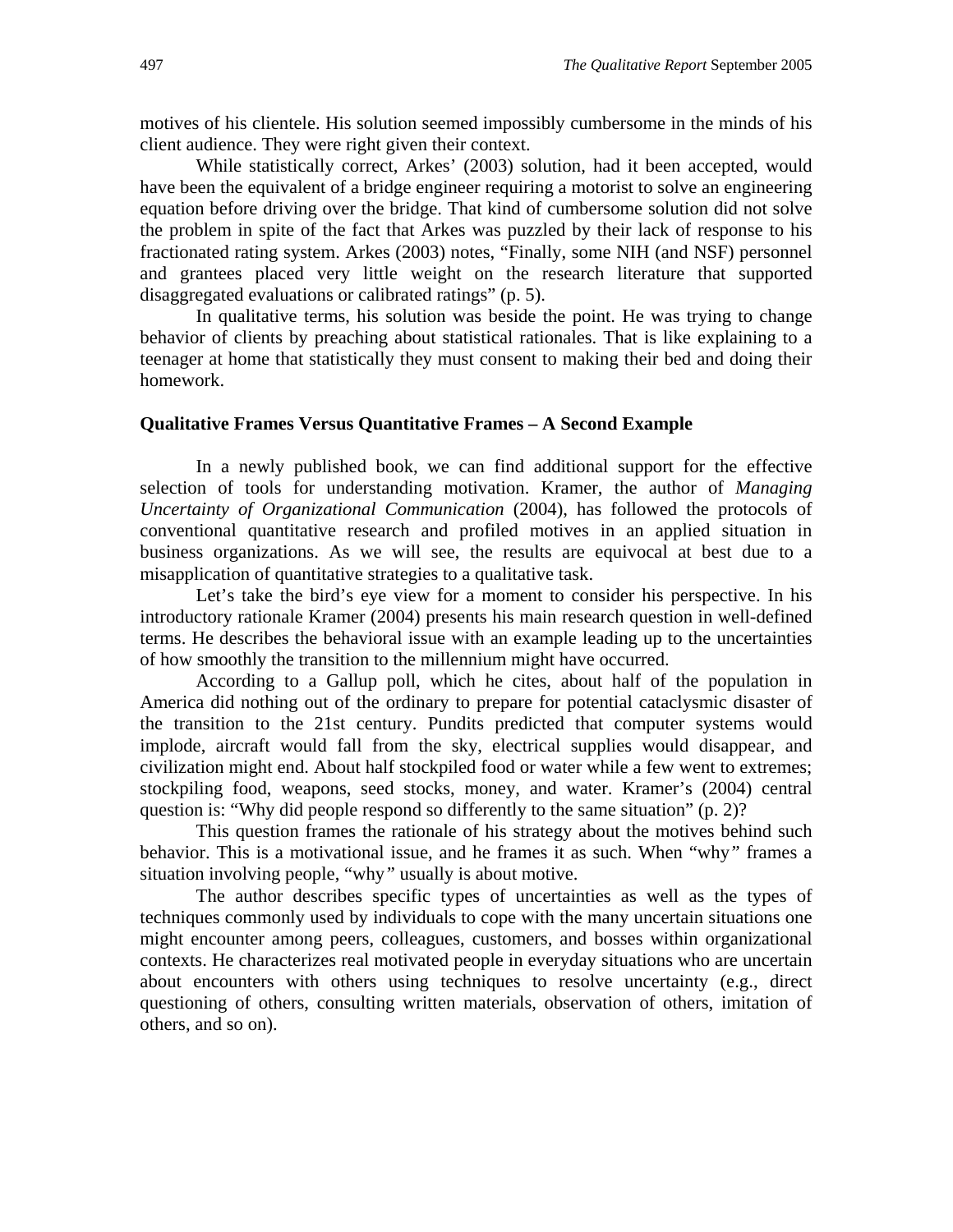#### **Enter the Quantitative Frame**

Then his strategy goes quantitatively astray. For example, his item scales explore items such as, "I'm not sure I'd know what to do," or "People might think less of me if I asked." He anchors these scales with the conventional Likert approach of rating the items on a scale of 1 to 5. Of course, this scaling process is the gateway to quantification, which we find so often in research. This frame dooms the results from the outset.

From the perspective of inferential statistics and a pure research perspective, no faults can be found in this approach. Those colleagues of Kramer (2004) working with similar tools in a theoretical context will find this strategy a well-formed, solid piece of work. Comparatively, sailing close to shore was considered good work in 1491.

However, applied qualitative strategists will find this work frustrating. Implicitly, this quantitative frame "deletes" the possibility of finding or managing a mechanism of action in communications behavior. With the design chosen, no opportunity will occur for a mechanism to be found. In terms of the framework model of *motive*, *opportunity,* and *means*, there is no *means* in a statistical approach to find a mechanism thus deleting the *opportunity* to find any such phenomenon. There is an implicit assumption in statistical strategies that someday, some far-far-away day, enough inferences will be drawn so that a grand inspiration will occur. That inspiration will lead an inquiring mind to the mechanistic pot of gold at the end of the inferential rainbow.

Quantification as Kramer (2004) has done fragments cohesive behaviors into "item analyzed" parts like Humpty Dumpty's egg. Will he be able to put it together again? No. Practitioners usually need tools that parse behavior and then reassemble it. That is the inherent meaning of behavior change. That change option disappears because of the quantitative design chosen for the project. It is based on statistics. Statistics have no cause-effect connections.

#### **Explaining**

Inherently, statistical inference leaves numerous contingencies and loose ends unanswered, thus requiring further research on the theory. The usual methods leave uncertainties about uncertainty. This is a typical problem when framing the inquiry about a motivational strategy with a quantitative strategy as opposed to a better fitting qualitative strategy.

Traditional in much quantitative research, items and scales are put into play and, eventually, statistically analyzed. Generalization of such findings is an often-hopeful outcome. Usually, though, the results of this customary quantitative approach "explain*"* certain considerations *within the limits of statistical methodology*. Generalizations become trapped within the limits of the methodology. Also, the arbitrariness of any given author's preferences in statistical recipes becomes a factor. Personal opinions about the best choice of statistical recipes mean that the generalized results compare at such an abstract conceptual level as to be metaphysical. So far in Western civilization, metaphysics generally remains unconfused with scientific method.

In effect there is no "explanation" in the sense of cause and effect: One obtains merely a conceptual rationale with no sensory means to observe the elements of behavior in question. Separating stimulus from response in the design forces that outcome upon the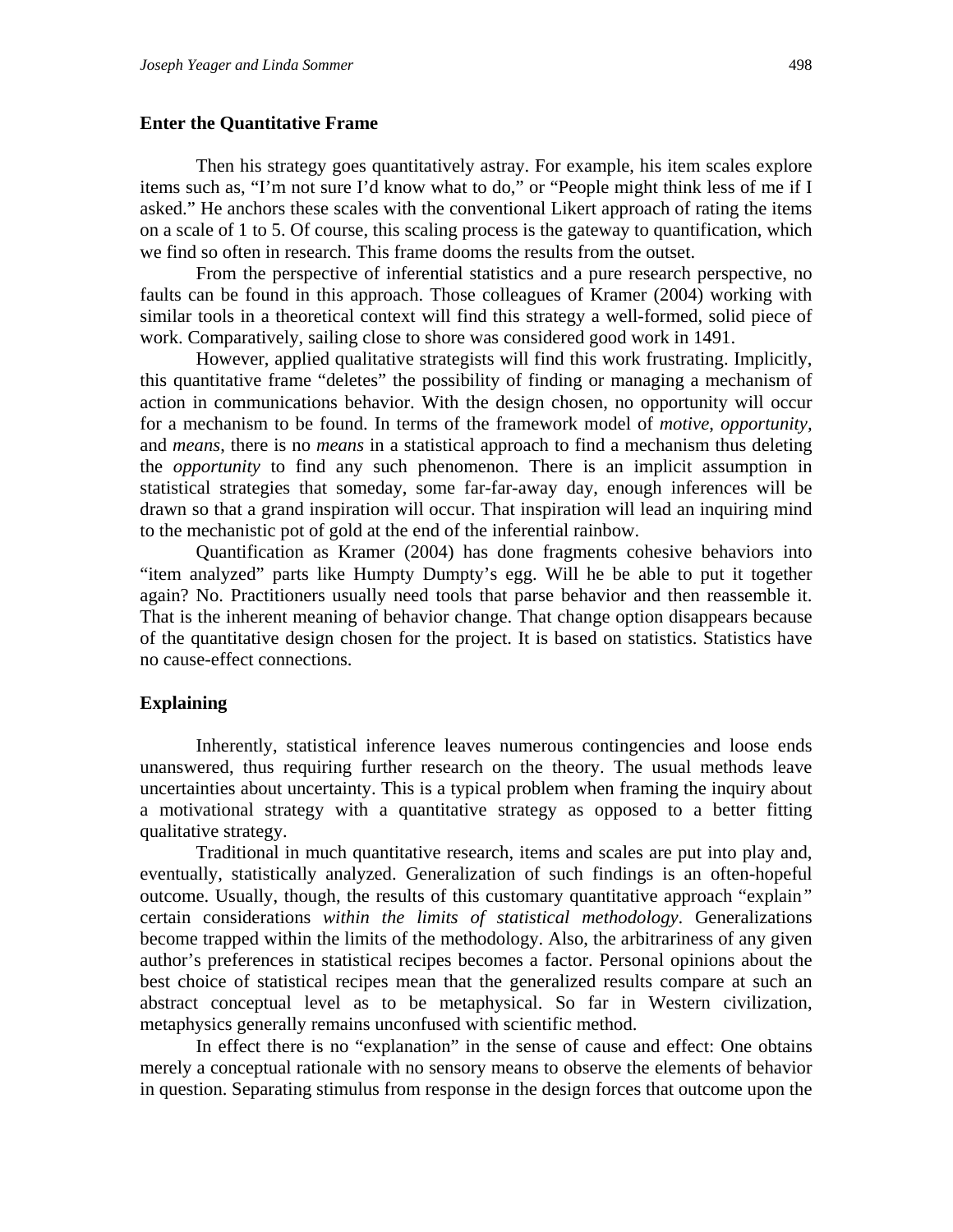investigator. Such an explanation is a "convention," perhaps, even a fiction. Numerology is also a convention, but few consider it scientific though numerology certainly is fiction.

Fiction in books and movies looks real but isn't. "Faction" is the term sometimes used to define the blend of a bit of fact and a bit of fiction. Faction can't be realistically separated into true versus false any more than the stars can be separated from the sky. Faction does *not* explain behavior in cause-effect terms: It explains the statistical methods used.

#### **Frame Blindness to Methods and Context**

The authors routinely see highly educated experts acknowledge the inferential nature of their statistical methods. Routinely the authors see those same experts draw cause-effect conclusions from the inferential data. In fairness, a good label for this flawed logic is "frame blindness." They don't realize their error or the ineffectiveness of their chosen methods for the context they need to address.

From an executive perspective Kramer's (2004) rather conventional statistical strategy will produce no direct value in the kind of applied context he studied. Kramer's book really considers, at great length, subjective states to a detailed degree that could not be supported in a competitive applied context. For instance, employee navel-gazing about one's uncertain states of mind is not well received in competitive organizations. People are required to perform and that performance requirement also includes the use of properly framed research strategies.

Nor do Kramer-like results offer tools to anyone willing to pursue this type of quantitative findings. For instance, the questionnaire methodology utilizing Likert-type questionnaires and statistical analysis is a rather abstract and indirect approach to the phenomenon at hand. At its essence, uncertainty or any other psychological issue is a direct motivational issue in any conceivable corporate context.

A supervisor noticing uncertainty in an employee may simply ask "What's wrong?" to discern the cause and possible solution. Would the supervisor administer a questionnaire? No. If uncertainty, or any other psychological issue, becomes a problematic phenomenon it will require definitive management action – not conceptual discussion. As mentioned elsewhere, management will form a programmatic "oyster" around the problem to solve it.

If one were to try to apply the results of such a quantitative study, one would have to draw very large inferences while hoping the findings of the study will put one in the ballpark when selecting effective responses. Analogously, that would seem like using the results from a statistical analysis of generic "sports behavior" to infer which sport is at issue. The practical outcome might be that a baseball player would be supplied with a hockey stick to use when at bat in baseball. *When you lose the context, you lose control*.

Suppose an errant employee was given a questionnaire on "uncertainty" to complete. The responses, however scored, would not give a performance coach any useful information about how to proceed to treat the problem. The approach tells us nothing of the causes that make any given individual or department or manager uncertain.

Applied situations need to know how people "tick" in behavioral engineering terms. In Kramer's (2004) rather typical statistical strategy, the context is lost. It is routine in internal employee attitude surveys to, at least, keep group and team identities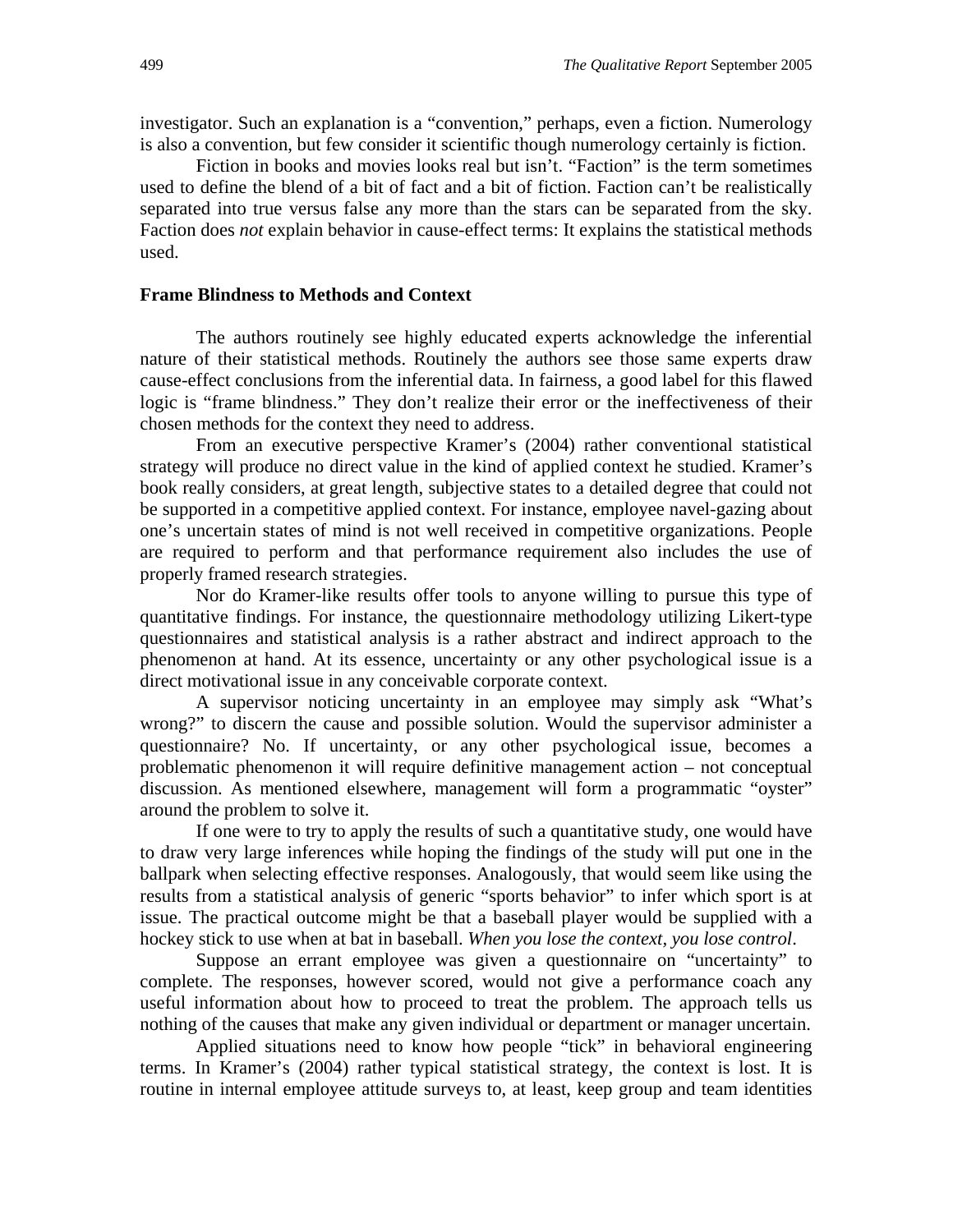intact as a context so that something like uncertainty could be spotted and remedied with management action. Similarly, in marketing research the tools used must provide specific, action-oriented information that leads to effective ad copy and ad visuals that result in persuasive ads that beat the competition's efforts. The dots must remain connected.

Should an individual employee's performance be in question, for, say, lacking the "right stuff" in some way, the two choices are always to "build" or to "buy". The question always pivots on whether it is more cost effective to "build" the performance in the employee with a training program or to "buy" a new employee with the right stuff. Researchers in applied settings need to keep these aspects of the organizational context in mind when designing research projects.

#### **Erroneous Quantitative Conclusions**

At the conclusion of the book, Kramer (2004) returns to the *framing* question posed at the beginning (i.e., the behavior of people at the turn of the millennium): "In the introductory chapter, I argued that uncertainty reduction theory was unable to 'explain' the different responses that people had to the changing of the millennium" (p. 218) .

He reverses his initial position and concludes that uncertainty reduction theory (i.e., URT) sufficiently "explains" the phenomena of differential behavior. The authors feel the explanation is ineffective because with this change of mind at the end he decides that, "TMU (the management of uncertainty) provides an explanation for these different reactions to the uncertainty. People manage their uncertainty through a combination of cognitive processes and information seeking" (p. 218).

This conclusion is so general a concept as to be useless from an engineering perspective. His "explanation" is not an explanation in meaningful terms. His explanation is merely a conceptual rationale, an opinion based on specious evidence gathered by a misplaced statistical strategy. Instead, one must ask practical questions such as, "What specific combination of cognitive processes and information seeking?"

As usual with conceptual, quantitative research, we are left to guess at the mechanism of action involved and what to do about it. Many quantitative researchers simply proceed with the often-observed "leap of faith." That is, the findings act like a Rorschach ink blot wherein the researcher projects upon the findings an intervention out of thin air and leaps to a misleading conclusion. Here is a perfect example:

From this, they develop a personal perception of the uncertainty in the situation and act accordingly. Kramer (2004) closes his work with, "A theory of managing uncertainty offers an approach for managing these issues" (p. 218).

To the contrary, there is absolutely nothing substantial to work with here in terms of behavioral engineering. As Hayakawa has demonstrated (Yeager, 2003), concepts layered upon concepts quickly separate us from reality and leave us with frustratingly circular, philosophy-like rationales with no real world connections--another instance of "faction."

While this kind of "soft" reasoning may prove harmless in conceptual settings, in applied settings the results of such a rationale can be devastating. Depending upon one's perspective an individual therapy client might remain symptomatic for lack of a qualitative intervention. Or a billion dollar advertising campaign could fail for lack of a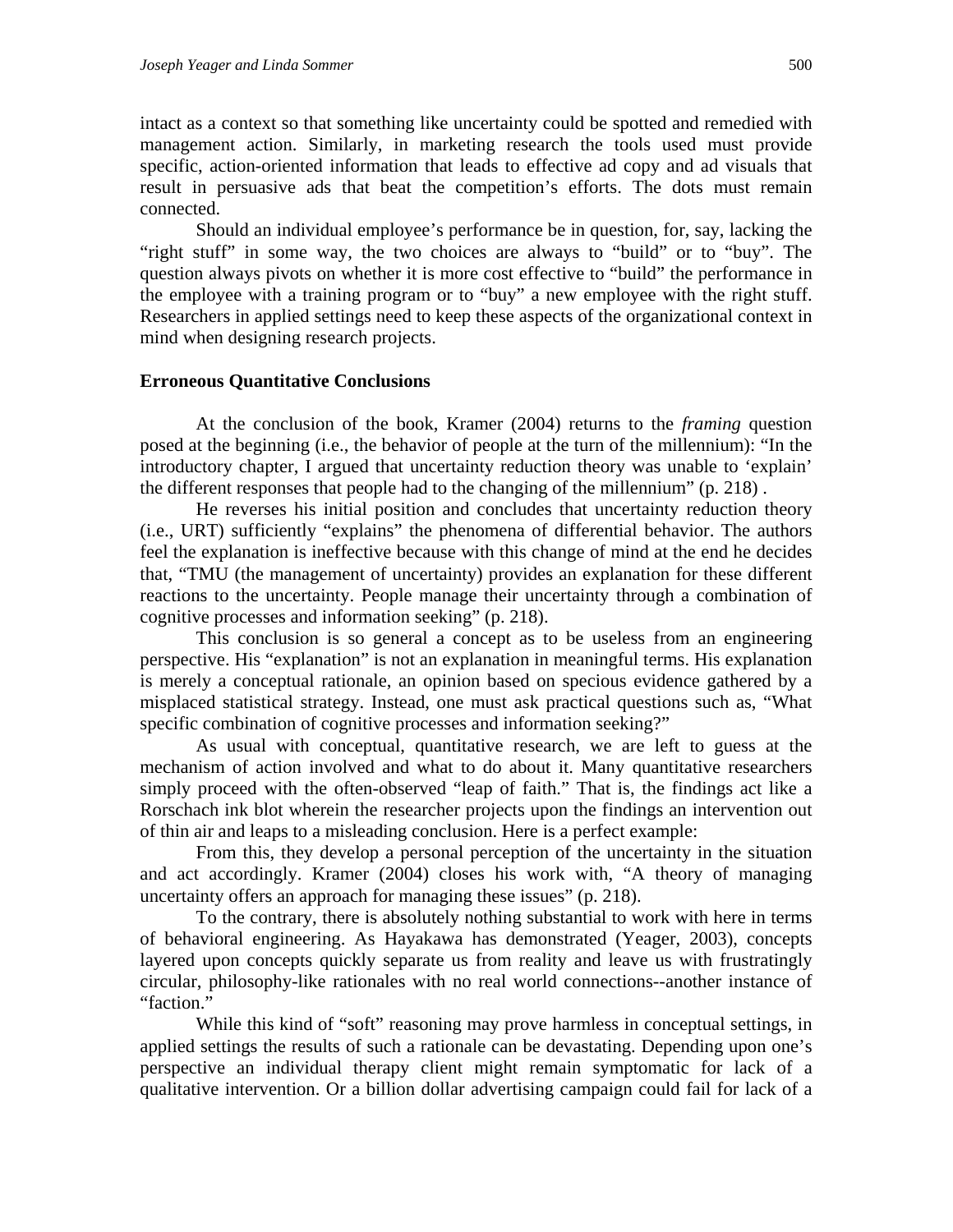qualitative intervention. The authors have seen these kinds of dysfunctions happen, as well as many others.

Qualitatively, one must ask, "How do they develop a personal perception of the uncertainty in the situation and act accordingly?" We are left with no clues at all with Kramer's approach (2004). In practical terms, a practitioner in an applied setting gains no useful tools or strategies beyond armchair concepts. Kramer (20040 believes otherwise as he notes with this thought: "A theory of managing uncertainty offers an approach for managing these issues" (p. 218) There are no tools that offer any connections to any means of managing the issue in real world terms. In other words, this academic view of the real world is impossibly naïve, but it happens often.

#### **Reinventing the Wheel**

The answers to such practical qualitative questions are offered via the tools of applied psycholinguistics. Qualitative tools are devoid of ill-fitting quantitative inferential strategies when motivational engineering is at stake. The mechanisms of action offered by qualitative motivational profiling and decision-making have been solved for almost three decades (Bandler & Grinder, 1975). The task remains to gain broader implementation of these behavioral engineering strategies.

The issue left unsaid is that the Kramer-like explanations are conceptual, resulting in no hard data for an applied practitioner to use to change the uncertainties at hand. This is similar to the current problems with the DSM-4 noted above (Saggese, in press). Such ethereal connections run the risk of continuing the accusation that psychology is a soft science. The engineering is here. Broader based acknowledgment seems yet to come.

Even though Kramer (2004) chose an applied setting and expected to obtain applied results, he did not. Kramer's approach, though common, is not an effective approach. The approach fails to meet the stated goals of his book and the approach fails because the chosen frame does not permit the actual profiling of the motives he wanted to investigate. His conclusions are so general from an applied perspective that they are useless for the actual management of the behavior at issue. There is no "how to use it" information involved in the conclusions. The reader is left to guess: not so with applied linguistics.

In other words, using miscast quantitative methods, Kramer (2004) has solved a non-problem and created another non-problem to solve in the future. In the process, he has missed the fact that this "wheel" of managing uncertainty has already been invented. Qualitative behavioral modeling of communications behavior has been managing uncertainty and other psychological issues in countless contexts for well over a generation (Dilts, 1998).

#### **Open Versus Closed Systems**

In effect, Kramer's (2004) ball has not moved forward in terms of his own goals nor has he covered new ground, nor added a new tool to the extensive applied kit that already exists. His methodological frames constrained him to limited results defined by the "closed" system generated by the statistics he used to frame the task. He covers old ground and offers no practical solution to organizational problems. This observation is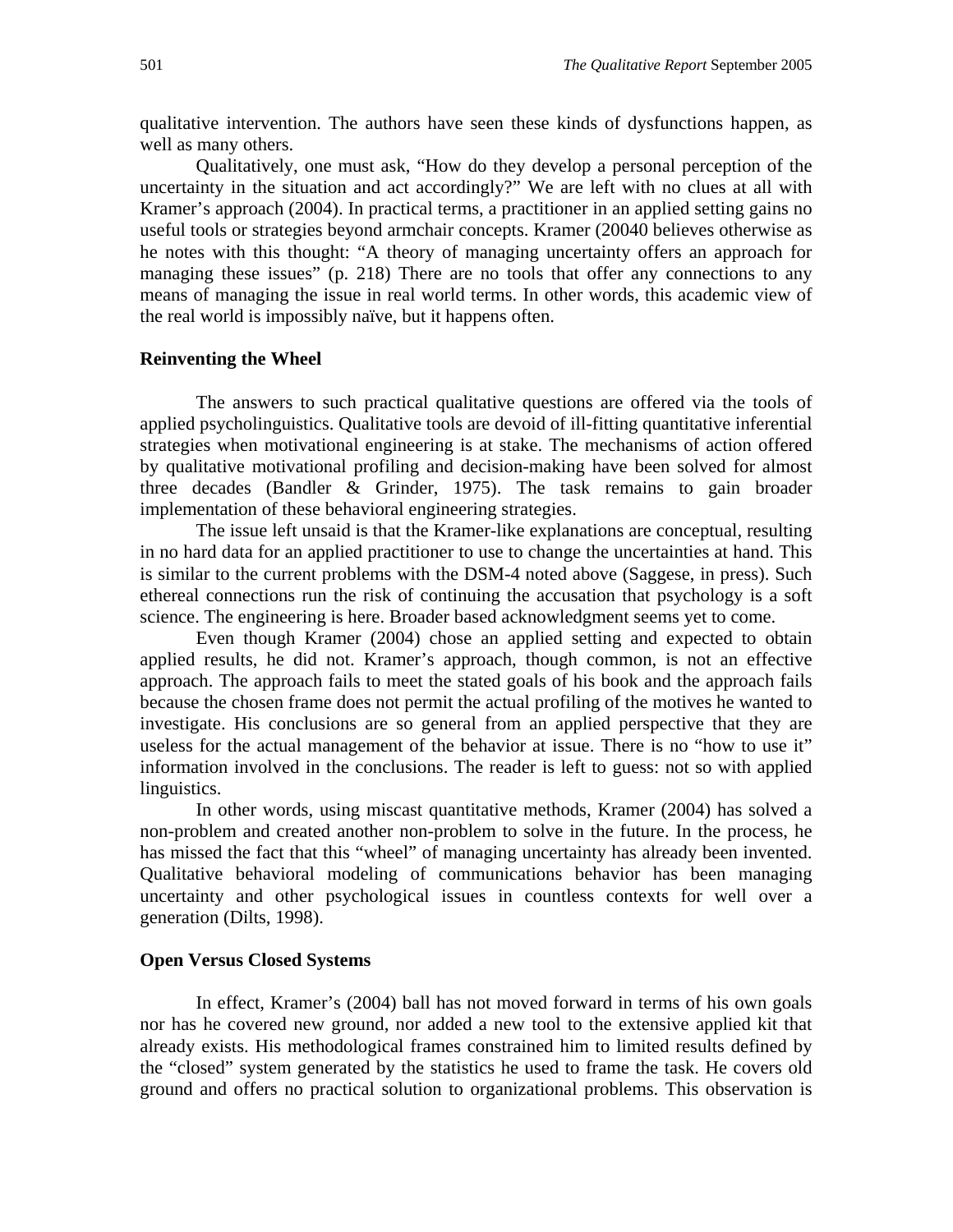also true for the work presented by Arkes (2003). These ineffective outcomes are all too common for behaviorists. To open new ground and make discoveries that advance the concerns of the profession require appropriate choices of methods at the beginning.

It is fair to say inferential approaches of the kinds illustrated here are "circular" and rather customary quantitative rationales. Perhaps the quantitative state of the art qualifies as a case of few experts having noticed the emperor's clothes. In contrast, linguistic strategies by definition are "open" systems. Open systems allow the experimenter to expand the definition of the initial frames of a project to encompass any potential phenomena that might be relevant to the inquiry. Open systems allow the investigator to get on top of their box. That is how discoveries are made: The method adapts to match the phenomenon. The linguistic methods do not act like a Procrustean bed that hacks and cuts reality to fit the method.

Qualitative organizational practitioners, in contrast to the quantitative, seek solutions to problems that would impinge on efficiency or effectiveness in a given context. Those practitioners may be executives, psychologists, marketers, researchers, coaches, and other roles. The serious contribution they make occurs in the form of competitive advantages gained by their clientele.

#### **Research Versus Practice in Communications and Motivation**

Wanting is a synonym for motive. And in the arena of motivation, we should explore a perspective that can add to the pool of ideas for our readers. We must return to the meta frame of *motive* and *opportunity* and *means* as an overall framework for modeling human behavior. James (2004a) has set the task for us, "Our ideas must agree with realities, be such realities concrete or abstract" (sect. 7).

From the framework of those three "universal" ingredients, *motive, opportunity,* and *means*, surely motive takes logical precedence over uncertainty as the "universal foundational focus" of communications theory.

Motive dominates the applied world of human behavior. *Motive* is the "foundational universal focus." In various settings patients in therapy, consumers in marketing, elected officials, and employees in organizations all must have motive, opportunity and means for behavior to occur. In this light, to assign "uncertainty" the lofty status of the universal foundational ingredient would seem unproductive in comparison to the obvious dominance of motive. James (2004b) offers us yet another insight about the value of context, "To know an object is to lead to it through a context which the world provides" (sect. 8).

Kramer's (2004) misplaced conclusions are to be expected because the miscast use of quantitative methods. Those methods framed the project in such a way that such conceptual tangles and abstract flaws in the results seem virtually inevitable. The whole of the explanation is seen through the lens of the methodologically narrowed perspective.

As a constant in a dynamic organizational setting, one can assume that an efficient and effective organizational outcome is always at stake. Business as a form of organized human behavior performs to competitive standards. Competitors are in a race to win, and the first thing we all learn in a race is that "no one waits for you." Competitors and the profit motive drive the motives of those in charge of decision makers. Motive dominates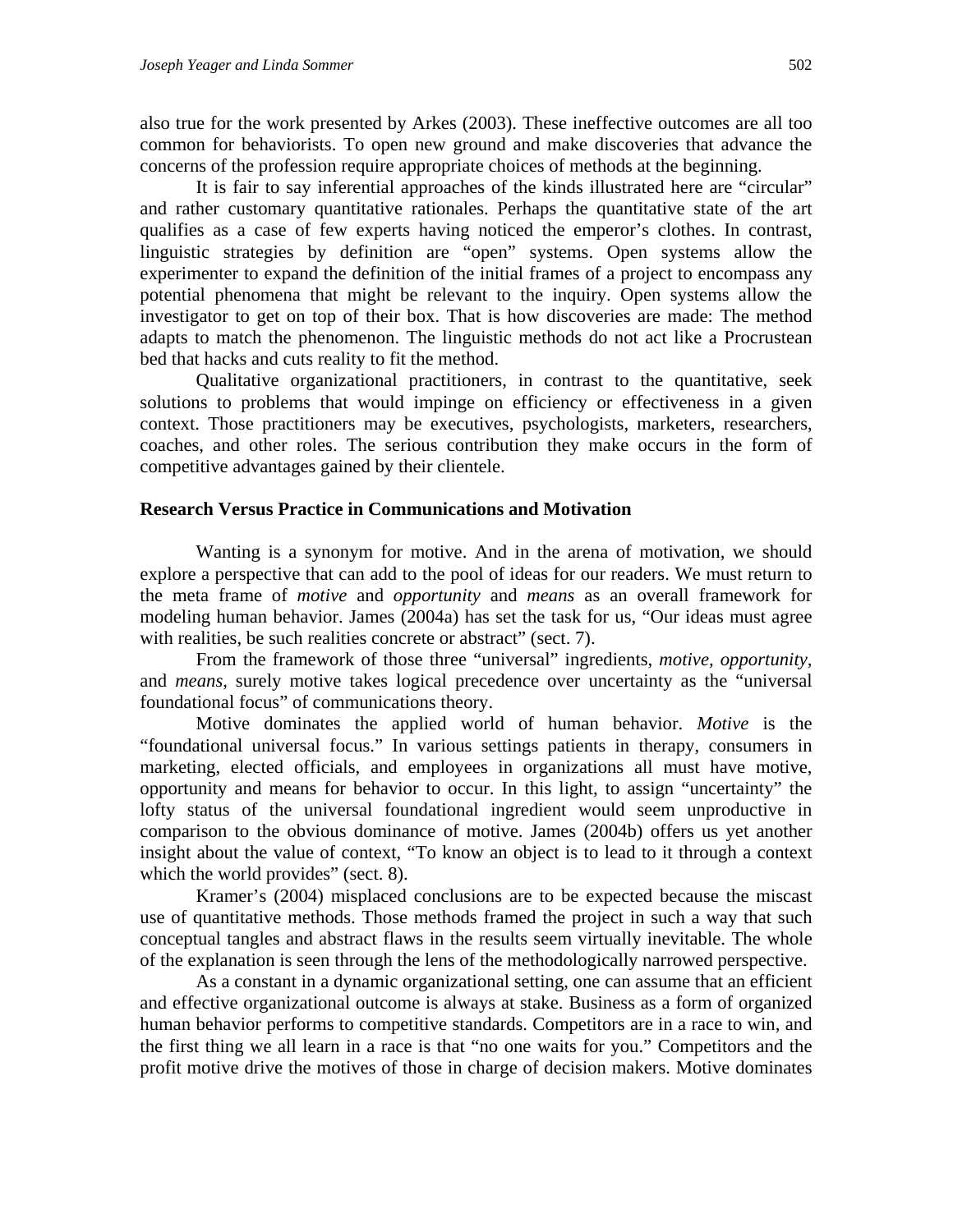in organizational contexts and uncertainty (sometimes perceived as risk) is one of many contributing yet manageable components of organizational decision-making.

The authors have profiled motives in a wide range of settings and there is no doubt that motive sets the framework within which uncertainty occurs. Motive is the Holy Grail, not any particular component of a motive such as uncertainty. Motive is the "foundational universal focus" in the meta context of motive, means, and opportunity.

#### **Considering Choices of Intervention Strategies**

Linguistics offers qualitative researchers and practitioners the ability to measure behavior change extremely accurately – within the individual. Behavior change is usually the issue at hand and it can be measured one case at a time or one situation at a time as defined in the *Usability Glossary* authored by Brink (2004):

single-case experimental design a method for determining the effect of an experimental manipulation with only one test subject (one user, one organization, etc.), basically by applying and removing the intervention over time (p. 219):

- 1. Measure the dependent variable initially
- 2. Apply the intervention, and measure again
- 3. Remove the intervention, and measure again.

Let's consider a table that lays out some of the differences between qualitative and quantitative strategies. Their respective frames are significantly different. These frames define the investigator's game.

#### Table 5

| <b>Comparative Intervention Strategies</b> |
|--------------------------------------------|
|--------------------------------------------|

| <b>Oualitative linguistic frames</b>        | <b>Quantitative inferential frames</b> |
|---------------------------------------------|----------------------------------------|
| Behavior generalizes within context         | Behavior generalizes across contexts   |
| Cause-effect mechanism-of-action frame      | Correlational frame                    |
| Political hierarchical positioning frame    | Academic informational frame           |
| Ipsative measurement frame                  | Normative measurement frame            |
| Solving for simplicity (Occam's razor)      | Solving for statistical robustness     |
| Solving for a workable human solution       | Solving for inter-rater reliability    |
| Solving for the client's frame of reference | Solving within a statistical vacuum    |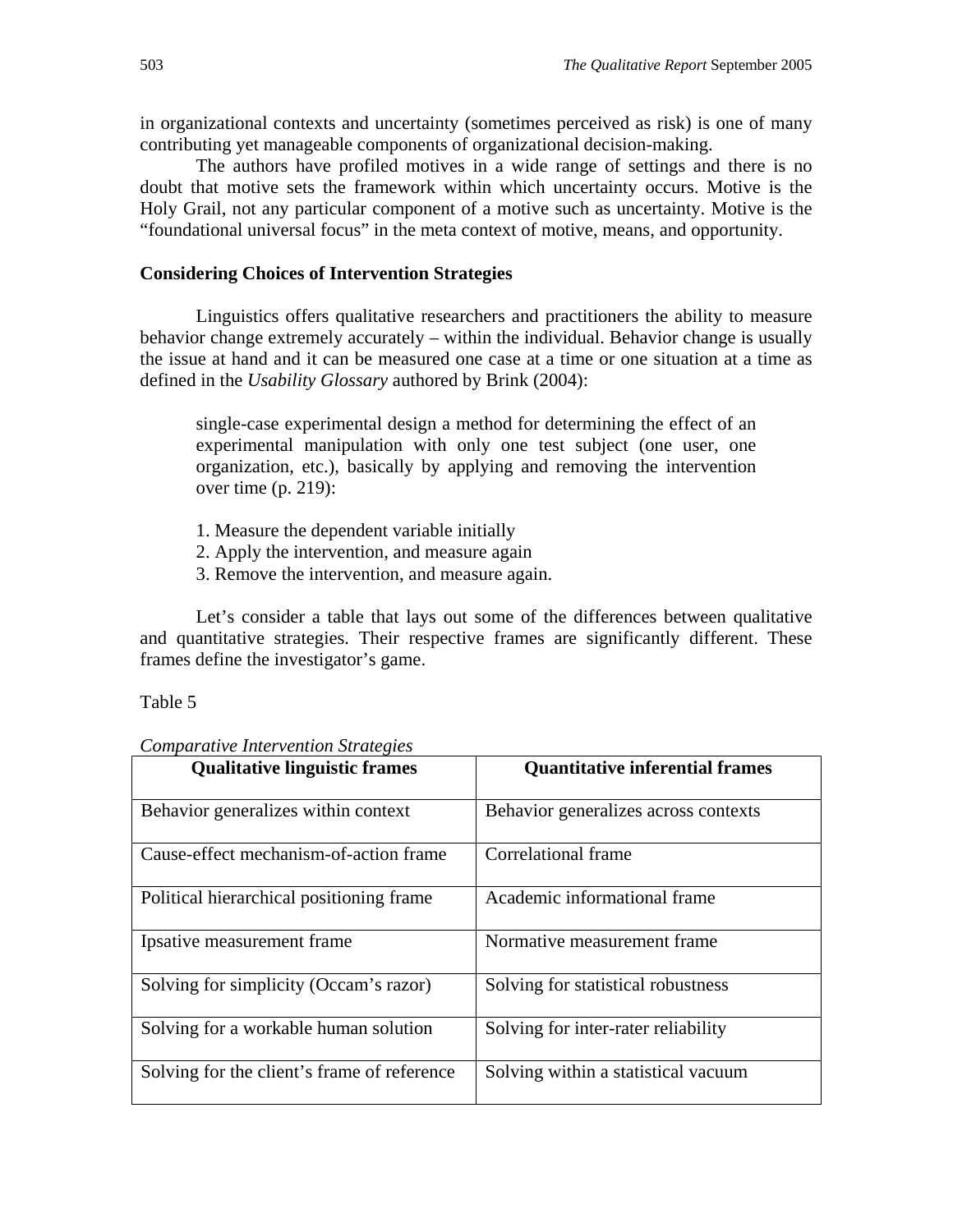| Solving for mechanism of action           | Solving for statistical inferences            |
|-------------------------------------------|-----------------------------------------------|
| Solving the client's problem              | Solving for the rules of statistical methods  |
| Observations maintain causal connections* | Likert scales separate Q from $A(S$ from $R)$ |
| Observations maintain context & motives   | Deletes context and sidesteps motives         |
| The sentence is the basic unit of measure | Statistical interpretation of Likert scales   |
| Methodological success solves the problem | Methodological tail wags the dog              |
| Behavior routinely & predictably, changes | Behavior remains unchanged                    |

\* (Question and Answer – Stimulus from Response)

## **Simple Predictions**

Arkes' (2003) framework for using an ill-suited quantitative approach was a spectacular, but instructive, failure. Kramer's (2004) outcome offers an equally effective insight. Let's consider what a linguistic consultant could predict by considering these contrasting approaches.

First, an experienced consultant, using a qualitative, motivational linguistic frame of reference could easily predict the total and utter failure of such a quantitative behavioral approach. Most organizations can be fairly characterized as having three main ingredients: finance, technology, and people.

Regardless of how simple or complex an organization may be those financial and technological ingredients are always subordinated to the motives of the people component. People design organizations. People decide how organizations operate. People decide how finance and technology are applied. That means the dominant issue in designing interventions becomes the motives of the people. People make the policies and any intervention program must fit the policies and preferences of the people who are in charge. James (2004a), again, sets the stage, "Moreover, mental facts cannot be properly studied apart from the physical environment of which they take cognizance. [i.e., thoughts, feelings, and knowledge can only be understood within a social-cultural context... $]$ " (sect. 2).

Statistical strategies cannot comply with James's (2004a) criterion. In turn, that means that any applied problem, such as a merit rating system, in Arkes' (2003) case for research grants, must be conceived as a people problem at its roots. In Kramer's (2004) case, we are offered a false solution of generic conceptual results but without any technological substance regarding "how to." A business setting requires "how to" results. Motivational investigations usually work best when conceived as a qualitative, linguistic communications system. Interventions intended to persuade, to change, the behavior of those individuals or groups require motivational profiles of one kind or another.

The single truth in anything involving people is the old Zen wisdom that "everything changes." Tools for measuring and utilizing change must match the task.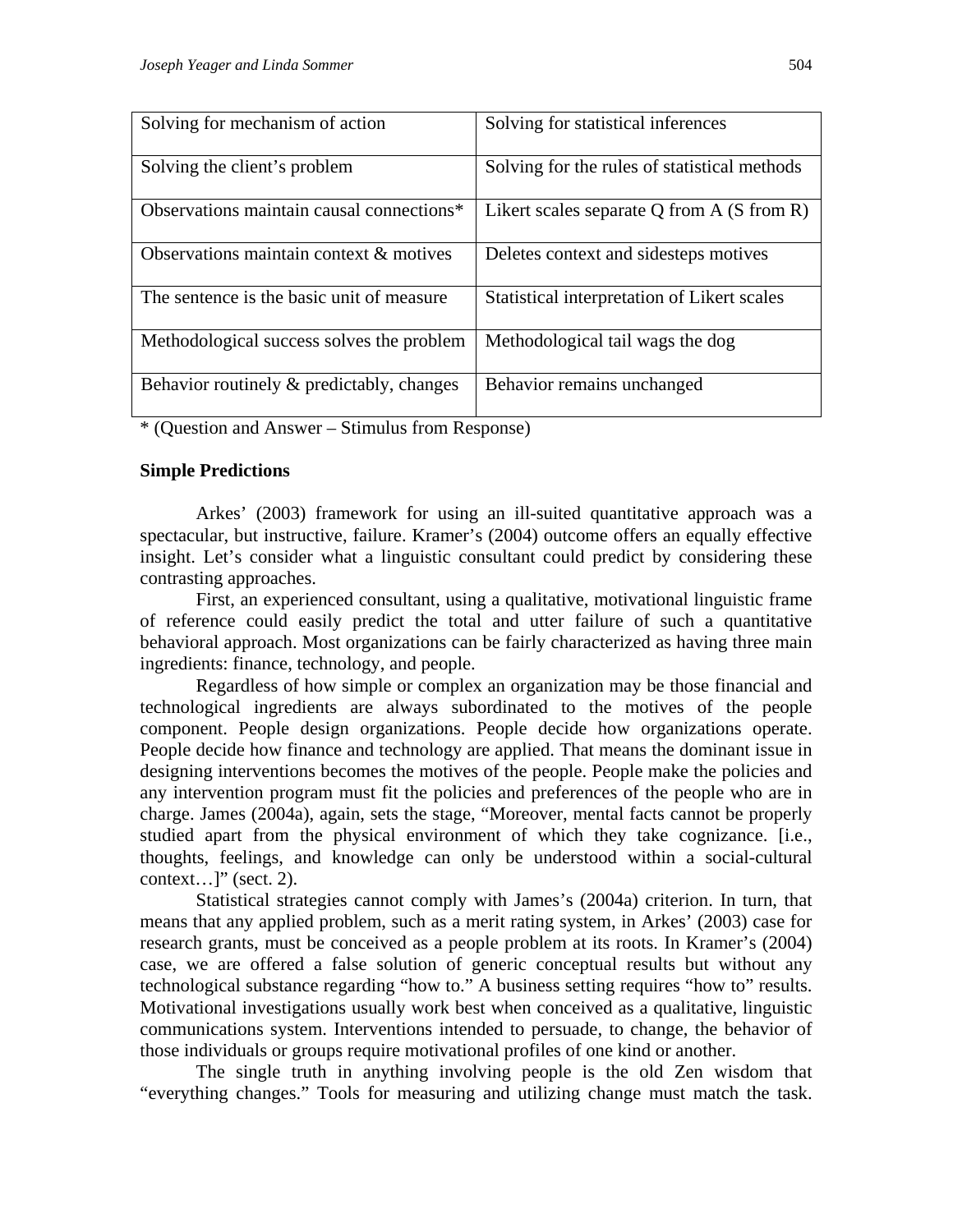Qualitative methods offer tools for change in motivational territory. Quantitative methods do not. One cannot expect a statistical motivational profile to actually profile a motive when it substitutes bunches of data for the motive itself. The effect of the statistical strategy, in motivational terms, resembles sending your prom date a photograph of yourself instead of the real you. The substitution hardly suffices. In contrast, language, or communications if you will, frames the primary medium of diagnosis, prescription, and treatment of any kind while keeping the motive intact.

#### **Strategic Impact**

The quantitative intervention presented by Arkes (2003) followed all of the conventions of quantified intervention strategy. But in spite of the quantitative, *scientific* approach, it did not produce an effective result, nor a result that would be useful in an applied situation. The same is true of Kramer (2004). Both cases generated a good deal of data to be sure, but they proved as comparably useful as an astrology reading or numerology chart. As Kranzberg (1990) has observed, "Info, info everywhere, but no one stops to think" (p. 265).

The data looked real to Arkes (2003). The data looked real to Kramer (2004). Other such similarly miscast projects look real unless you look through the lens of a more appropriate strategic perspective. Their findings were more akin to fiction regardless of how properly quantified they were in scientific terms. It was "science fiction" by comparison to the strategic qualitative "precedents" that would have worked. Just because something is quantified, does not make it real. Just look at an annual tax return. There is a lot of creative fiction to be found among the numbers.

The difference in proper roles between the quantitative and qualitative strategies has substantial impact in the real world. In an issue of the *Monitor on Psychology*, we find an article, "*Criminal profiling: The reality behind the myth*." The author, Lea Winerman (2004) reports a difference in the inferentially-oriented psychologists versus the qualitative, mechanism-of-action- oriented FBI agents that says

Among those in the profiling field, the tension between law enforcement and psychology still exists to some degree. 'The difference is really a matter of the FBI being more oriented towards investigative experience than [academic psychologists] are', says retired FBI agent McCrary. (p. 69)

The authors observe that errant psychologists routinely insist on employing statistical tools that lead them astray. The agents of the FBI use cause-effect qualitative methods in their investigative efforts. Psychologists have the option of using the qualitative tools of linguistics with power and effectiveness. Qualitative strategies would be more in keeping with the needs of their client, the FBI.

The tension reported by Winerman (2004) implies, to the authors, that the psychologists lack rapport skills in not being able to get along with their clients. Or they are imposing inappropriate methods on their clients such as shown in the examples illustrated in this paper? How often do psychologists forget that "the customer is always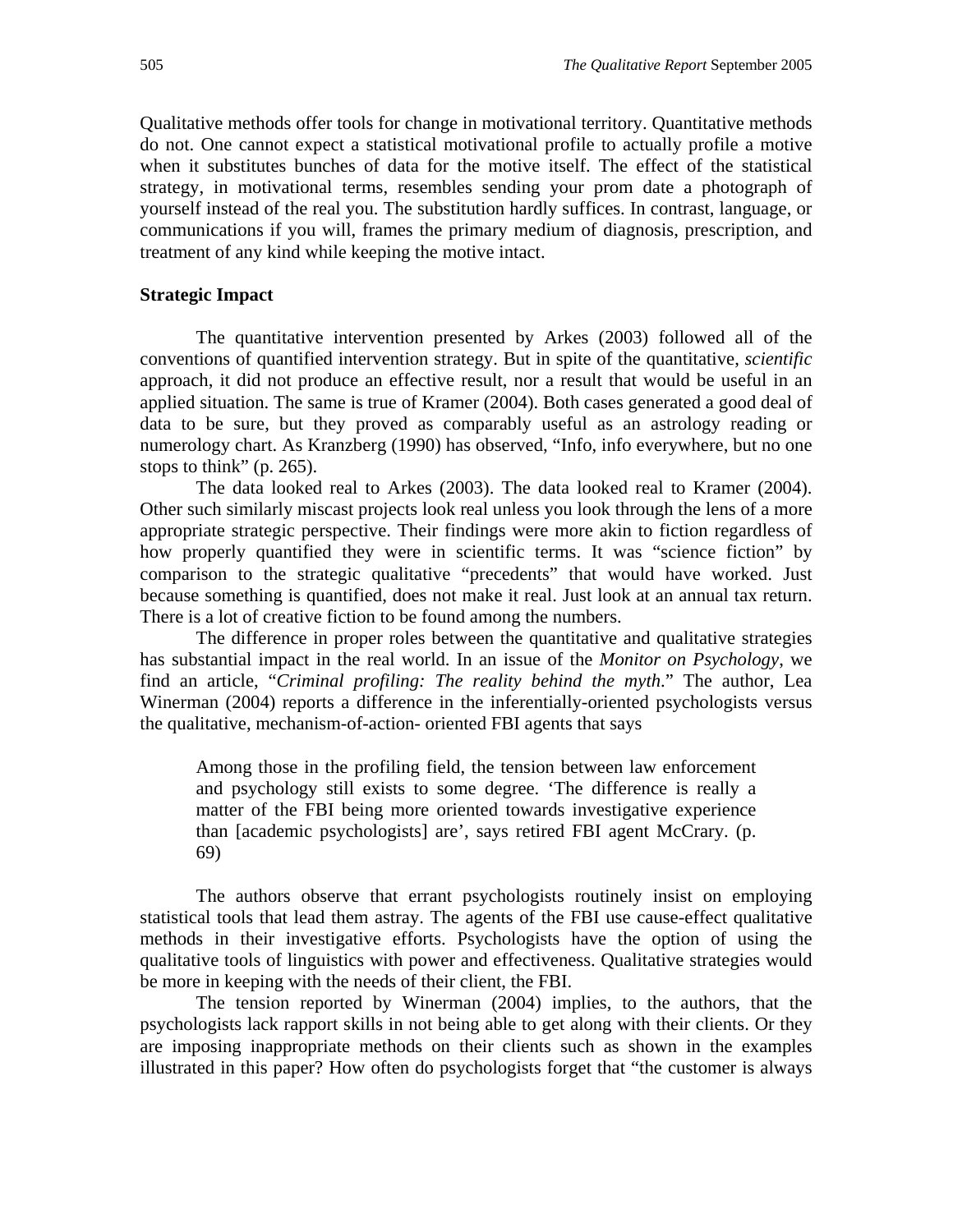right"? In other words, those who study motives need to be clear about their motives and their methods.

#### **Summary**

Psycholinguistics and systems analysis have transitioned many topics in the professional literature of motivation from exploratory motivational science to applied motivational engineering technology. A key factor in this transition relates to the growing recognition of the mechanisms of action that language provides for systematic and deliberate change of human behavior to suit the purpose at hand. These developments have received uneven recognition among the behavioral professions for at least a generation. This lag results in some notable ineffectiveness in the choice of quantitative versus qualitative strategies among experts studying motivational issues.

Psycholinguistics generally follows the "N=1" model of research design. An analogous situation to qualitative " $N= 1$ " experiments is offered to us by stand up comedians. A comedian tells a joke, "the stimulus". The audience reacts, the "response". If the audience does not laugh, the comedian must alter the next stimulus. In qualitative work of the motivational kind, verbal techniques are altered in a parallel way to what the comedian must do in order to achieve a desired result. If the audience does or does not laugh, there is immediate feedback about the effectiveness of the intervention. This is exactly parallel to the behavior change work in psycholinguistics.

An expert may test an intervention on the spot in, say, a focus group, a survey interview, or message testing in an ad campaign. If the potential customer responds to a well-designed intervention, the client company can take that money to the bank. That is because the behavioral tools get well-formed and valid information that can be scaled up from a focus group into a national ad campaign. In therapy, education, management supervision, and other applications the effect remains the same. When you have the mechanism of action, inferences are irrelevant, no matter how sophisticated. Inferences are irrelevant when misapplied in spite of the fact that they are conventional wisdom in much of the psychological community.

From an applied perspective, the result of the quantitative/inferential approach to motivation is like a dog chasing its tail, running in ever-smaller circles. Applied situations generally cannot tolerate limitless fractionating of concepts and their endless data collections. Zeno, of Greek myth, shot his arrow at a target but the arrow never reached the target because his arrow closed the first half of the distance, then half of that remaining distance, and half of each remaining distance, endlessly, never connecting with the target. Zeno might well represent the misapplication of inferential statistical strategies to motivational matters.

The literature clearly documents the power of the more direct, qualitative, experimental methods. As researchers and as practitioners, these authors wonder why those using inferential approaches have been slow to realize the power of the qualitative approach. Partly, it would seem, it is an issue of **"**market dominance" or superior branding in that psychometrics has a larger presence in university curricula than does psycholinguistic methodology.

Professionals have a bit of work ahead of them to insure the roles of quantitative and qualitative research are effectively applied. In this comparative look at how strategies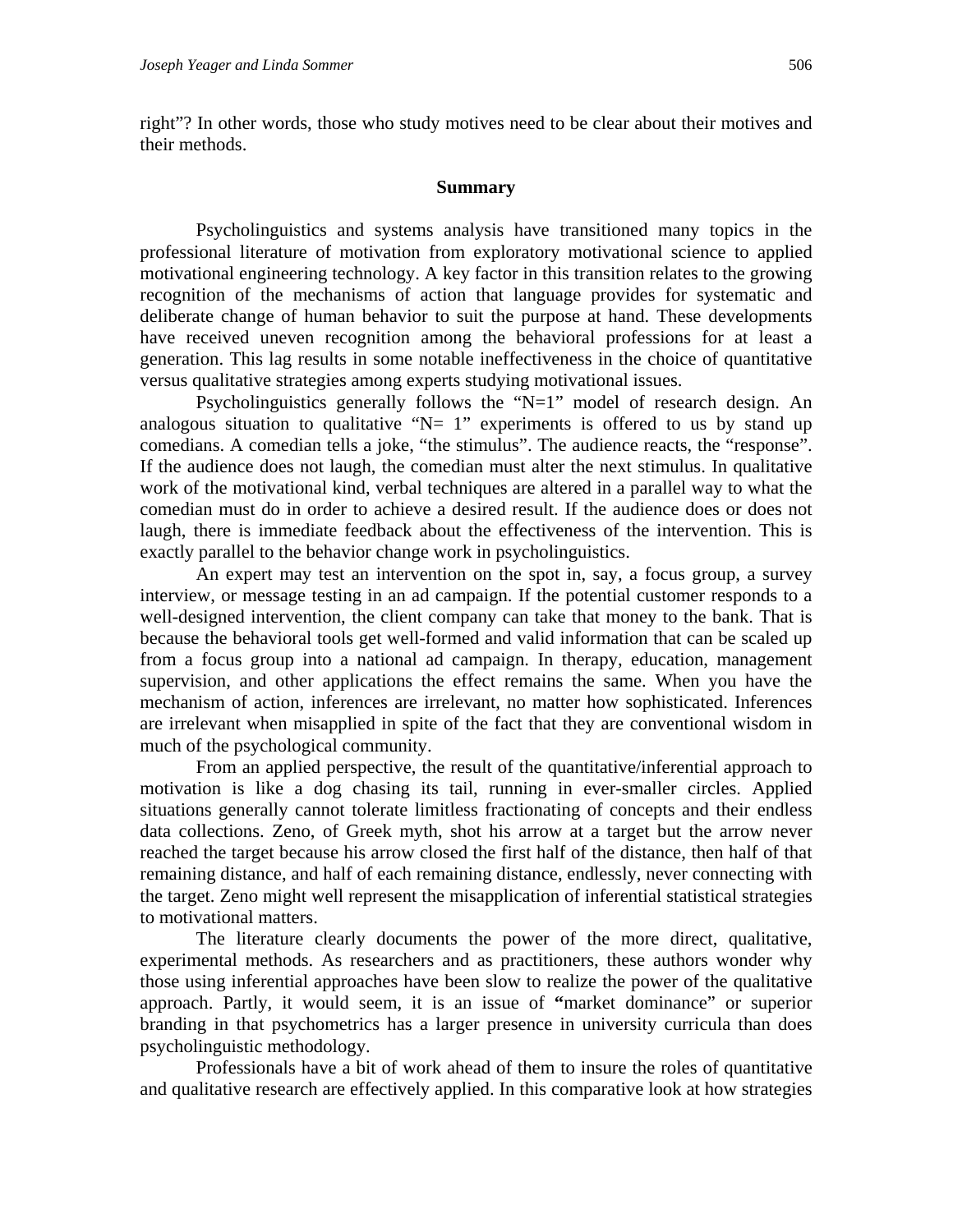are framed, these authors hope the respective roles of quantitative versus qualitative methods will provide the basis of more effective choices in project design whether theoretical or applied.

When an interested party understands how a person frames experience, a great deal of prediction becomes a straightforward matter of identifying their game frames. Frames define research subject motivational rationales as well as those of the experts studying such phenomena. When a practitioner or researcher frames a strategy, it should fit the task at hand.

Frames, in qualitative motivational work, have a wide array of defining features and operational characteristics such as those discussed above: behavior change, persuasion, open systems, systems analysis, cybernetics, dynamics, and prediction. Knowing the motivational frames at hand allows one to keep score of the cascading consequences of those frames throughout a motivational strategy. When you know the frame, you know the game.

#### **References**

- Arkes, H. (2003). The nonuse of psychological research at two federal agencies. *Psychological Science, 14*(1), 1-6.
- Ashby, R. (1952). *Design for a brain*. New York: Wiley.
- Bandler, R., & Grinder, J. (1975). *The structure of magic*. San Francisco: Science and Behavior Books.
- Bandler, R., & Grinder, J. (1982). *Reframing: NLP and the transformation of meaning.* Moab, UT: Real People Press.
- Barlow, D., & Herson, M. (1984). *Single case experimental designs: Strategies for studying behavior change*. New York: Pergamon Press.
- Barrett, P. (2003). *Beyond psychometrics: Measurement, non-quantitative structure, and applied numerics*. Retrieved October 20, 2004, from http://www.pbarrett.net/jomp2003web.pdf
- Boyatsis, R. E. (1998). *Transforming qualitative information: Thematic analysis and code development.* Thousand Oaks, CA: Sage.
- Brink, T. (2004). *Usability glossary.* Retrieved August 6, 2004, from http://www.usabilityfirst.com/glossary/main.cgi?function=display\_term&term\_id  $=219$
- Campbell, L. (1997). *The Sapir-Whorf hypothesis*. Retrieved August 8, 2004, from http://venus.va.com.au/suggestion/sapir.html
- Chomsky, N. (1968). *Language and mind*. New York: Harcourt.
- Churchman, C. W. (1968). *The systems approach.* New York: Dell.
- Dick, P. K. (2004). *Quotes by Phillip K. Dick*. Retrieved July 24, 2004, from http://www.geocities.com/pkdlw/quotes.html
- Dilts, R. (1998). *Modeling with NLP*. Cupertino, CA: Meta.
- Dilts, R. (2004). *NLP pattern of the month: Reframing.* NLP University. Retrieved on July 1, 2004, from http://www.nlpu.com/Patterns/pattern2.htm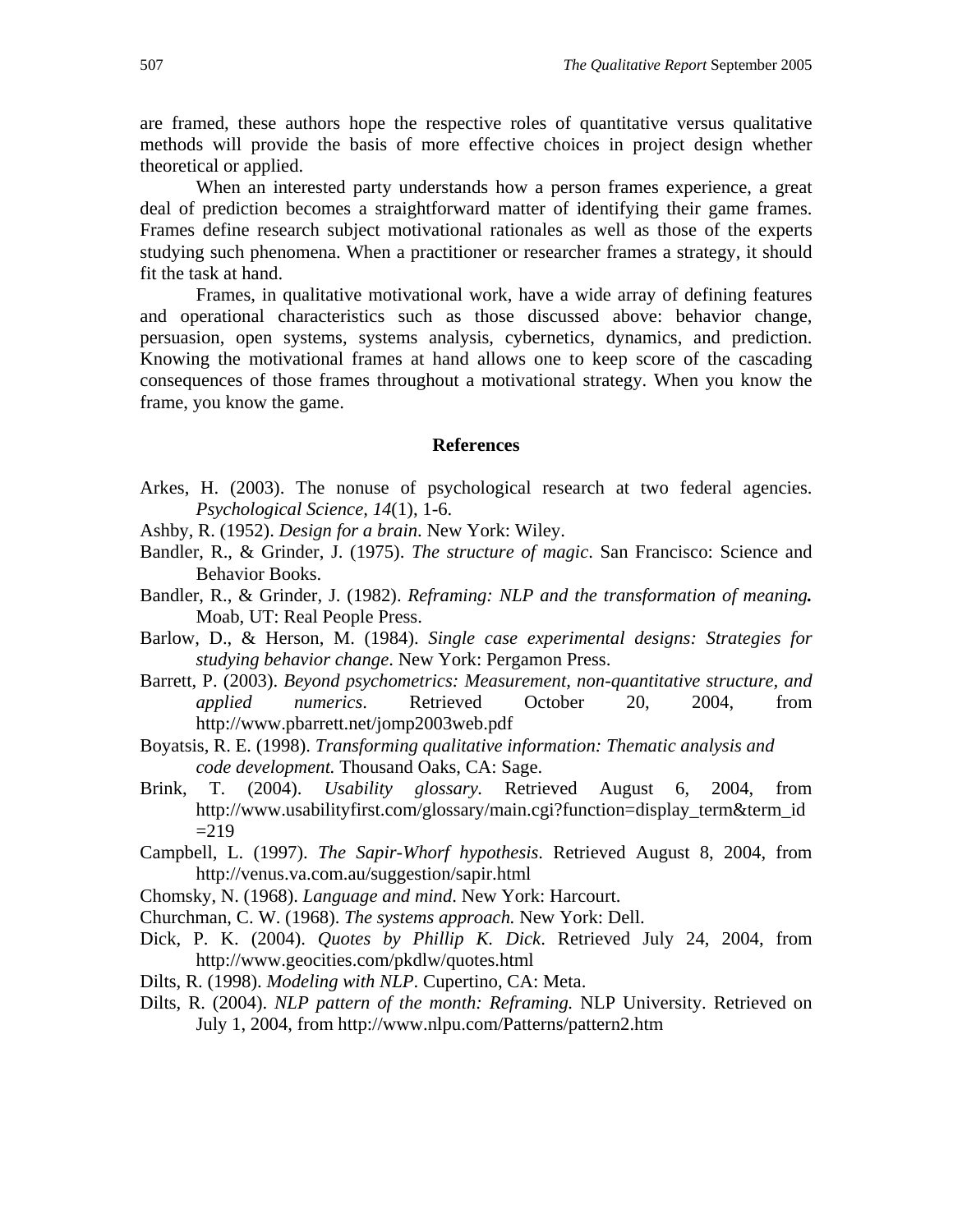- Dilts, R., Bandler, R., DeLozier, J., & Grinder, J. (1980). *Neuro-linguistic programming: Volume I (The study of the structure of subjective experience).* Cupertino, CA: Meta.
- Dilts, R., & Yeager, J. (1992). *Overcoming resistance to persuasion with NLP*. Santa Cruz, CA: NLP University.
- Doherty, B. (2003). Measuring up: Testing the pretensions of market research and polling. *Reason*, *35*(1), 53-54.
- Drozdeck, S., Yeager, J., & Sommer, L. (1991). *What they don't teach you in sales 101*. New York: McGraw-Hill.
- Heyligen, F., Joslyn, C., & Turchin, V. (Eds.). (1999). *What are cybernetics and systems science?* Retrieved July 11, 2004, from http://pespmc1.vub.ac.be/cybswhat.html
- Holland, J. G. (1992). B. F. Skinner: Obituary. *American Psychologist*, *47*(5), 665-667.
- Holland, J. G., & Skinner, B. F. (1961). *The analysis of behavior*. New York: McGraw-Hill Book.
- James, W. (2004a). *As William James said…* Retrieved August 6, 2004, from http://www.emory.edu/education/mfp/jamessaid.html
- James, W. (2004b). *Psychology defined.* Retrieved August 6, 2004, from http://www.emory.edu/education/mfp/psy.html
- Kramer, M. W. (2004). *Managing uncertainty in organizational communication*. Mahwah, NJ: Erlbaum.
- Kranzberg, M. (1990). Peer review, refereeing, fraud, and other essays [Review of Essays of an information scientist by E. Garfield]. *American Scientist*, *78*, 265-266.
- Krueger, J. (2001). Null hypothesis significance testing: On the survival of a flawed method. *American Psychologist*, *56*(1), 16-26. Retrieved August 5, 2004, from http://www.psycinfo.com/plweb-cgi/padirect\_icnstf.pl
- McClelland, D. (1961). *The achieving society*. New York: D. Van Nostrand.
- McClelland, D. (1972) Personal communication with the author, J. Yeager, April 23, 1972. Educational Testing Service Princeton, N.J.
- McKay, M., Davis, M., & Fanning, P. (1983). *Messages: The communication book*. Oakland, CA: New Harbinger.
- Messick, S. (1995). Validity of psychological assessment. *American Psychologist*, *50*(9), 741-749.
- Michell, J. (1990). *An introduction to the logic of psychological measurement*. Hillsdale, NJ: Lawrence Erlbaum.
- Michell. J. (2000). Normal science, pathological science, and psychometrics. *Theory and Psychology, 10*(5), 639-667.
- Saggese, M. L. (in press). Maximizing treatment effectiveness in clinical practice: An outcome informed approach. *Families in Society.*
- Salter, A. (2002). *Conditioned reflex therapy*. Gretna, LA: Wellness Institute.
- Sanders, L. (1981). *The third deadly sin*. New York: G.P. Putnam & Sons.
- Shackleton, V., & Fletcher, C. (1984). *Individual differences: Theories and applications*. New York: Methuen.
- Skinner, B. F. (1957). *Verbal behavior*. Acton, MA: Copley.
- Sommer, L., & Yeager, J. (1982). *Behavior modification training program for physicians*. Princeton, NJ: Eastern NLP Institute.
- Turvey, B. (1999). *Criminal profiling*. San Diego, CA: Academic Press.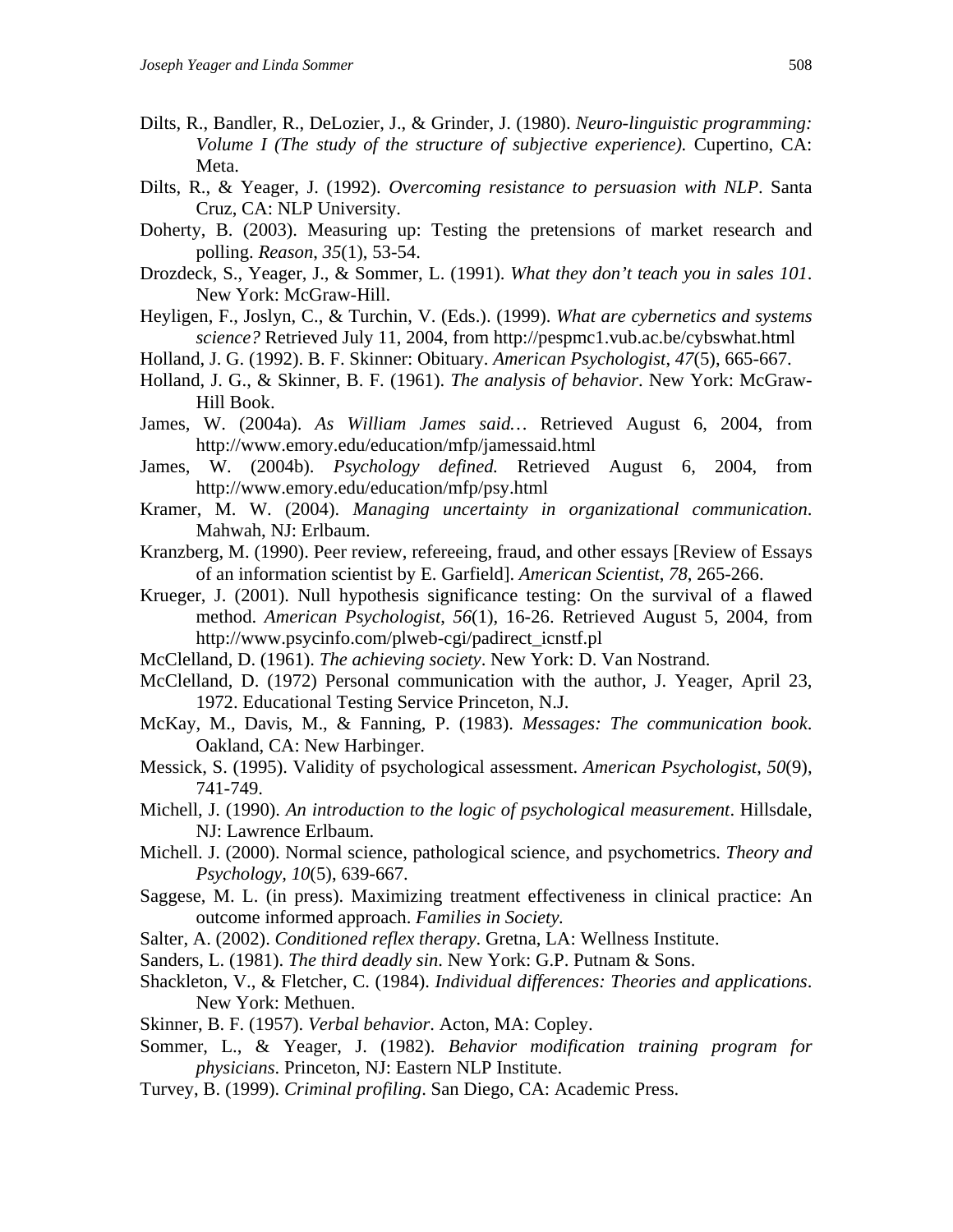- Wales, J., & Sanger, L. (2005). *Wikipedia: The free encyclopedia*. (The Sapir-Whorf Hypothesis). Retrieved on March 10, 2005, from http://www.absoluteastronomy.com/encyclopedia/S/Sa/Sapir-Whorf\_hypothesis.htm
- Winerman, L. (2004). Criminal profiling: The reality behind the myth. *Monitor on Psychology, 35*(7), 66-69.
- Wolpe, J. (1958). *Psychotherapy by reciprocal inhibition*. Stanford, CA: Stanford University Press.
- Yeager, J. (1969). Mainsprings of change: On being orientally oriented. *Training and Development Journal, 23*(8), 28-36.
- Yeager, J. (1983). A model for executive performance coaching. In J. S. Manuso (Ed.), *Occupational clinical psychology* (pp.129-146). New York. Praeger Scientific.
- Yeager, J. (1993). Managing language can help consultants strengthen client relationships. *Journal of Management Consulting, 7*(4), 58-63.
- Yeager, J. (2002a). The lifeboat exercise for marketing executives*. The Marketing Review*, *3*(2). Retrieved August 16, 2004, from http://www.themarketingreview.com/search.cfm?search=Yeager
- Yeager, J. (2002b). Uncovering the wants and needs: Writing focus group reports with significance. *Quirks Marketing Research Review.* Retrieved August 8, 2004, from http://www.quirks.com/articles/article.asp?arg\_ArticleId=1065
- Yeager, J. (2003). Innovative motivational profiling: Comparing marketing projective techniques versus linguistic forensic techniques. *The Qualitative Report, 8*(1). Retrieved August 16, 2004, from http://www.nova.edu/ssss/QR/QR8- 1/yeager.html
- Yeager, J. (2005). Databases don't measure motivation. *The Qualitative Report*, *10*(1), 163-177. Retrieved October 10, 2005, from http://www.nova.edu/ssss/QR/QR10- 1/yeager.pdf
- Yeager, J., & Sommer, L. (1988). *The rise of linguistics in assessment and prediction: Solving the criterion problem.* Presented at the first annual meeting of The Academy of Behavioral Technology, Santa Cruz, CA.

#### **Appendix: A**

#### **Meta Model for Behavior Modification via Applied Linguistics**

Communication enhancement occurs when beliefs are questioned to elicit the full representational map of the speaker. Deletions, generalizations and distortions represent closed mini-systems. The questioning response opens the closed system to new information and behavioral options.

| Deletion: Statement with missing, excluded, | About what? About whom?         | Recover the missing    |
|---------------------------------------------|---------------------------------|------------------------|
| or deficient information.                   | You don't understand what?      | information and gather |
| Ex. I am uncomfortable.                     | What do you mean?               | fuller description.    |
| Ex. I don't understand.                     | What/who are you talking about? |                        |
| Comparative Deletion: Missing standard of   | Better than whom or what?       | Recover the standard   |
| evaluation.                                 | He's the worst amongst whom?    | of comparison          |
| Ex. She's a better person.                  | Compared to what or who?        |                        |
| Ex. He's the worst presenter.               | What do you mean?               |                        |

#### **Questioning Procedures for Gathering Missing Information**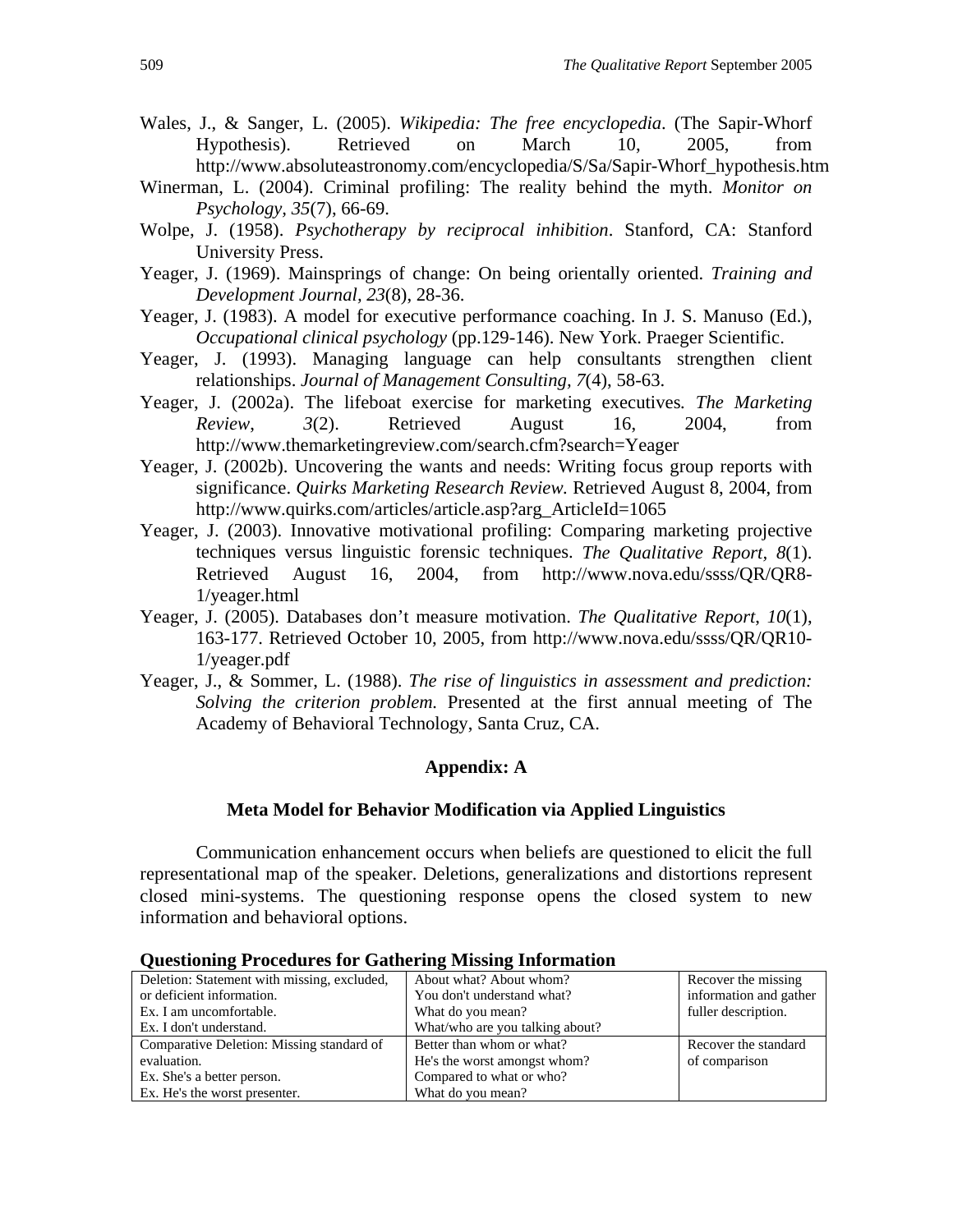| Exstatements with words like "best/worst,     |                                         |                       |
|-----------------------------------------------|-----------------------------------------|-----------------------|
| more/less, least/most".                       |                                         |                       |
|                                               |                                         |                       |
| Lack of Reference to Person or Thing:         | Who, specifically, doesn't listen?      | Identify non-specific |
| Unidentified pronouns.                        | What specifically doesn't matter?       | pronoun.              |
| Ex. They don't listen to me.                  | What do you mean?                       |                       |
| Ex. That doesn't matter.                      |                                         |                       |
| Vague Verbs: Verbs that delete specifics of   | How did she reject you?                 | Recover specific      |
| How, When, Where.                             | Where did he leave you?                 | information about the |
| Ex. She rejected me.                          | What do you mean, "left me"?            | experience.           |
| Ex. He left me.                               |                                         |                       |
| Labeling: Verbs made into nouns (things or    | How do you want to be recognized?       | Re-establish the noun |
| events) thus obscuring the process or action. | How would you like to communicate?      | as a verb (as a       |
| Ex. I want recognition.                       | What happens if you add "ing" to that   | dynamic, on-going     |
| Ex. I must improve communications.            | word? (e.g., recognizing?)              | act)                  |
|                                               | What is a verb synonym to that noun?    |                       |
|                                               | How about changing that noun to a verb? |                       |

# **Questioning Procedures for Expanding Limiting Generalizations**

| Statement with Intrinsic Limitation           | <b>Response: Challenging Question</b>      | Predicted Result of      |
|-----------------------------------------------|--------------------------------------------|--------------------------|
|                                               |                                            | Response                 |
| Generalization:                               | Never?                                     | Recover the exceptions,  |
| Generalizations that preclude assuming        | What would happen if they did?             | contradictions, counter- |
| exceptions or alternative choices.            | Is there really only one way?              | examples, alternative    |
| Ex. She never listens to me.                  | Isn't there at least one exception?        | choices and consequences |
| Ex. No one tells me the truth.                |                                            |                          |
| Exstatements with words "all", "always",      |                                            |                          |
| "never", "every (one)".                       |                                            |                          |
| No Choices Allowed: Words that require        | What would happen if you did/didn't?       | Recover outcomes or      |
| particular action                             | What stops you?                            | consequences.            |
| Ex. I need to do that.                        | What difference would it make?             | Recover causes for the   |
| Ex. I can't do that.                          | What would that get you? and <i>that</i> ? | generalization           |
| Ex. statements with words "won't", "may not", | How do you know that?                      |                          |
| "must", "should", "have to".                  | Who says so?                               |                          |
|                                               | Is there a precedent that requires this?   |                          |
|                                               | Is this written in stone somewhere?        |                          |
|                                               | Is this required or merely desired?        |                          |

# **Questioning Procedures for Exploring & Reforming Distortions**

| Cause-Effect: assuming a specific             | How does he make you sick?       | Recover the imagined process of |
|-----------------------------------------------|----------------------------------|---------------------------------|
| stimulus causes a specific experience.        | How does his voice irritate you? | the causal connection.          |
| Ex. He makes me sick.                         | How do you know that for sure?   |                                 |
| Ex. His voice irritates me.                   | How could you prove it in court? |                                 |
| Ex. He made this happen.                      |                                  |                                 |
| Ex. They did this to me.                      |                                  |                                 |
| Mind Reading: assuming you know               | How do you know I don't like     | Recover source of information.  |
| what the person thinks, feels, etc. Ex. You   | you? How should he know you      |                                 |
| don't like me.                                | like him? How can you be sure or |                                 |
| Ex. He should know that I like him.           | certain of that?                 |                                 |
| Ex. He knows what I mean.                     |                                  |                                 |
| <b>Obscure or Obsolete Rules:</b>             | How do you know it's bad?        | Recover source of opinion or    |
| assuming a value judgment or opinion in       | According to whom? Who says      | belief.                         |
| which the source or relevance of assertion is | it's the right way?              |                                 |
| missing and no choice is possible.            | Who says that's the way it's     |                                 |
| Ex. It's bad to be inconsistent.              | supposed to be?                  |                                 |
| Ex. This is the right way to do it.           | How do you know that?            |                                 |
| Ex. This is official.                         |                                  |                                 |